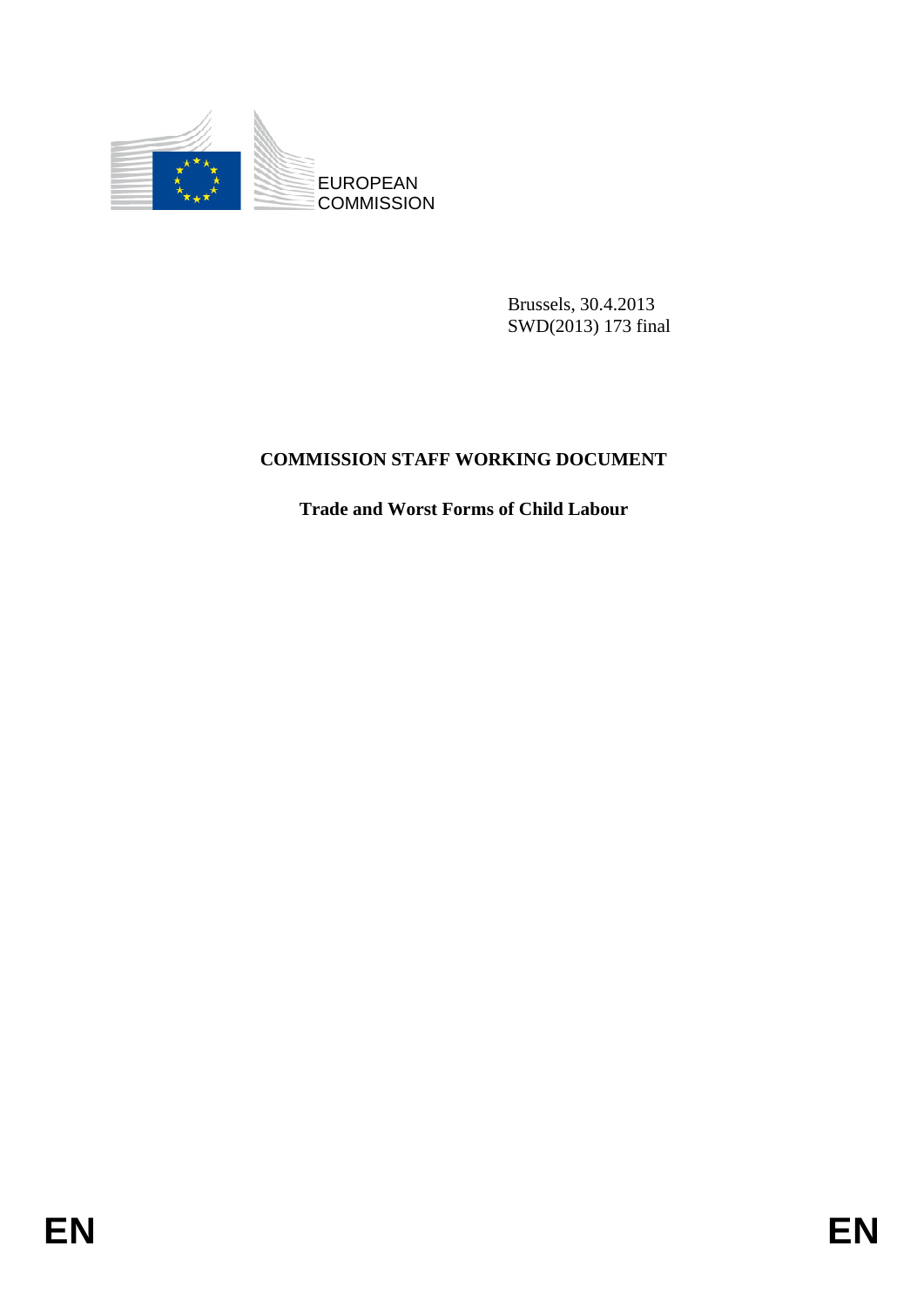#### **COMMISSION STAFF WORKING DOCUMENT**

#### **Trade and Worst Forms of Child Labour**

#### **1. INTRODUCTION**

The International Labour Organisation conventions identify the age of the child when determining what constitutes child labour<sup>1</sup> with the minimum age for admission to hazardous work at 18 years.

The EU is committed to eradicating the worst forms of child labour at a global level. This emanates from the projection of our values, which include the prohibition of child labour<sup>2</sup>, in our external action as enshrined in Article 21 of the Treaty on European Union.

The Commission's 2010 Staff Working Document "Combating Child Labour<sup>3</sup>" provided a global and comprehensive picture of the phenomenon and of EU action - including a general overview of trade aspects. As a result of the discussions that ensued, the Council invited the Commission to study and report on the worst forms of child labour and trade, taking into account international experience and the views of competent international organizations<sup>4</sup>.

This staff working document responds to that request by the Council. It builds on the 2010 document, providing additional detail of the trade dimension of the phenomenon in view of international experience, paying particular emphasis to the link between trade<sup>5</sup> and child labour and its worst forms, and to the rationale of EU policies in this respect.

The emphasis in this document is on a description based on the best available evidence and experience, which provides the framework for understanding the issue.

The document takes into account discussions during a seminar<sup>6</sup> held with international institutions, academia, and US Department of Labour representatives, as well as input from civil society received in the context of DG TRADE's civil society dialogue.

 $\mathbf{1}$ 

<sup>1</sup> ILO Convention 138 (1973), replaces earlier sector specific minimum age conventions for its contracting parties and requires contracting parties to declare a minimum age for work within their territory. Article 2(3) sets the general minimum age at 15 years. Article 3 of Convention 138 places the minimum age for admission to hazardous work at no less than 18 years, although an exception can be made for 16 and 17 year-olds in certain circumstances. Many ILO members have taken the approach that a child is ready for work when compulsory education has been completed. Article 3 of Convention 182 (1999) - dealing with the worst forms of child labour - distinguishes between what have subsequently been defined as *unconditional worst forms of child labour*  and *hazardous work*. Since it primarily is for ILO member states to determine and periodically review – in both cases following tripartite consultation – which types of work are considered hazardous (article 4) there is no uniform "master list" that can be consulted to determine which activities are hazardous and which are not. Also, the UN Convention on the Rights of the Child recognises the right of the child to be protected from economic exploitation and from performing any work that is likely to be hazardous or to interfere with the child's education, or to be harmful to the child's health or physical, mental, spiritual, moral or

social development. See further Annex 2.<br>
Article 32 of the Charter of the Fundamental Rights of the European Union, binding on all EU institutions, specifically prohibits child labour and provides for protection of young people at work. Moreover, all Member States have ratified the UN Convention on the Rights of the Child, which also contains a provision prohibiting child labour.<br>SEC(2010)37 final, 14 January 2010. See also Annex 2.

<sup>4</sup>  $\frac{4}{5}$  Council Conclusions of 14 June 2010.

<sup>5</sup> 'Trade' refers to 'international trade' throughout this document.

<sup>6</sup> See Annex 1 for details.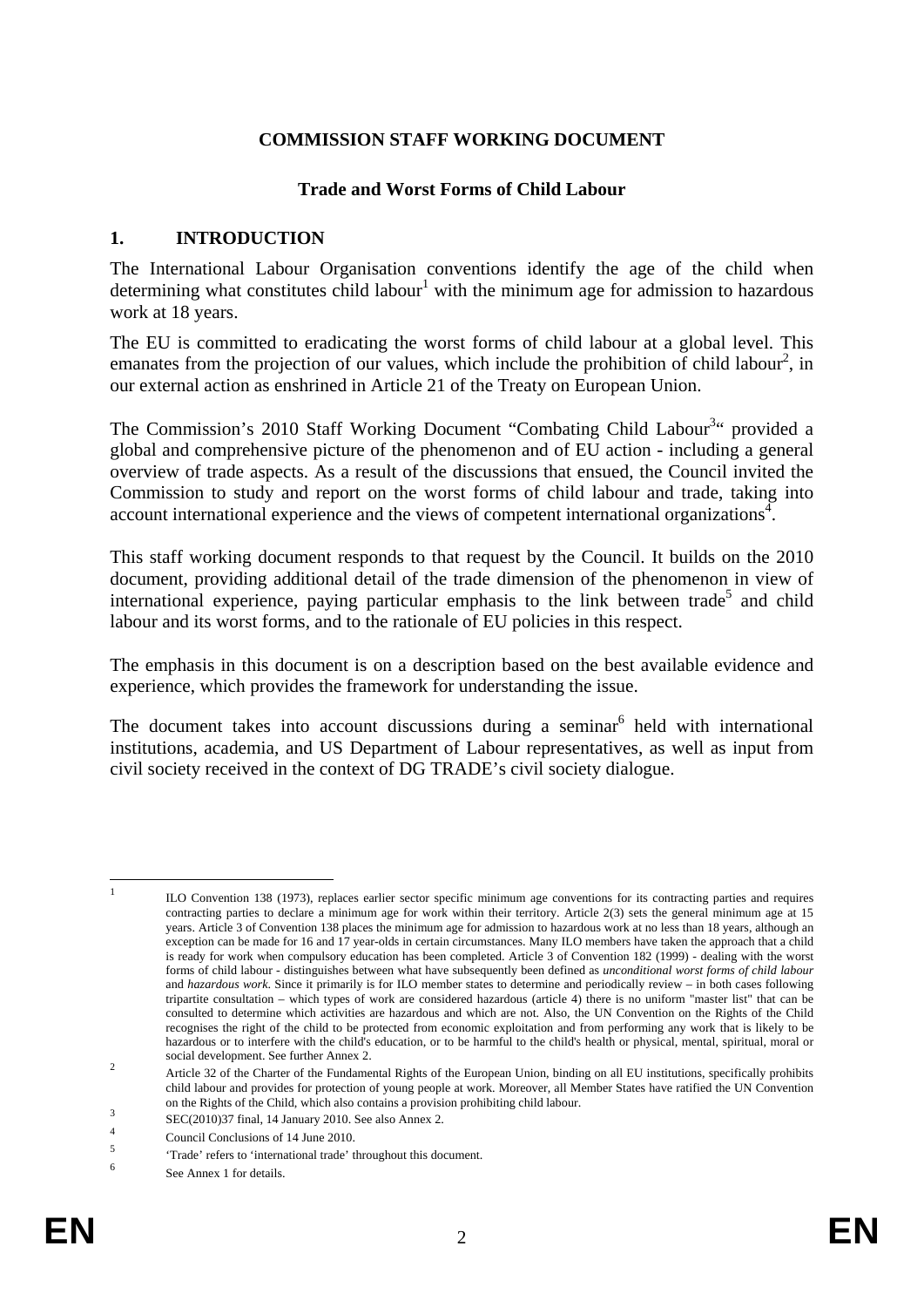"**Worst forms of child labour" (WFCL) contain multiple dimensions, as can be seen by the categorisation made by ILO Convention concerning the prohibition and immediate action for the elimination of the worst forms of child labour (C 182):**

*"a. All forms of slavery or practices similar to slavery, such as the sale and trafficking of children, debt bondage and serfdom and forced or compulsory labour, including forced or compulsory recruitment of children for use in armed conflict;* 

*b. the use, procuring or offering of a child for prostitution, for the production of pornography or for pornographic performances;* 

*c. the use, procuring or offering of a child for illicit activities, in particular for the production and trafficking of drugs as defined in the relevant international treaties;* 

*d. work which, by its nature or the circumstances in which it is carried out, is likely to harm the health, safety or morals of children."*<sup>7</sup> *. (d. being the so called "hazardous work")* 

For the purposes of the analysis of the trade dimension, we will generally focus on *hazardous work* under (d) because first, hazardous work accounts for the overwhelming majority (at least 90%) of documented worst forms<sup>8</sup>, so it helps us capture the vast majority of WFCL. Second, hazardous work has the strongest theoretical connection to production and thus to trade. Third, hazardous work overlaps with other WFCL (e.g. some children in other forms of child labour could also be involved in hazardous work).

In contrast, categories (a), (b) and (c) (known as the *unconditional worst forms of child labour* because the convention categorically condemns them without qualification), are not linked to normal commercial practices, but rather to unlawful or criminal behaviour, typically falling outside of the realm trade policy. Non-trade policies (e.g. criminal law punishing trafficking in human beings or drugs, prostitution) tackle these practices. While the objective of this document is to focus on trade-related aspects, we will also briefly describe non-trade policy avenues as regards unconditional forms of child labour under part 4. This will help provide a complete picture of the issue.

However, most studies and reports referred to in this report, make no distinction regarding child labour as a whole and WFCL. Studies on WFCL and trade specifically seem nonexisting. Given that WFCL accounts for the majority of child labour (around  $55\%^9$ , see Annex 3) the conclusions drawn for child labour as a whole are considered as generally representative for WFCL.

<sup>—&</sup>lt;br>7  $\frac{7}{8}$  ILO Convention 182, Article 3(d)

<sup>8</sup> The figure of '90 per cent' was derived by the ILO's International Programme for the Elimination of Child Labour (IPEC) in 2002 as it prepared global estimates for children in the worst forms of child labour. Available statistics pointed to the overwhelming majority of children in the worst forms of child labour being involved in hazardous work. The broad accuracy of this estimate as confirmed by by a later study study [http://www.ilo.org/wcmsp5/groups/public/@dgrep](http://www.ilo.org/wcmsp5/groups/public/@dgreports/@dcomm/documents/publication/wcms_126752.pdf)orts/@dcomm/documents/publication/wcms\_126752.pdf by ILO in 2004 on forced labour.

ILO Accelerating Actions against Child Labour, Global Report under the follow-up to the ILO Declaration on Fundamental Principles and Rights at Work, 2010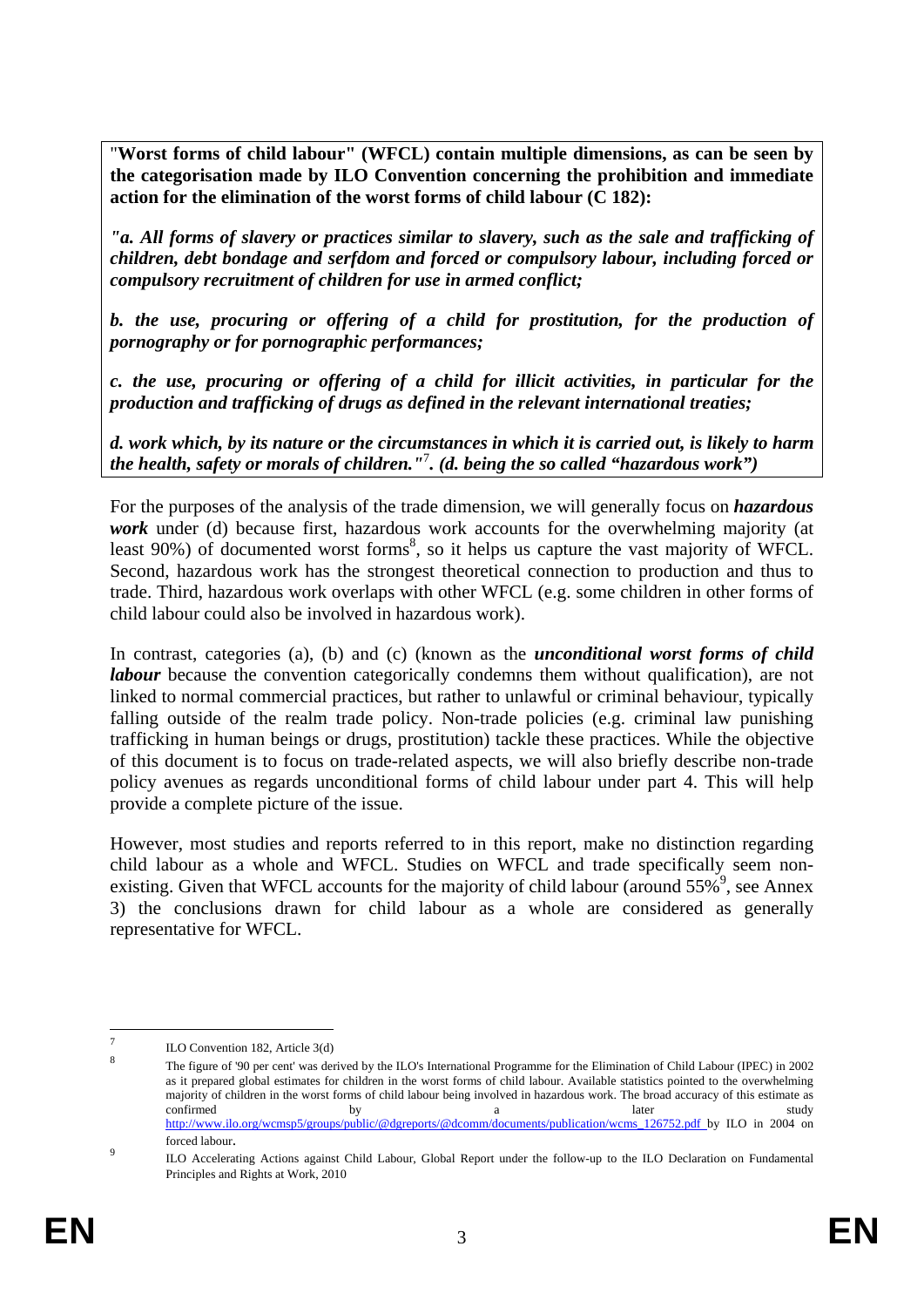## **2. EXAMINING WFCL & TRADE**

#### **2.1. Some methodological limitations**

The use of "children in hazardous work" is not free of methodological problems. In fact, what defines hazardous work and which type of employment falls within this category is left by ILO conventions to national laws and regulations (see Annex 2 for Conventions and EU legislation and Annex 3 for more details and estimates). Consequently, there is no single standard for measuring hazardous work which is valid across all countries.

While many signatories to ILO C182 have established a list of hazardous work for children, many need to update these lists while others still need to establish them.<sup>10</sup> The ILO is assisting Member States in developing or revising their hazardous child labour list. Up-dating of lists is needed and the EU has in its Action Plan on Human Rights of 8 June 2012 set itself an objective to encourage ILO Members to do so.

Evidently different countries draw up different lists. What is on a list in one country is not necessarily on a list in a neighbouring country. This fact makes it difficult to draw uniform conclusions regarding the size and trends of the problem - and also underlines the risk of discrimination if policy actions are based on uneven available facts.

**Hazardous work: same sector, different approaches.** 

**Ghana and Ivory Coast are neighbouring countries and the main producers of cocoa globally, a sector traditionally associated with child labour. What is the importance of the "hazardous work" in both countries? How do they compare?** 

**• Ghana lists what constitutes "hazardous work" in a comprehensive piece of legislation including sectors like seamanship, mining and quarrying and activities like carrying heavy loads. Ghana also lists manufacturing industries of chemicals whether manufactured or used and other work places 'where machines are used', bars, hotels and places of entertainment (prostitution). A specific Child Labour Framework for cocoa exists where the use of machete/long cuts for weeding is prohibited for children under 18 years.** 

**• Ivory Coast has adopted a detailed list with direct references to the ILO Conventions and national legislation applicable. Ivory Coast is listing as hazardous for the agricultural and forestry sectors: cutting of trees; burning of fields; handling of and pesticides; hunting; produce of charcoal; use of harnessed equipment (animal/carriage).** 

#### **2.2. Worst Forms of Child Labour – general trends**

Since the 2010 Staff Working Paper was published, up-dated statistics from the ILO have confirmed that both child labour and WFCL continues to decline<sup>11</sup>. Since 2004, and until the economic crisis set in, absolute numbers in all forms of child labour dropped by over 3% from 222 million to 215 million. The corresponding figures for hazardous work shows a drop from 128 million to 115 million or 11%. From a geographical perspective, the absolute numbers of

 $10$ According to the ILO out of 173 signatories to C182, 105 have completed lists, 33 do not have a list but are commencing the process of drafting one, 32 have no lists but a general prohibition, while 3 have no list.<br>ILO 2010: Accelerating Action against child labour: Global Report under the follow-up to the ILO Declaration on Fundamental

*Principles and Rights at Work.* Available at: http://www.ilo.org/wcmsp5/groups/public/---dgreports/-- dcomm/documents/publication/wcms\_126752.pdf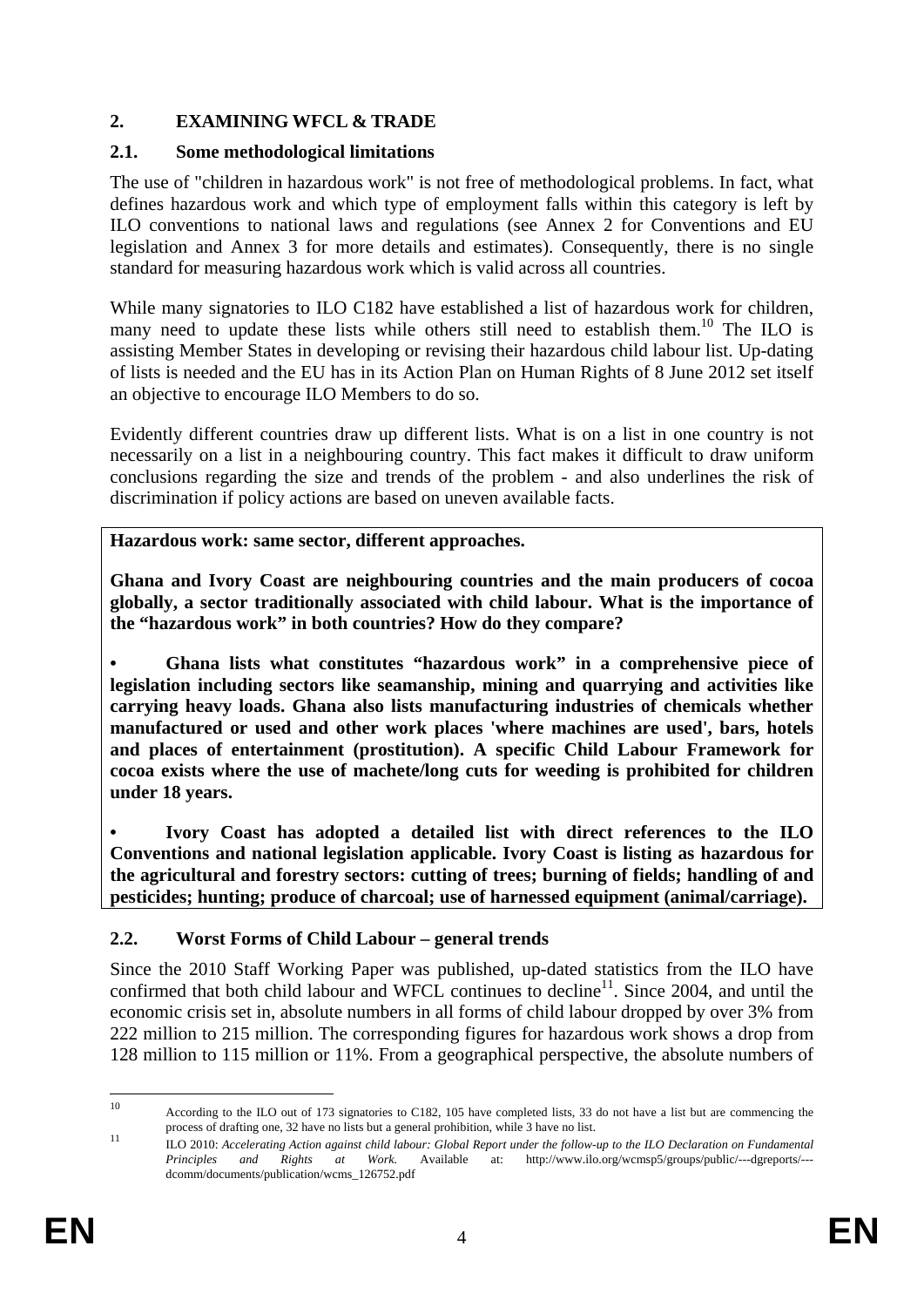children engaged in hazardous work are thought to have fallen in all regions except in sub-Saharan Africa, where poverty is most acute. Further details in terms of trends and age groups are provided in Annex 3.

While this is clearly a positive trend, it should not be a cause for complacency, for two reasons. The first is that the drop is too slow to reach the ILO's target of 2016 for the elimination of WFCL, and the second is that, given the link between poverty and WFCL (see below), the recent economic slowdown may slow down or even reverse the trend. The *Understanding Children Work* platform will release updated figures in 2013, providing an updated factual basis in this regard.<sup>12</sup>

## **2.3. What proportion of WFCL is related to trade?**

The very nature of the phenomenon and the fact that it takes place primarily in developing countries makes it difficult to obtain disaggregated data that can be used in detailed productby-product, industry-by-industry, or country-by-country analysis. However, the best information available from international organisations points to the following facts<sup>13</sup>.

The vast majority of children work in the agriculture (60%) and service sectors (26%) (see Chart 1).

# Child labour, distribution by economic activity (5-17 age group) Not defined (7.5%) Services (25.6%) Agriculture (60.0%) Industry (7.0%)

## **Chart 1. Distribution of child labour, by activity**

S**ource: ILO Accelerating Actions against Child Labour, Global Report under the follow-up to the ILO Declaration on Fundamental Principles and Rights at Work, 2010, page 11.** 

Most of this work takes place in subsistence agriculture and in domestic and small retail services - in other words, non-traded sectors. Industrial activity including manufacturing takes up only 7% of the total, and here again there is a heavy emphasis on non-traded goods. International estimates place about 5% of WFCL being associated to trade - and in particular trade in goods<sup>14</sup>. The fact that WFCL is predominantly linked to non-trade sectors was also confirmed by the experts participating in the seminar mentioned in the introduction.

 $12$ 12 ILO general survey on the fundamental Conventions 2012 for ILC stated WFCL had dropped in some countries while increased

in others. No new estimates were given.<br>
13 ILO/IPEC Children in Hazardous Work, What we know, What we need to do, 2011.<br>
14 See Staff Working Document on Child Labour 2010, SEC(2010)37.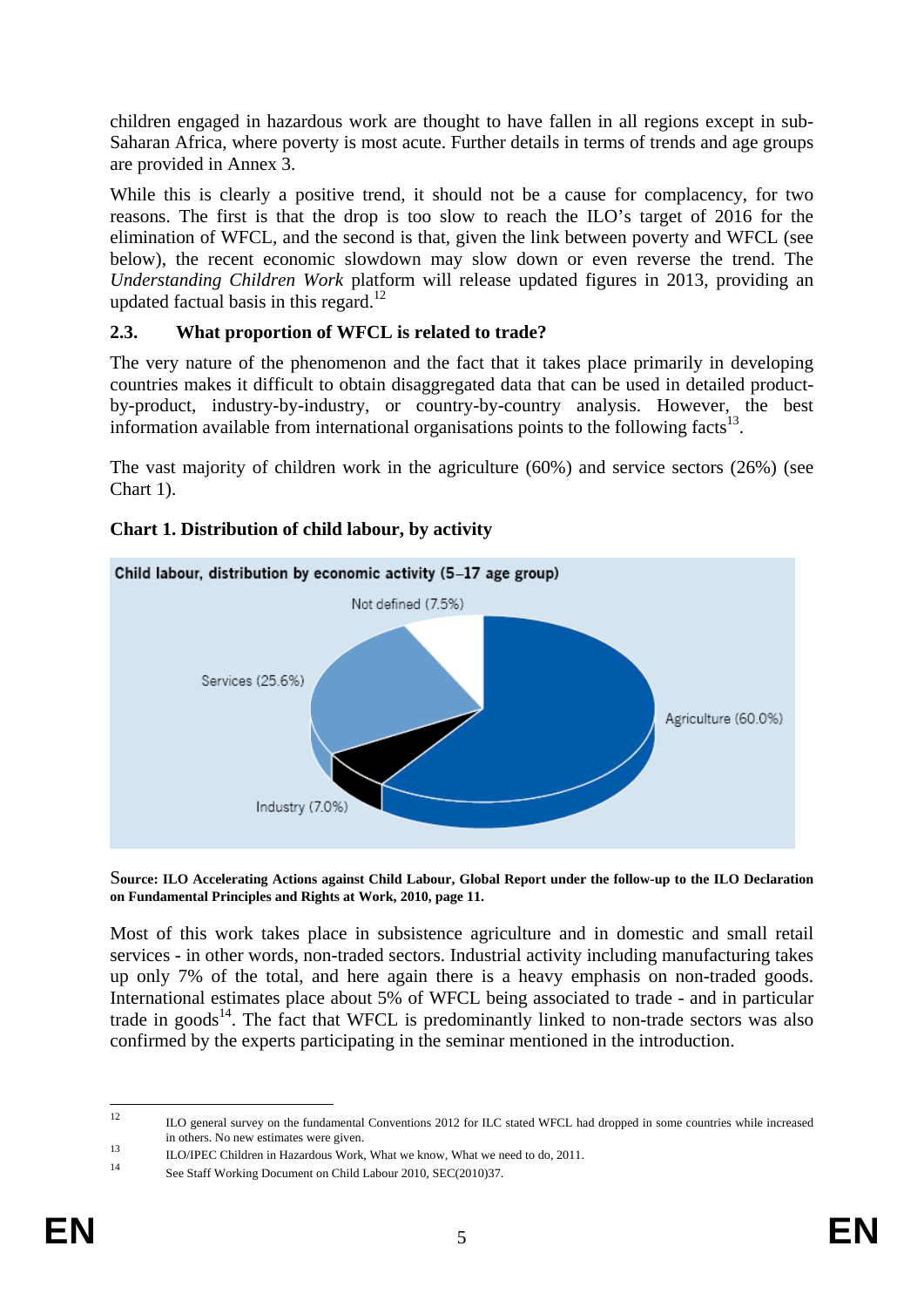Experience from the U.S. underlines the difficulties of more detailed quantification. Under the Trafficking Victims Protection Reauthorization Act of 2005, the Department of Labor (USDOL)15 publishes a list of goods that it has "reason to believe are produced by forced or child labour in violation of international standards." The first list was published already in September 2009. The 2012 list identifies 134 goods from 74 countries that the USDOL believes are produced with child labour or forced labour (see Annex 4). The list does not distinguish between child labour and its worst forms, or between forced labour carried out by adults and that carried out by children. Notably, it does not quantify the amount of child labour used in the production of goods for export.

USDOL highlights methodological limitations in the report, including:

- The level of detail of the information that is provided in the report. For a given product, the information provided is not precise enough to distinguish between producers who make use or not of child labour/forced labour in a given country. In addition, one is not able to distinguish between goods produced for domestic consumption versus those produced for export.
- The lack of information about 'upstream' goods. Inclusion on the list is principally based on observations at the level of production. USDOL acknowledges that it is difficult to trace goods 'upstream' and identify the form in which they enter international trade and are subsequently recorded in import/export statistics.
- The 'age' of the data used. In the 2009 and 2010 reports, USDOL generally used sources that were not more than 7 years old at the time of the research, and since 2011, USDOL generally has used sources that are not more than 5 years old at the time of the research. However, in cases in which data was scarce, survey data that was up to 10 years old was used. While child labour is a relatively slow changing phenomenon, the extent to which the report paints an accurate picture of the current situation in the countries concerned can be questioned.

These inherent difficulties limiting a more targeted quantification, lead USDOL to emphasise that the list is qualitative in nature, "a public awareness tool" and "not punitive." i.e. the list does not serve as a basis for trade restrictive actions.

The Commission services attempted to use this list as a departure point for collecting more detailed quantitative information regarding child labour for the specific products and countries identified by the U.S., using our Delegations in the aforesaid countries. Given the dearth of information at hand, it proved unfeasible to draw up any quantification which would allow for a sector and country analysis.

What becomes apparent from an analysis of available statistics is that in the vast majority of cases, the countries listed have other significant outlets for their products outside the EU (see Annex 5). This underlines the limitations of restrictive trade policy responses by the EU alone.

 $15$ 15 This complex work requires a significant amount of resources. The USDOL has a full dedicated department to deal with this matter.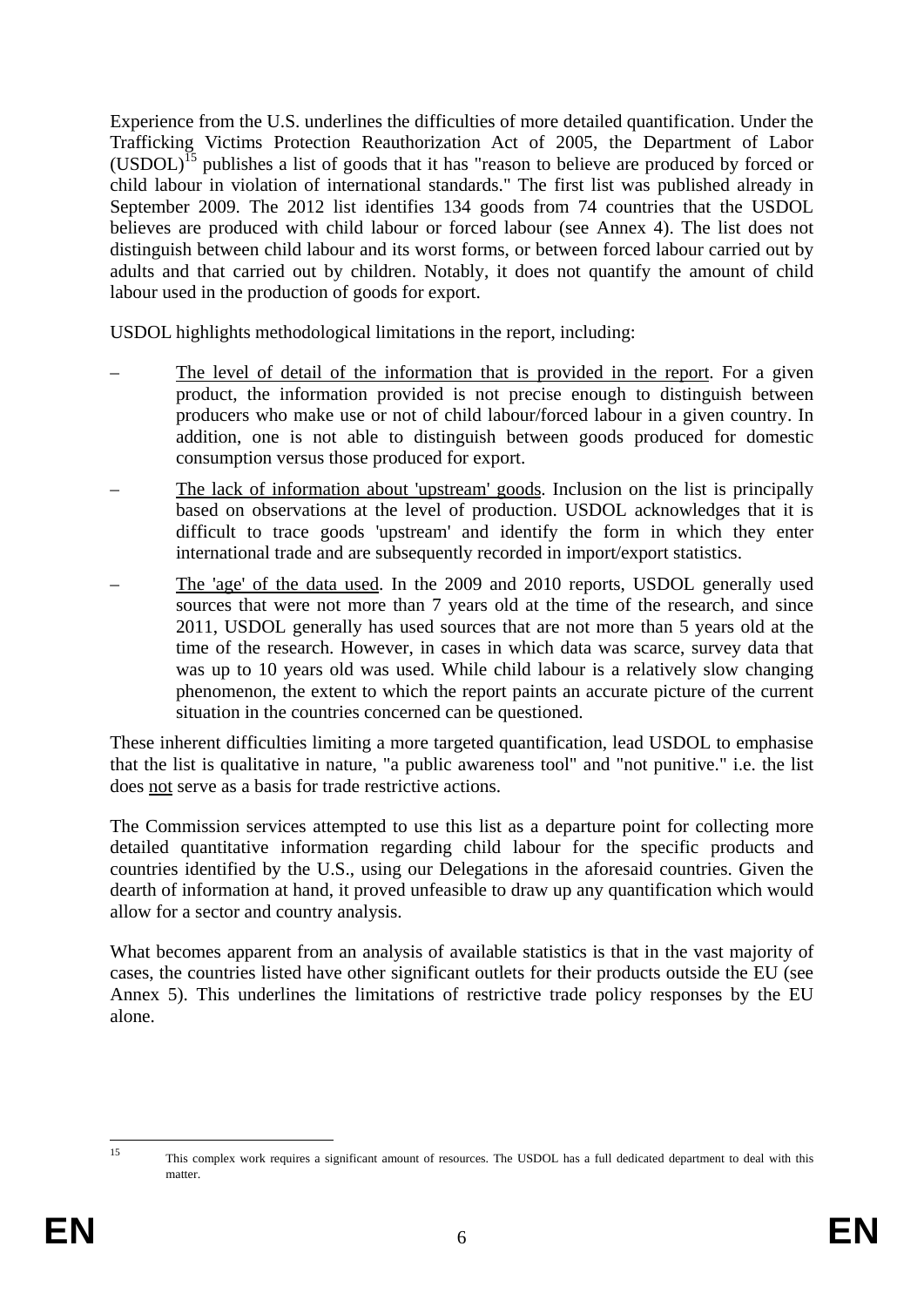#### **2.4. The link between WFCL and trade (1): root causes of WFCL according to international organisations**

The vast majority of WFCL is not linked to traded goods (and even less to services). But is trade mentioned as a root cause of WFCL by the competent international organisations?

This is not the case. The root causes of WFCL are complex and involve both supply side factors (which influence households to make children enter the job market) and demand side factors (which make employers use children in their workforce). The interplay of such factors depends on the specific local circumstances, but a number of general conclusions can be drawn. There is a large emphasis on the importance of three factors.

The most prominent is poverty. This is the core driving force behind household decisions to supply children in the labour market - in most cases, an unavoidable coping strategy. The second is insufficient access to an effective, affordable education system. The third is the lack of enforcement of labour standards - whether this emanates from an inadequate legal framework or improper verification and sanction systems. Countries with a well-educated work force, effective social policies and low levels of poverty tend to have lower prevalence of child labour. Countries with the highest proportion of working children tend to be the least developed countries.

This is a mix of challenges typically faced by developing countries, and which are fuelled by underlying factors linked to demography (e.g., fertility rates, migration, health epidemics), deeply rooted patterns of social behaviour and political culture, lack of insurance and credit markets which allow for investment in education and cushioning of price fluctuations of goods, lack of a deep and broad labour market offering opportunities for skilled labour due to insufficient economic diversification…

This explains the consistent emphasis paid by international organisations - ILO, IPEC, UNICEF, UCW) (1) to address poverty, education and standard enforcement as the key to fight WFCL; and (2) to do so in a holistic way which takes into account all social and cultural factors and ensures ownership by the local government. Both the seminar with international organisations and the input from civil society stressed this conclusion. Fighting WFCL is effective only if it tackles the root causes in a multi-dimensional way.

#### **2.5. The link between WFCL and trade (2): a review of economic literature**

In this section we review the latest figures available concerning the phenomenon, and on the body of evidence generated by economic literature over more than a decade of research.

The review is of course subject to a number of limitations, the first of which is the difficulties in gathering data mentioned above - this is why most studies focus on trade and child labour as a whole. The second is the complexity of the subject, which makes it difficult sometimes to disentangle causes from effects. The third is the variety of variables and methodologies used, a challenge for cross-country comparisons. In sum, any such review will need to make generalisations, and where there are generalisations, there will also be exceptions. Nonetheless, a few guiding conclusions can be drawn.

The first is that, as explained above, only a small fraction of WFCL is linked to trade, essentially in goods. Thus, trade does not seem to be a noticeable driving force behind this phenomenon.

This is further confirmed by a review of the literature, which overwhelmingly quotes factors other than trade when it examines the root causes of the phenomenon. In fact, there is wide agreement that the central cause of the phenomenon is poverty. Children tend to work out of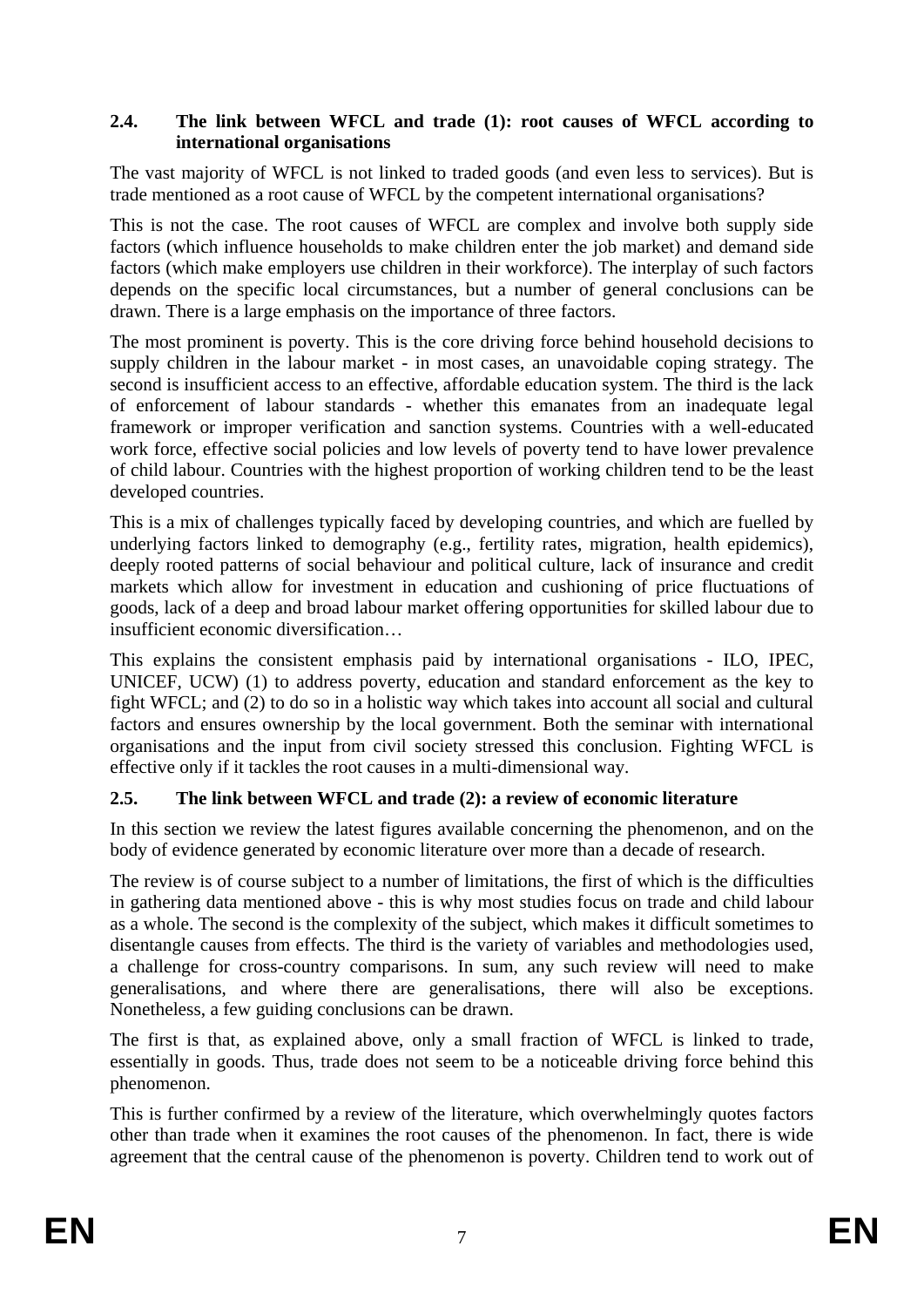necessity, and families tend to withdraw their children from such conditions when their absolute income rises sufficiently. There is an inverse relationship between income and child labour, as detailed in Chart 2. This highlights that the reduction in child labour is particularly powerful when less advanced countries increase their income.



**Chart 2. Child labour declines as countries climb out of poverty** 

*Newfarmer and Sztajerowska: Trade and Employment in a Fast Changing World, OECD Policy Priorities for International Trade and Jobs (ICITE), 2012* 

Seen in this light, it is not surprising that the figures of WFCL have been decreasing in the past 20 years, a period where income has grown significantly in many countries in the world, and in particular in certain developing countries. Trade has played an important role in fostering such growth.

Poverty interacts closely with other causes which are routinely mentioned by the literature. The lack of an affordable education system which provides training of a sufficient quality is perhaps the most salient. Also, the lack of credit for parents to borrow against future higher income from educated children stands out. Another powerful root cause is the lack of adequate enforcement of labour standards, which is typically associated with insufficient government capacity, and sometimes to cultural issues.

Against this background, the general thrust of studies finds no *direct* link between trade and WFCL. Rather, WFCL will decrease as poverty decreases; as education becomes a viable, effective alternative; as functioning credit markets emerge; as governments enforce labour standards.

At the same time, there is a strong case for an *indirect* relationship between trade and WFCL. The past three decades have shown the capacity of trade to propel economic growth. Income increases due to this growth and to the productivity gains that openness typically brings. This is illustrated in Chart 3.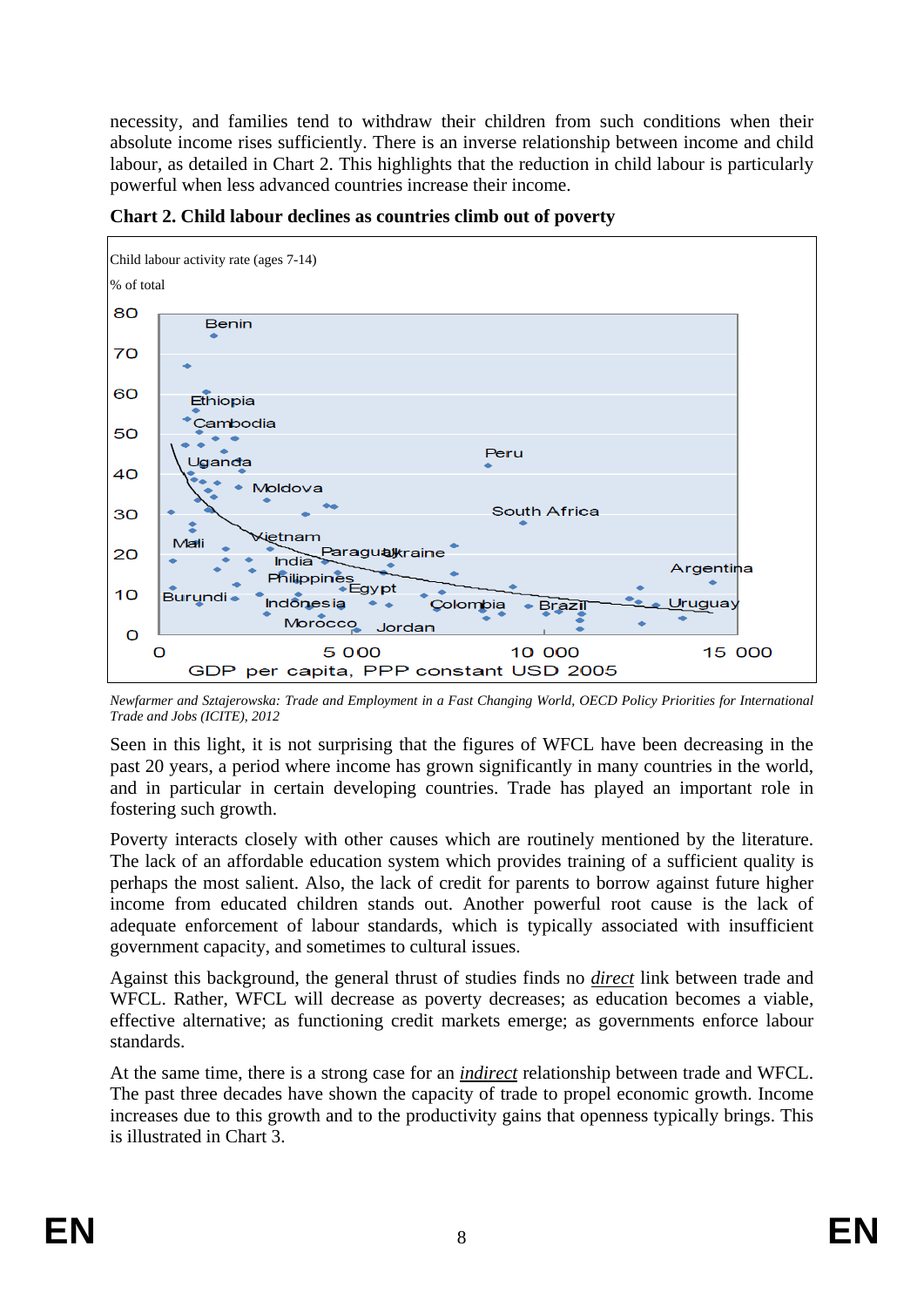| Table 1.A1.1. Trade and growth: main econometric studies since 2000     |                                 |                 |                                                                                                                                                                                                           |                                    |
|-------------------------------------------------------------------------|---------------------------------|-----------------|-----------------------------------------------------------------------------------------------------------------------------------------------------------------------------------------------------------|------------------------------------|
| <b>Measures of trade openness</b>                                       | Number of<br>countries          | Time<br>Period  | Impact on growth                                                                                                                                                                                          | <b>Source</b>                      |
|                                                                         |                                 | I. Trade shares |                                                                                                                                                                                                           |                                    |
| Trade share (within country<br>regression)                              | ~100                            | 1980s-90s       | Positive                                                                                                                                                                                                  | Dollar and Kraay<br>(2001)         |
| Trade share in GDP                                                      | 23 to 62                        | 1913-90         | Positive                                                                                                                                                                                                  | <b>Irwin and Tervis</b><br>(2002)  |
| <b>Export share</b>                                                     | >100                            | 1970-97         | Positive                                                                                                                                                                                                  | Yanikkaya (2003)                   |
| Import penetration                                                      | >100                            | 1970-97         | Positive                                                                                                                                                                                                  | Yanikkaya (2003)                   |
| Trade shares in GDP                                                     | >100                            | 1970-97         | Positive                                                                                                                                                                                                  | Yanikkaya (2003)                   |
| Changes in trade share in GDP                                           | ~100                            | 1980s-90s       | Positive                                                                                                                                                                                                  | Dollar and Kraay<br>(2004)         |
| Trade shares in GDP                                                     | ~100                            | 1961-2000       | Positive                                                                                                                                                                                                  | Lee, Ricci and<br>Rigobon (2004)   |
| Trade share in GDP                                                      | >100                            | 2000            | Positive (negative for heavily<br>regulated economies)                                                                                                                                                    | <b>Bolaky and Freund</b><br>(2004) |
| Trade share in GDP                                                      | 82                              | 1960-2000       | Positive if complementary<br>reforms are undertaken                                                                                                                                                       | Chang et al. (2009)                |
| Trade (geography instrument)                                            | 97                              | 1985            | Positive (1% increase in the<br>trade share of GDP leads to<br>about a 1% increase in income<br>per capita)                                                                                               | Noquer and Siscart<br>(2005)       |
| Trade (bilateral trade instrument)                                      | 101-62                          | 1960-1995       | Positive (differences in trade<br>growth explain ~17% of cross-<br>country variation in income<br>growth)                                                                                                 | Feyrer (2009)                      |
| Trade openness (residual<br>variation that is not due to GDP<br>growth) | 41 Sub-<br>Saharan<br>countries | 1979-2009       | Positive - trade openness<br>causes economic growth (a 1<br>percentage point increase in<br>trade openness leads to a<br>~0.5% short-term increase in<br>growth per year and $~0.8\%$<br>after ten years) | Brückner &<br>Lederman (2012)      |

#### **Chart 3. Regardless of the measure of trade openness, econometric studies show a positive impact of trade on growth.**

*Newfarmer and Sztajerowska:Trade and Employment in a Fast Changing World, OECD Policy Priorities for International Trade and Jobs (ICITE), 2012* 

Through increases in income, trade provides countries with a powerful tool to fight poverty and thus child labour. This is why academic studies find that countries which trade tend to display a lower incidence of child labour. This is illustrated in Chart 4 on the basis of findings by Cigno, Rosati and Guarcello.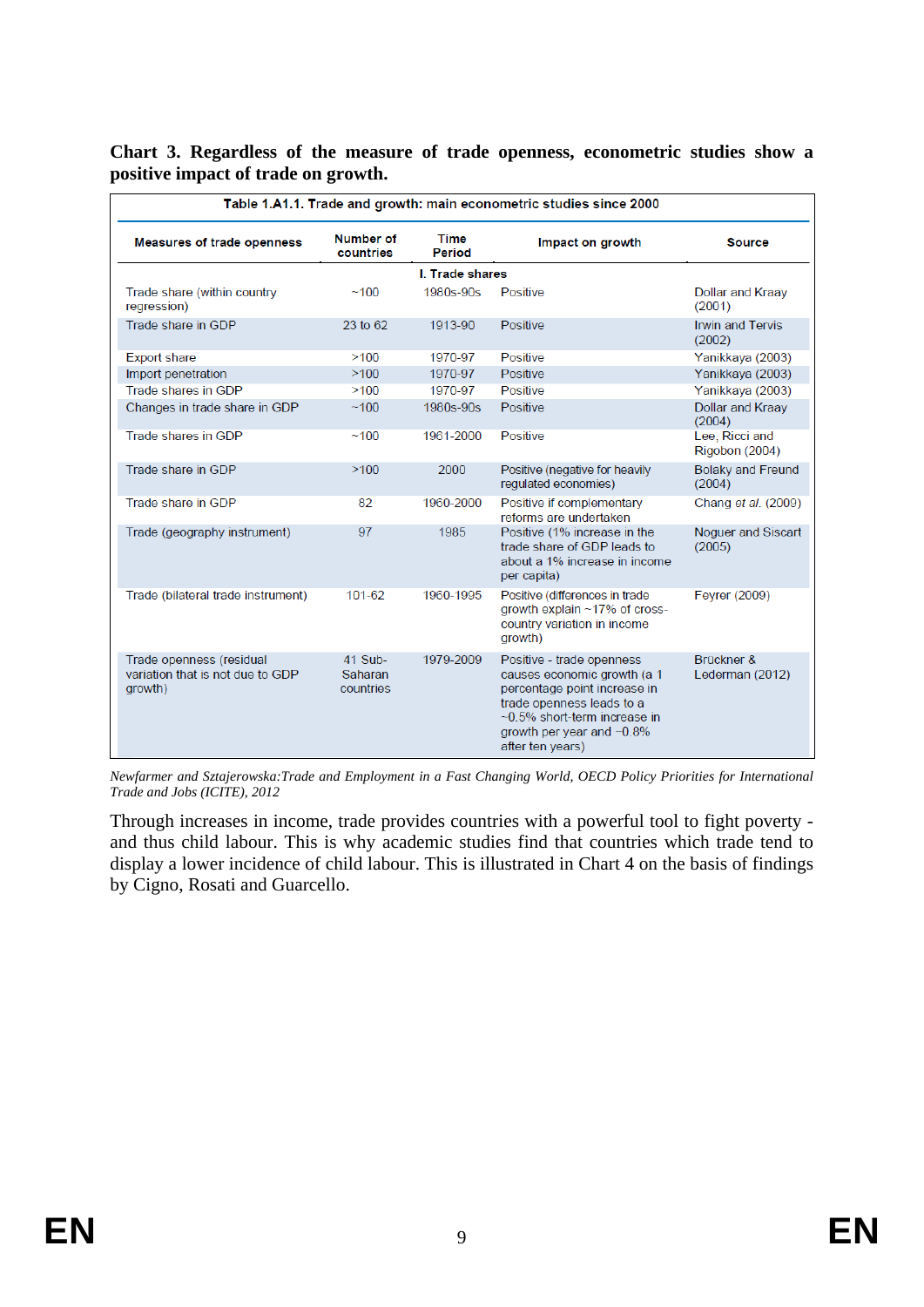

**Chart 4. Inverse relationship between trade and child labour.** 

Put another way, increases in openness to trade lead to decreases in child labour. One example is the finding by Edmonds and Pavcnik that a 10 percentage points increase in openness to trade by *lower-income economies* with *high-income partners* is associated with a 3.8 percentage points decrease in child labour.<sup>16</sup>

Trade will always be an indirect tool, in the sense that it will necessitate domestic policies to ensure growth is inclusive. This underlines the importance of the role of local governments, which must prioritise the policies which ensure an effective distribution of that income.

Other studies find that trade restrictions are ill-suited to remedy the phenomenon and, in fact, may well increase its incidence. Trade restrictions, whether on specific products or across the board, do not address the root causes of WFCL and aim at decreasing WFCL only in determined export sectors - which account for a small fraction of total WFCL. It is questionable whether they will indeed achieve their purpose - as exporters may decide to sell to markets other than that of the country imposing sanctions. But, even assuming that sanctions will achieve their purpose, they do not tend to fix the root cause of the problem. Needy families in countries lacking proper education, credit markets, and enforcement of labour standards may well be forced to send their children to perform work in non-traded areas of the economy - where in any event the vast majority of WFCL takes place. It is unlikely that work in non-traded areas will offer equal or better working conditions - or pay. Also, the loss of export earnings may well depress income level, and thus make it necessary that children work more - or that more children of the family are forced to undertake WFCL. This is particularly serious, as the literature also highlights a multi-generational trap whereby child labour begets more child labour. This happens as children who work will normally not improve their level of education (and thus of income) as they become parents. Continued poverty could lead them to require the work of their own children to ensure the survival of the family.

*Cigno, Rosati, Guarcello: Does Globalization increase Child Labor? World Development Vol 30, No 9, pp 1579-1589, 2002* 

 $16$ 16 International trade and child labor: Cross-country evidence, Journal of Int'l Economics 68 2006, pp 115-140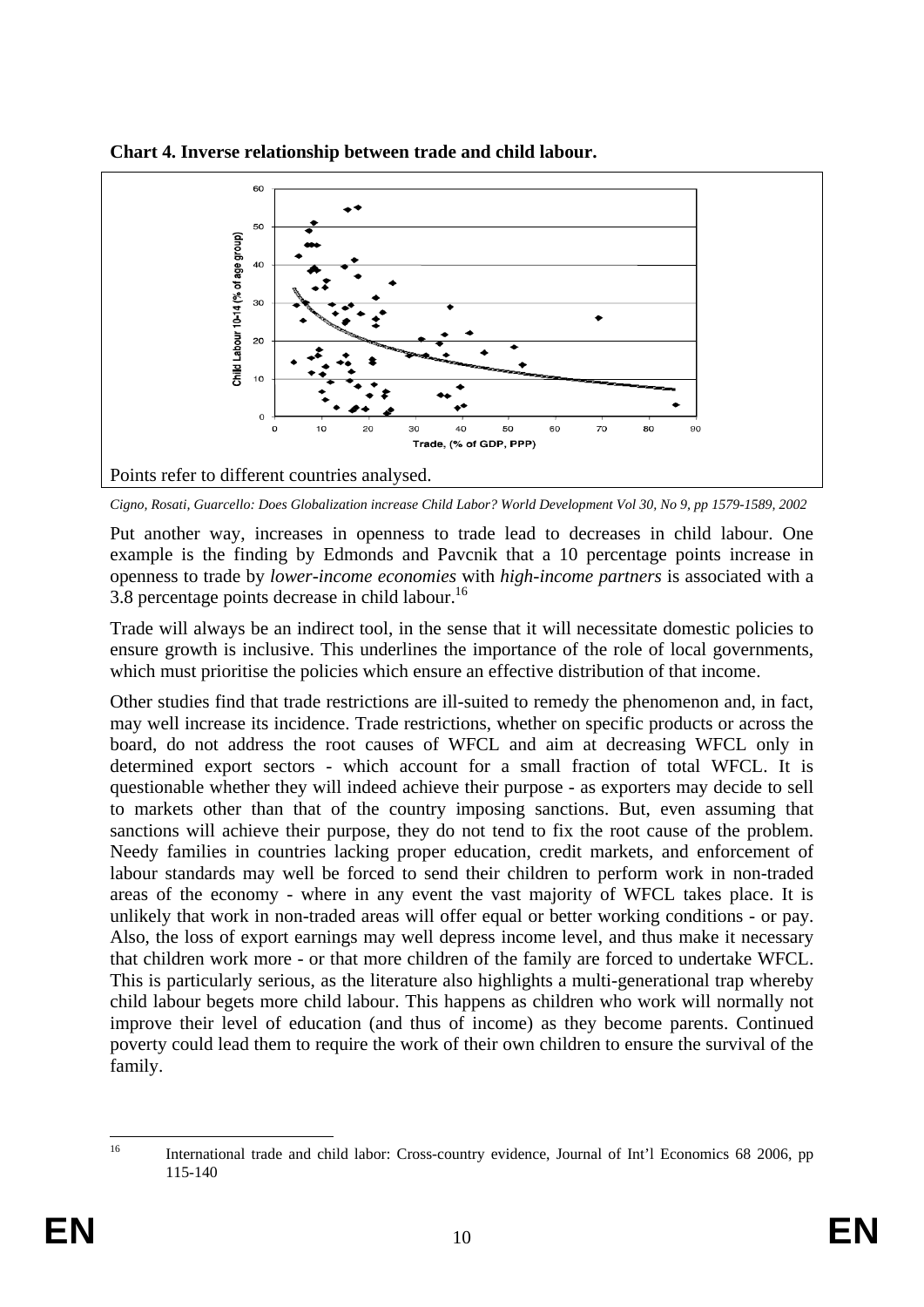Given that the problem is only marginally associated with trade, trade restrictions will, by definition, be of only limited effect. What is needed is comprehensive action to tackle root causes WFCL. If at all, trade restrictions should be used sparingly, in a carefully targeted manner and as a complement to a comprehensive set of other policy instruments targeted at alleviating poverty and other root causes. Any such restrictions are more likely to be effective when a thorough and careful analysis of local conditions assures that they will genuinely improve the problem - not simply shift it to areas of the economy unseen by trade partners, or even worsen it. This conclusion was underscored by the aforementioned seminar and by civil society input.

## **3. TRADE POLICY INSTRUMENTS**

#### **3.1. EU trade policy and the fight against WFCL: general thrust**

The international experience and the facts described above are the basis of the EU's policy stance. The approach is to maximise trade policy's contribution to combatting WFCL in a realistic and efficient manner.

This is done in a framework of respect of WTO rules, including the core principle of nondiscrimination between countries/products where the same conditions prevail and the requirement of necessity or reasonableness of the trade measures.

The first and most powerful way in which trade policy can help is by generating more economic growth via enhanced trade flows. This is the very purpose of our support of a wide multilateral negotiation agenda and of our ambitious bilateral trade agenda - including investment agreements. The additional resources generated by trade are a *condition sine qua non* to fight poverty - the core root cause of WFCL.

The flipside of this core contribution is to avoid wherever possible restrictive trade policies (whether product-specific or across the board) which, via the reduction of trade, may possibly cause an increase in poverty and, as a corollary, an increase in WFCL.

In addition to this general framework, the EU uses specific policy tools to provide carefully designed incentives for combating WFCL. This includes sustainable development clauses in trade and/or investment agreements and enhanced autonomous preferences under the Generalised Scheme of Preferences. We also provide indirect support to action (such as "fair trade initiatives"), which can under certain circumstances help fight WFCL.

#### **3.2. The multilateral agenda**

The conclusion of the current round of multilateral negotiations would be particularly beneficial to Least Developed Countries (LDCs) and other poor economies - exactly the countries which face the largest challenges on WFCL. The economic growth generated by an expansion of trade and Foreign Direct Investment would provide additional resources to fight poverty for countries most in need.

The EU has spared no effort to maximise the impact of the current round on LDCs and other poor economies. As detailed in the 2012 *Trade, Growth and Development Communication*, this remains an important priority for the EU.

A strong multilateral trading system is vital to developing countries' long-term interests both because of its rulebook and the access it guarantees in all key markets, including in emerging economies where both the growth potential and the barriers are the highest. It is essential that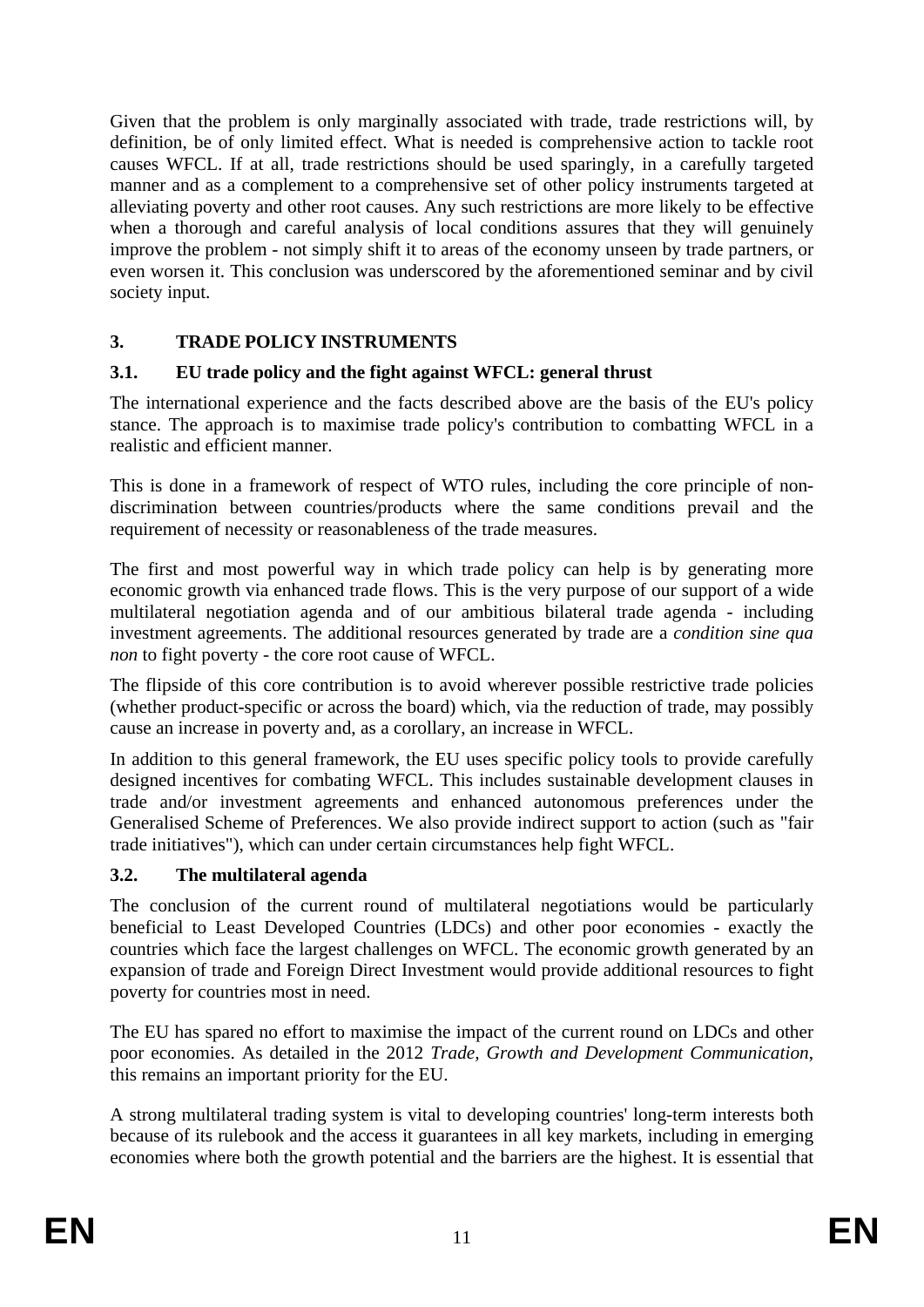LDCs and other poor economies particularly affected by WFCL tap into this key source of export and income growth.

The EU continues to pursue endeavours to obtain agreements on trade facilitation and dispute settlement, all of which have a significant development dimension and would help those countries which are most affected by WFCL. Equally, the EU continues to seek concrete results that benefit LDCs, including efforts to persuade other WTO members to implement existing decisions on Duty Free Quota Free access, which are essential to create new, secure trade opportunities for  $LDCs.$ <sup>17</sup>.

Apart from the Doha negotiations, and to allow as many countries as possible to benefit from the multilateral trade system, the EU supports and facilitates the accession of LDCs to the WTO and actively contributes to the revision of accession guidelines.

WTO law allows members to adopt trade restrictions to achieve legitimate objectives such as those listed under the general exceptions of Article XX of GATT and XIV GATS, inter alia the protection of public morals, human life, or health. Similar legitimate objectives may be pursued with respect to technical regulations, standards and conformity assessment procedures under the TBT Agreement. The elimination of WFCL could be such a legitimate objective - so trade restrictions would be legally possible.

However, in practice their potential application is fraught with difficulties. To start with, trade will in general contribute towards eradication of WFCL - so restrictions would not appear to be the appropriate tool to achieve the elimination of WFCL. This should also be seen against the backdrop of the agreement by WTO Members that labour standards should not be used for protectionist purposes.18

Even if trade restrictions were to be considered, they would have to be implemented in such a way as to respect the core WTO principle of **non-discrimination** between countries where the same conditions prevail. This would require inter alia comprehensive traceability mechanisms (see below, point 3.5). Another important requirement is that the measure is **necessary or reasonable**, meaning that there is not a less trade restrictive alternative measure which may provide an equivalent contribution towards the achievement of the same objective.

#### **3.3. The bilateral agenda**

The EU's bilateral trade agenda includes some LDCs and other poor economies, principally when region-to-region free trade agreements (FTAs) are envisaged: Conclusion or implementation of bilateral agreements with the remaining interested African, Caribbean and Pacific (ACP) countries in the context of Economic Partnership Agreements, a rapid implementation of agreements with Latin American partners (particularly in Central America) as well as the conclusion of agreements with Asian developing countries such as India and certain ASEAN partners should generate significant extra growth and resources in the countries that most need it to fight poverty and thus WFCL.

Bilateral agreements contribute to the combat against WFCL mainly via trade growth - but may also allow the EU to introduce additional tools to help achieve this goal. In particular, in the new generation of FTAs, the EU negotiates trade and sustainable development chapters, securing commitment to and effective implementation in domestic legislation and in practice

 $17$ 17 In a related topic building on the EU's recent reform of rules of origin, we are undertaking initiatives to achieve greater coherence in preferential rules of origin for LDCs, including greater transparency, simplicity and improved market access.<br>Ministerial Declaration done at Singapore on 13 December 1996, WT/MIN(96)/DEC, para. 4.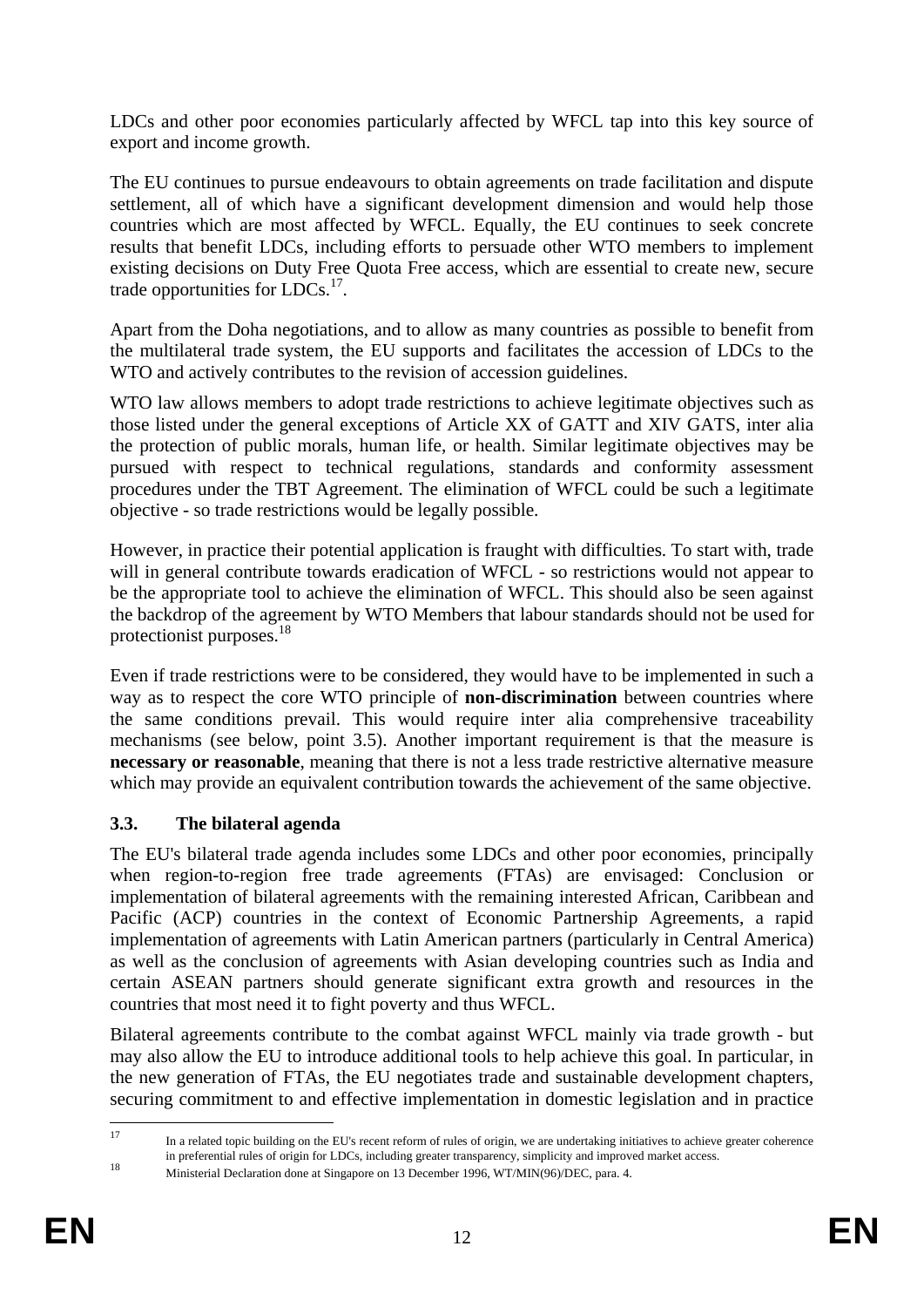of the ILO core labour standards, including the two ILO fundamental conventions on child labour (C138 and C182). These chapters are horizontal and apply to trade and investment relations between the Parties.

The EU also seeks to create a framework for cooperation, transparency and dialogue with partners involving civil society including social partners (trade unions and employers organisations) as an effective means of promoting these standards. This bottom-up approach helps shine the spotlight on shortcomings which can be subsequently addressed at government-to-government level. This is a positive approach which generates momentum for change with the help of the incentives that an FTA provides, rather than using sanctions which risk setting the clock back as regards WFCL.

Recent examples of this approach are the trade agreements with Colombia/Peru and with Central America and the Economic Partnership Agreement with the Caribbean region.

The Lisbon Treaty has added investment as an EU exclusive competence under the common commercial policy. In addition to negotiating on investment as part of its FTAs, the EU will also negotiate bilateral investment agreements. In these negotiations the EU will aim at also addressing sustainable development issues of specific relevance for investment.

*How impacts on labour issues (including child labour) are factored into our bilateral agreements process: the impact assessment cycle* 

**Social impacts such as that on child labour are considered in the design, negotiation, and ex post monitoring of our bilateral agreements. This 360° approach is encapsulated in our evaluations throughout the trade policy cycle.** 

**The Communication on Trade, Growth and World Affairs (doc. COM(2010)612) commits the European Commission to carry out impact assessments on all new trade initiatives with a potentially significant economic, social or environmental impact on the EU and its trade partners, including developing countries.** 

**The Commission ensures that evaluations are carried out:** 

- **before a negotiation begins (Impact Assessments ex ante),**
- **while an agreement is being negotiated (Sustainability Impact Assessments), or**
- **after the agreement is implemented (ex-post analysis).**

**Impact Assessments address all significant economic, social, human rights and environmental impacts (including child labour whenever relevant), and build upon a wide consultation of relevant stakeholders. European Commission services have developed specific guidance to ensure human rights impacts are adequately analysed in the impact assessments, which is now routinely done for new FTAs and investment agreements.** 

**The Sustainability Impact Assessments conducted during the negotiations allow, in particular, for an even further detailed social and employment impact analysis including child labour whenever relevant. Dialogues with the civil society are formally part of the assessment and a key source of information.** 

**Evaluating the effectiveness of our trade agreements is an essential factor of trade policy. The Commission has reinforced ex-post evaluations of economic, social and environment impacts, with the endeavour to make them more systematic, as highlighted in Commission communications on trade from 2010 and 2012 (***Trade, Growth and World*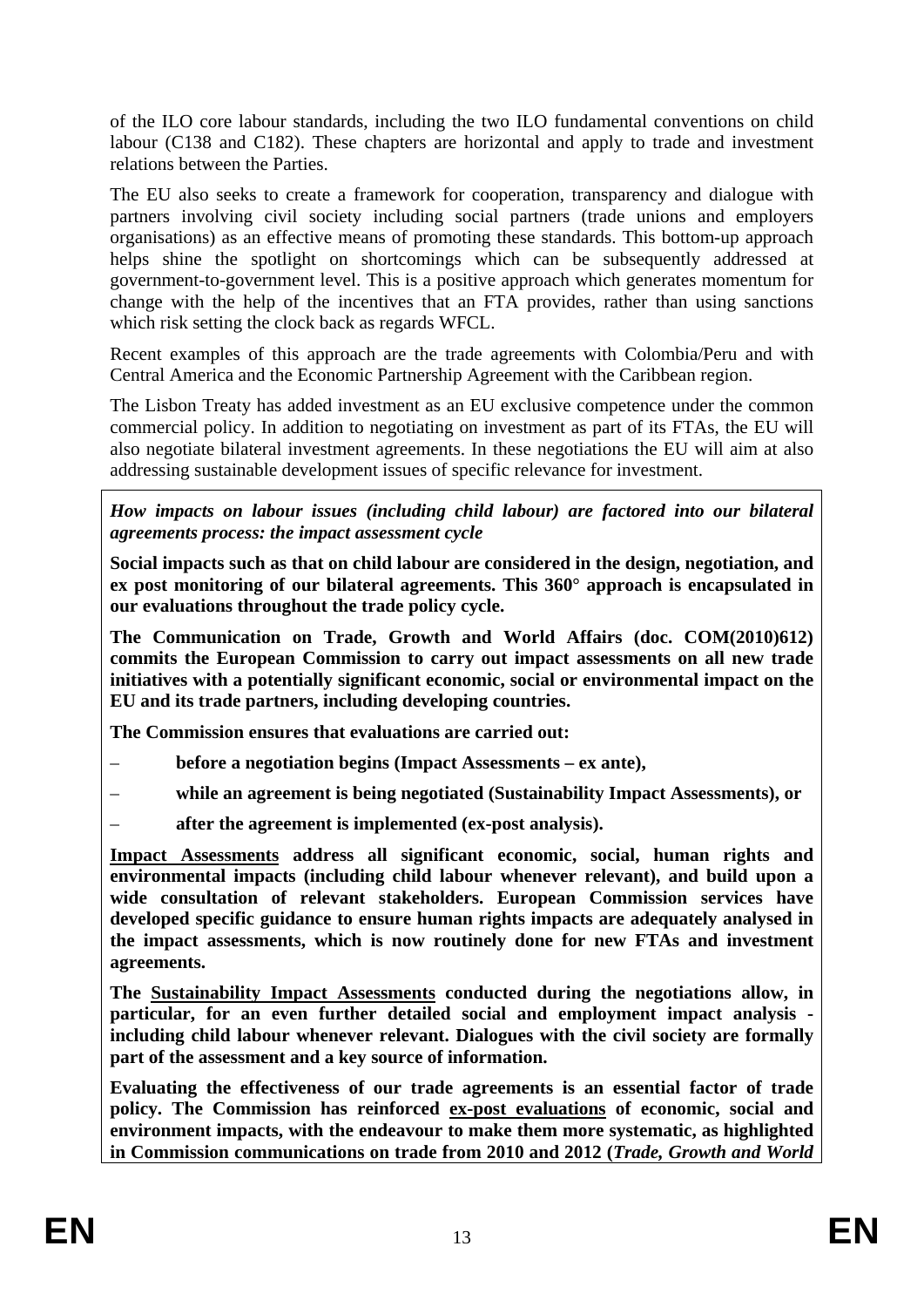*Affairs* **and** *Trade, Growth and Development)***.** 

## **3.4. Generalised Scheme of Preferences (GSP)**

The EU's GSP has been a core tool to generate additional exports and income growth by developing countries, thereby generating resources needed for combatting poverty and, as a result, WFCL. This is done via generous tariff reductions adapted to the different needs of different developing partners. LDCs receive the widest preferences possible: duty-free, quotafree access for all products except arms ('Everything But Arms' initiative). Other developing countries receive tariff reductions for 66% of tariff lines.

Within the boundaries of WTO rules, the EU has introduced additional, carefully designed levers to support the fight against child labour. EU GSP foresees that in extreme cases where serious and systematic violations of ILO core labour conventions exist, GSP preferences may be withdrawn. The consequences of a potential loss of the generous export incentives thus should act as a deterrent for the worst practices. This approach should however be carefully calibrated. As it takes time to eradicate poverty, LDCs and other poor economies may well face problems as regards WFCL. Therefore, unless these problems are extreme, incentives (rather than sanctions) will be the best agent for positive change in the fight against poverty.

*Children participate in the picking of cotton in Uzbekistan. Should this lead to the exclusion of Uzbekistan from GSP preferences?*

**Children have long been involved in cotton harvests in Uzbekistan. To date, the International Labour Conference has not taken the position that serious and continued failures to implement the relevant WFCL convention have taken place regarding this issue. At this stage, GSP preferences should thus not be withdrawn.** 

**But this does not detract from the fact that a problem exists. The EU has invested in an in-depth dialogue with the Uzbek authorities stating our serious concerns and the importance of full co-operation with the ILO, including on-spot missions, which have as yet not been allowed by Uzbekistan. We have underlined that if the matter is not tackled and the International Labour Conference finds serious and systematic violations, in particular of ILO fundamental conventions C182 and C138, the Commission will not hesitate to activate withdrawal procedures.** 

**GSP preferences provide incentives for the exporting countries to pay attention to the issue of WFCL - and open a channel for the EU to be a positive lever for change. Without GSP preferences, this channel of communication and dialogue would not exist. This should also be seen against the background of the potential negative effects of withdrawal on exports, income, poverty and thus WFCL. An approach based on sanctions may not target the root causes of child labour, and may well lead to a worsening of the problem.**

Moreover, the GSP scheme offers a set of enhanced tariff reductions for countries which adhere to and effectively implement 27 international conventions, including ILO child labour conventions. The EU regularly monitors the beneficiary countries' behaviour, and can withdraw preferences where there is lack of sufficient progress in the implementation of conventions. This so-called "GSP+" regime is another example of a carefully designed, incentive-based approach which generates momentum for positive change.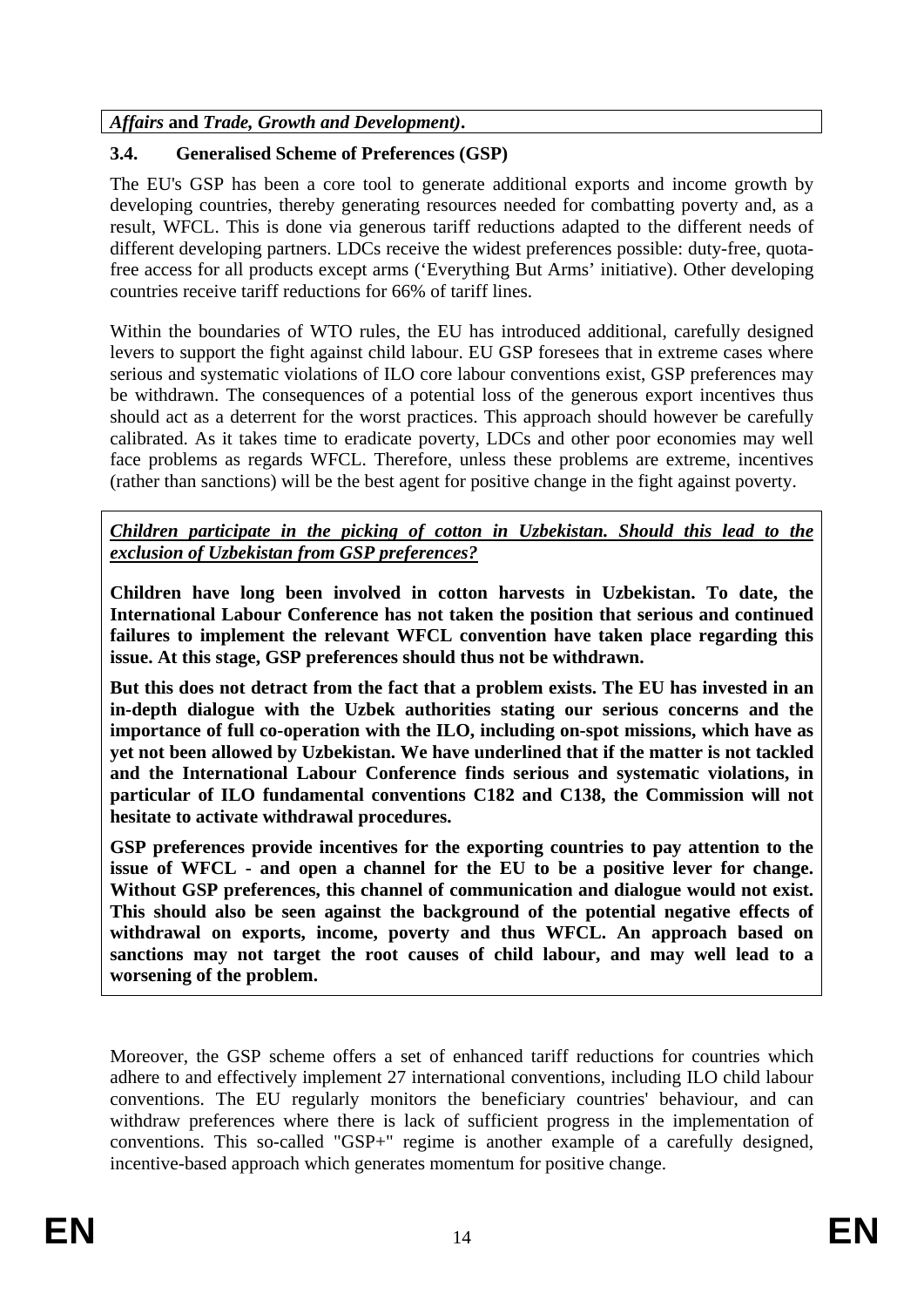The redesigned GSP scheme published on 31 October 2012 strengthens the combat against child labour mainly in two ways. First, it concentrates preferences on LDCs and other lowincome economies. This will allow for additional export opportunities, more growth, and a more effective fight against poverty. Second, it expands the opportunity for more countries to obtain GSP+, and strengthens the EU powers to monitor and (if necessary) withdraw countries from the scheme if ILO fundamental conventions on child labour are not effectively implemented.

## **3.5. Initiatives on fair/ethical trade**

Fair/ethical trade initiatives empower consumers by providing them information about the way products are produced - including child labour issues. Therefore, they can be a useful lever in the fight against WFCL and have earned EU support since the late 90's.

Their key benefit is the very fact that they are private and flexible, so that they can develop along with societal and consumer awareness and demands. Therefore, the European Commission does not rank or regulate the criteria related to such schemes or their relevance in relation to sustainable development objectives, as this would limit a dynamic element of private initiatives in this field and could stand in the way of their further development.

The recent Communication on "Trade, Growth and Development" recognises the role that private actors can play in promoting production, trade, and consumption of sustainable products. It also puts forward proposals for specific actions by public authorities to support an enabling policy environment for fair trade:

- Initiatives to promote trade for small operators in developing countries, e.g. by providing tailored information on market opportunities;
- Further mobilisation of the EU cooperation instruments in order to strengthen the participation of developing countries in fair trade and other schemes based on sustainability criteria;
- Continued efforts to encourage EU partner countries to promote fair and ethical trade in order to support the uptake of such initiatives and enhance their market potential for developing countries; and
- Further facilitation of fair and ethical purchasing choices by public authorities in Europe in the context of the upcoming review of public procurement directives.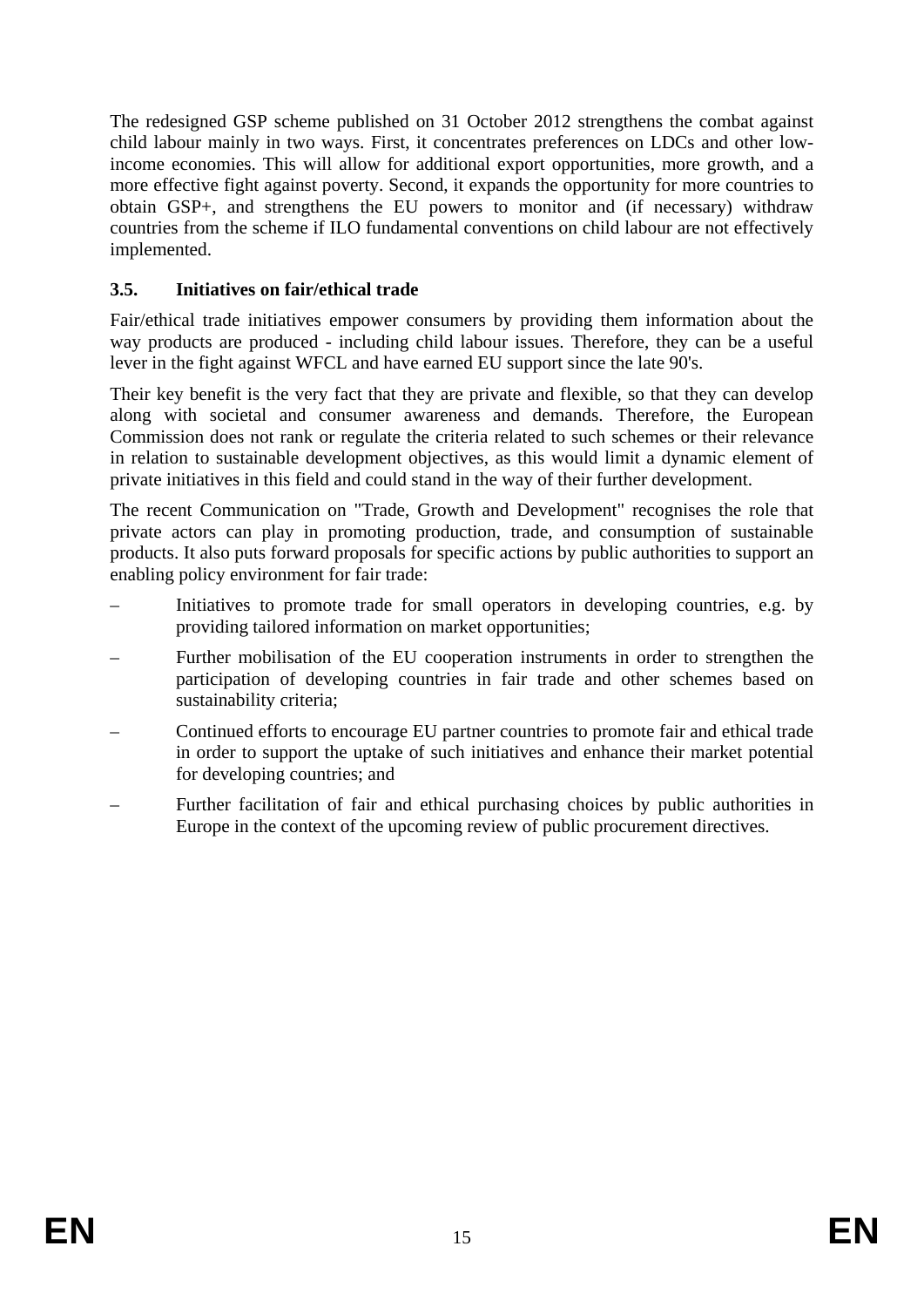## *The issue of traceability.*

- **Traceability through certification (and monitoring) is applied by the "Kimberley Process" for rough diamonds, which is a voluntary scheme involving countries producing diamonds or representing key export or import markets. To implement a top-down measure, the EU would need to respect WTO rules on non-discrimination This means that a traceability system related to WFCL would need to apply to all countries in the world which produce (or could produce) the product.**
- **Traceability works most effectively in cases of very simple supply chains and with very few economic operators involved. Equally, the product must be simple (e.g. with no or very few components) and must be distinguished easily depending on its origin. The market for the product must be totally transparent and the information on the origin of products must be fully available.**
- In addition, all countries which buy the product (or could do so) in significant **quantities should participate in the scheme — otherwise trade flows would simply shift away from countries requiring traceability to others that do not.**
- **Finally, there is a cost factor to bear in mind. Certification and control systems would need to be exhaustive—and would be most challenging in the countries where WFCL is most present: LDCs and other poor economies. Because of the difficulty in quantifying WFCL** *(See Section 2)***, the establishment of an effective traceability mechanism is likely to remain an elusive undertaking.**
- **Some examples. It is common that tobacco grown in developing countries is traded at auction—meaning that all tobacco is mixed and traceability lost. The same goes for tracing cocoa from sustainable farmers when productions are bought by bigger companies and traded in large quantities to EU and other chocolate producers. Fair trade is normally managed via direct purchase from small producers where monitoring is possible.**

## **4. OTHER INSTRUMENTS**

To provide a comprehensive review of the issue, it is useful to complete our analysis in three ways.

First, the link between trade and WFCL other than hazardous work (i.e., the so-called unconditional WFCL) is tenuous at best. However tenuous the link, EU actions in this field will serve to combat those cases where unconditional WFCL and trade intersect, so a description of such actions is worthwhile.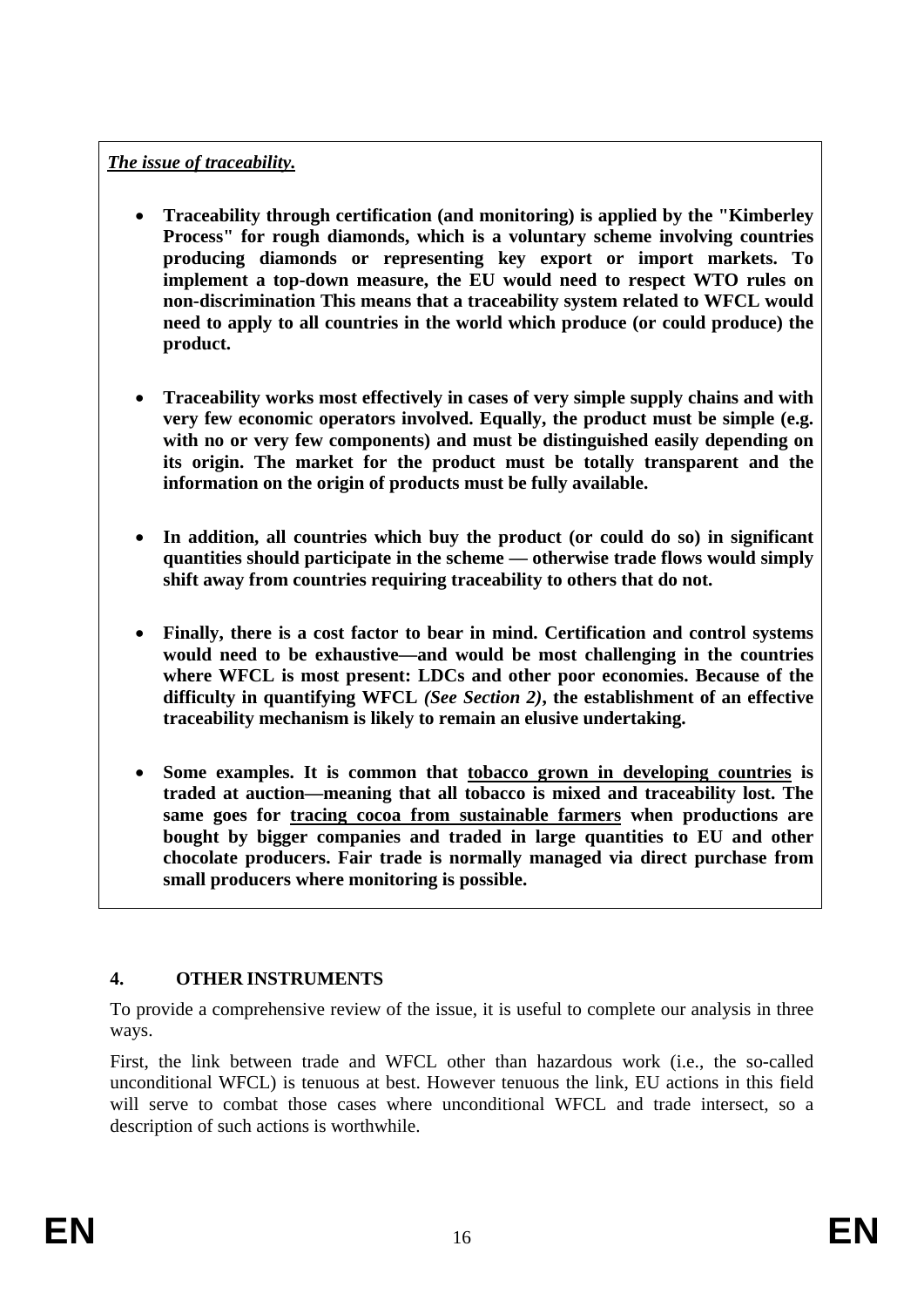Second, there are a number of horizontal actions by the EU which target child labour as a whole, and which also serve to mitigate the problem of WFCL - including the few cases where this is linked to trade. These were described in the 2010 Staff Working Document, so we will concentrate on salient updates.

Third, no review would be complete without a look also at voluntary business schemes. Again, these were described in the 2010 Staff Working Document, so we will focus on new developments.

## **4.1. Tools to tackle unconditional WFCL**

The EU's political commitment to addressing **child trafficking** is reflected in the large number of initiatives, measures and funding programmes available in the area both within the EU and third countries as early as in the 1990s.

A number of different EU instruments pertaining to various policy areas have covered aspects of trafficking in human beings. EU legislation on the right of victims of human trafficking to reside in the EU, on sexual exploitation of children, and on sanctions against employers who knowingly employ illegally staying third country workers complement the Directive on trafficking in human beings. The **EU Internal Security Strategy in Action,** whose objective is to dismantle serious and organised crime networks further addresses trafficking in human beings.

The overarching framework of the EU external migration policy - **the Global Approach to Migration and Mobility** - reiterates the importance of cooperation with third countries of origin, transit and destination and identifies preventing and reducing irregular migration and trafficking in human beings as one of its four pillars. This line is also followed in the **2009 Action Oriented Paper on the External Dimension on trafficking in human beings**.

The year 2011 saw two milestones. On the one hand, an EU Anti-trafficking Coordinator was appointed by the European Commission. On the other, **Directive 2011/36/EU<sup>19</sup>** was introduced as the overarching EU legal framework. It is underpinned by the best interests of the child principle, and acknowledges that children are particularly vulnerable to victimisation and re-trafficking. More specifically, when children are victims of trafficking in human beings, the Directive stipulates that the offence of trafficking in human beings shall be punishable even if none of the means of the definition, e.g. threat, abduction, use of force, has been used. In addition to specific provisions to support and protect victims of human trafficking, such victims are also covered under the horizontal Directive 2012/29/EU establishing minimum standards on the rights, support and protection of victims of crime. The Victims Directive takes a clear child sensitive approach and provides a wide range of rights of crime victims in criminal proceedings.

Additionally, the new and integrated **EU Strategy towards the Eradication of Trafficking in Human Beings 2012-2016** identifies child labour as a root cause of trafficking in human beings. A series of measures for protecting the child victims are foreseen in both the Directive and the Strategy, including focusing on development and enhancement of multiagency child protection systems.

The EU accords a high priority to helping **children associated with armed conflicts**. The EU Guidelines on Children Affected by Armed Conflicts (CAAC) were adopted in 2003 and revised in  $2008^{20}$ . They commit the EU to address the impact of armed conflicts on children

 $19$  $^{19}$  OJ L101/11, 15.4.2011

<sup>20 &</sup>quot;http://register.consilium.europa.eu/pdf/en/03/st15/st15634.en03.pdf" \l "page=2" \[oEU Guidelines on Children Affected by](http://register.consilium.europa.eu/pdf/en/03/st15/st15634.en03.pdf#page=2)  [Armed Conflicts.](http://register.consilium.europa.eu/pdf/en/03/st15/st15634.en03.pdf#page=2)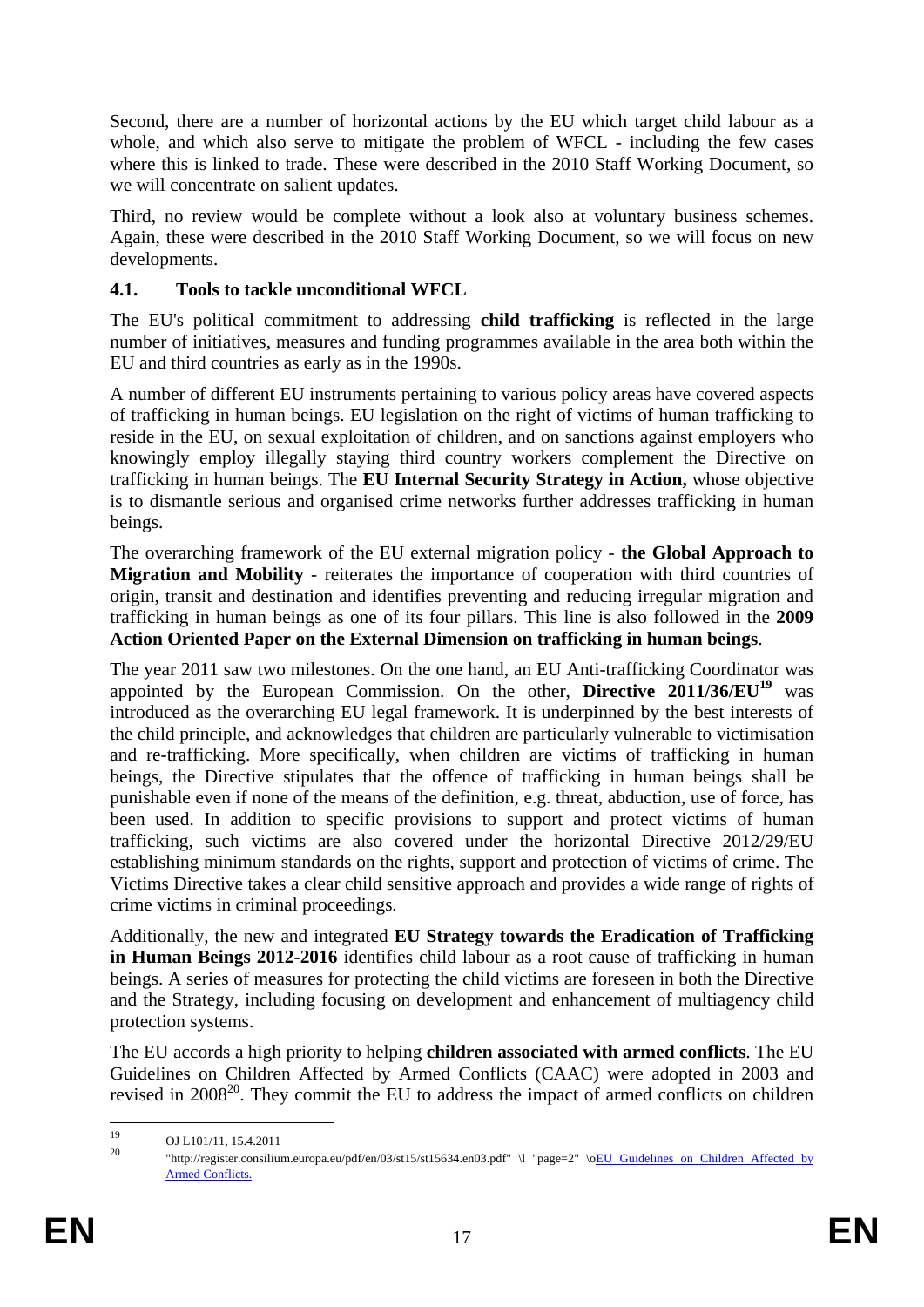in a comprehensive manner. This is done through monitoring and reporting by its Heads of Mission, and special representatives; diplomatic initiatives; political dialogue; multilateral cooperation; assistance and crisis management. In addition, in 2006 the EU prepared the Checklist for integrating the issue of children affected by armed conflicts into the European Security and Defence Policy (ESDP) operations. The Checklist was revised and updated in 2008. The EU has been consistently supportive of the UNSG's mechanisms in this field, in particular the UN Special Representative for Children Affected by Armed Conflicts, the Security Council's Working Group, and the so-called 1612 mechanism. In the period 2008- 2012, the EU and its Member States spent almost 300 million Euro in support of children affected by armed conflict around the world, which included demobilisation of child soldiers and their socio-economic reintegration, education activities etc. Moreover, as the recipient of the Nobel Peace Prize, the EU launched in 2012 a new funding line ( $2m\epsilon$ ) to support children affected by conflict through humanitarian assistance providing access to education in emergencies.

In April 2006, the EU issued an extensive strategy for implementing the Guidelines, giving directions on monitoring and reporting, cooperation with the UN, effective incorporation of gender issues into all policy areas and lobbying. The EU focuses the implementation of the Guidelines in the priority countries designated by the Secretary General in his annual report to the UN Security Council. In December 2010, the EU updated the EU Implementation Strategy on Children in Armed Conflicts. The EU Strategic Framework on human rights and democratisation, which was adopted by the Council on 25 June 2012, foresees the stepping up of efforts to implement this revised strategy, in particular by enhancing cooperation with the UNSGs Special Representative.

No review of our action in this context should forget the EU's lobbying in support of ratification of 2 Optional Protocols to the Convention on the rights of the child (on involvement of children in armed conflict and on the **sale of children**, **child prostitution and child pornography**) and the ILO Convention on the worst forms of child labour.

#### **4.2. Horizontal actions (1): EU aid**

EU is the main donor globally. While bilateral aid to countries and regional organisations dominate in the form of budgetary support or, to a lesser degree via projects, the EU is also supporting the fight against child labour and related issues on a thematic basis.

In countries where **budgetary support** is geared towards education and/or health as sector support, the child labour issue is addressed. In the programming exercise there is also room for dialogues on strategies concerning children extending to child labour.

Many projects and programmes financed by EU are of direct or indirect relevance to child labour and the Worst Forms of Child Labour, also from wider perspective. **Thematic programmes** under the **Development Co-operation Instrument (DCI)** cover many strands.

*Thematic programmes under DCI and child labour examples of a multi-strand approach.* 

**Investing in People strand:** *"Fighting Child labour" with the o***bjectives to contribute to the eradication of child labour; to promote effective policy dialogue aimed at eradicating child labour, bringing victims of child labour, trafficking or violence into full-time education and re-integrating them into society; to support partnership and networking between key stakeholders, in particular non-State actors and the private sector, by promoting corporate social responsibility in the area of child labour. One of the indicators for monitoring child labour in this programme is the percentage of children engaged in hazardous work, hazardous work being used as a proxy for the worst forms of child labour. Examples: Projects in Tanzania, Kenya, Sierra Leone, Nicaragua, Peru,**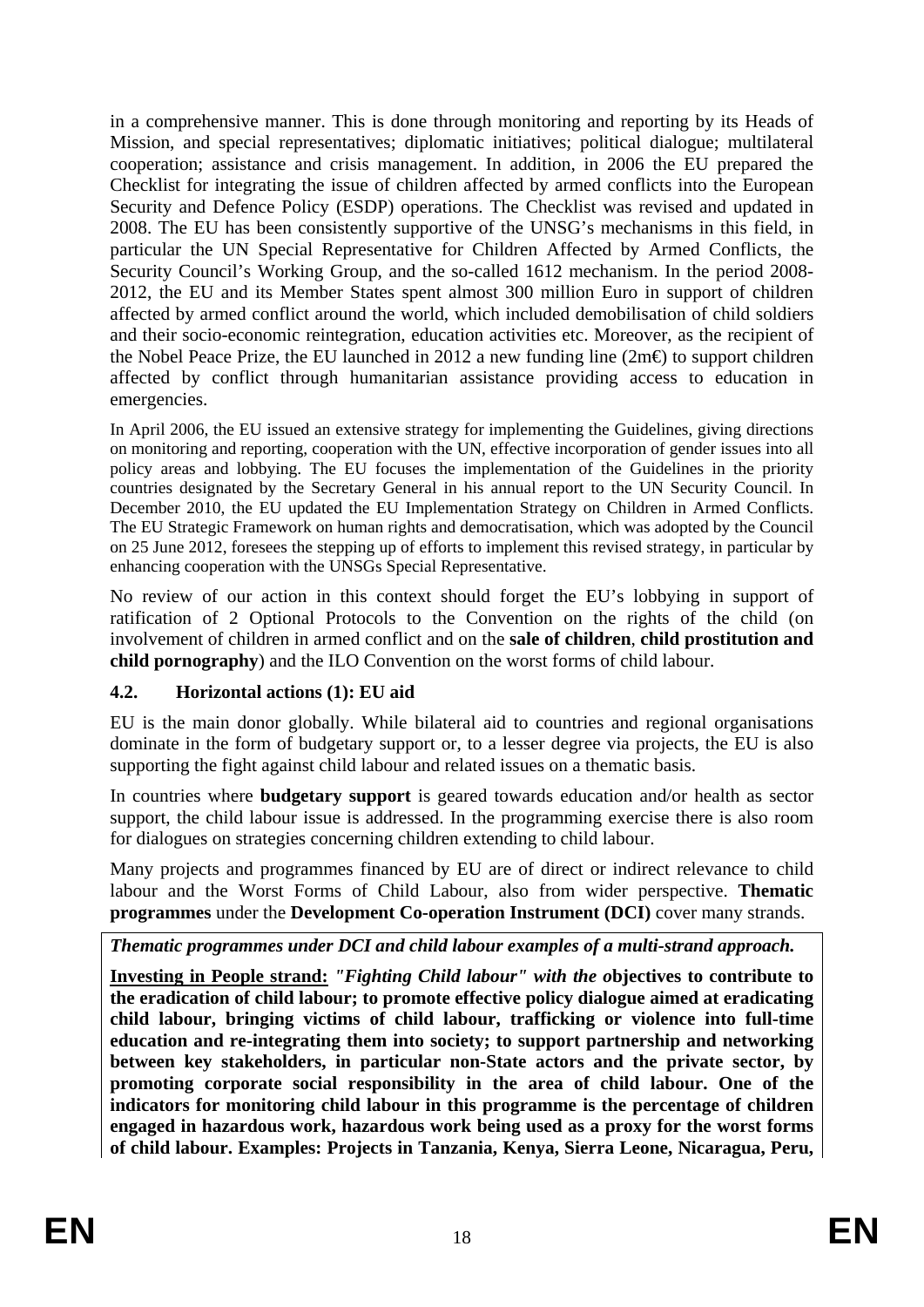**Ecuador, Fiji and India aim at withdrawing children engaged in labour (craft, sexual exploitation, agriculture, mining, waste collection).** 

**Migration and Asylum strand:** *Protecting Migrant Children from Trafficking and Exploitation in the Mekong Sub-region with o***bjectives: 1) Policies and programmes on trafficking, migration, and child protection at regional, national, and local levels are better able to prevent human trafficking and other forms of exploitation of children, and are able to serve the interest of victims, with better information coming from direct field experience of children, civil society, and local authorities; 2) Civil society actors and children, together with relevant government departments, are able to carry out interventions that directly protect children, particularly migrant children, from human trafficking and other forms of abuse and exploitation.** *Combat Child trafficking in Uganda* **with objectives: increase public awareness, training of community leaders and key national actors on legal issues related to child trafficking.** 

**Non state actors strand:** *Sustainable Multi-Actor Solutions to Migration Related Child Poverty in the Greater Mekong Sub-region* **with objectives: National Child Protection Systems serve as real mechanisms to reduce child poverty levels.** 

**Bilateral programmes** under **DCI** also support the combat against child labour**.** 

*Bilateral programmes under DCI and child labour, examples:* 

- **Support to Urban Slum Children (normally worst forms due to high number of working hours) to Access Inclusive non-formal education. Objectives: To increase equal access to quality basic education in a safe learning environment for hardest to reach children in urban slums of Dhaka and Chittagong and mainstream students into the formal education system or into other educational alternatives.** *Save the Children* **is the organisation implementing the project. This project has been allocated to non-formal education for children which are not reached by the government schools (the programme is called SHARE).**
- **Better Work and Standards Programme. Objectives: The project is dealing with the child labour issue particularly in the ready-made garments and shrimp sectors (where WFCL has been prevalent) in Bangladesh by raising awareness among stakeholders under the overall social compliance aspect.**
- **Social Initiatives in the Small Mining Sector in Bolivia. Objectives: Improvement of labour conditions for women and therefore child mining labour prevention and eradication.**

The **European Development Fund** also provides support, for example in its programmes against human trafficking with the ambition to contribute to the protection of people (especially children and women) from the harmful effects of trafficking. The most prominent programme has been TACKLE - an example of support to the work of ILO/IPEC.

*TACKLE* **– 'Tackling Child Labour through Education' is carried out by ILO/IPEC in Kenya, Zambia, Sudan, Madagascar, Mali, Angola, Jamaica, Papua New Guinea, Fiji, Guyana and Sierra Leone. EU is financing through the European Development Fund and the basis is the elimination of worst forms of child labour as undertaken with ACP partners in the Cotonou Agreement. TACKLE focuses on mainstreaming child labour elimination within the national education systems by engaging both Labour and**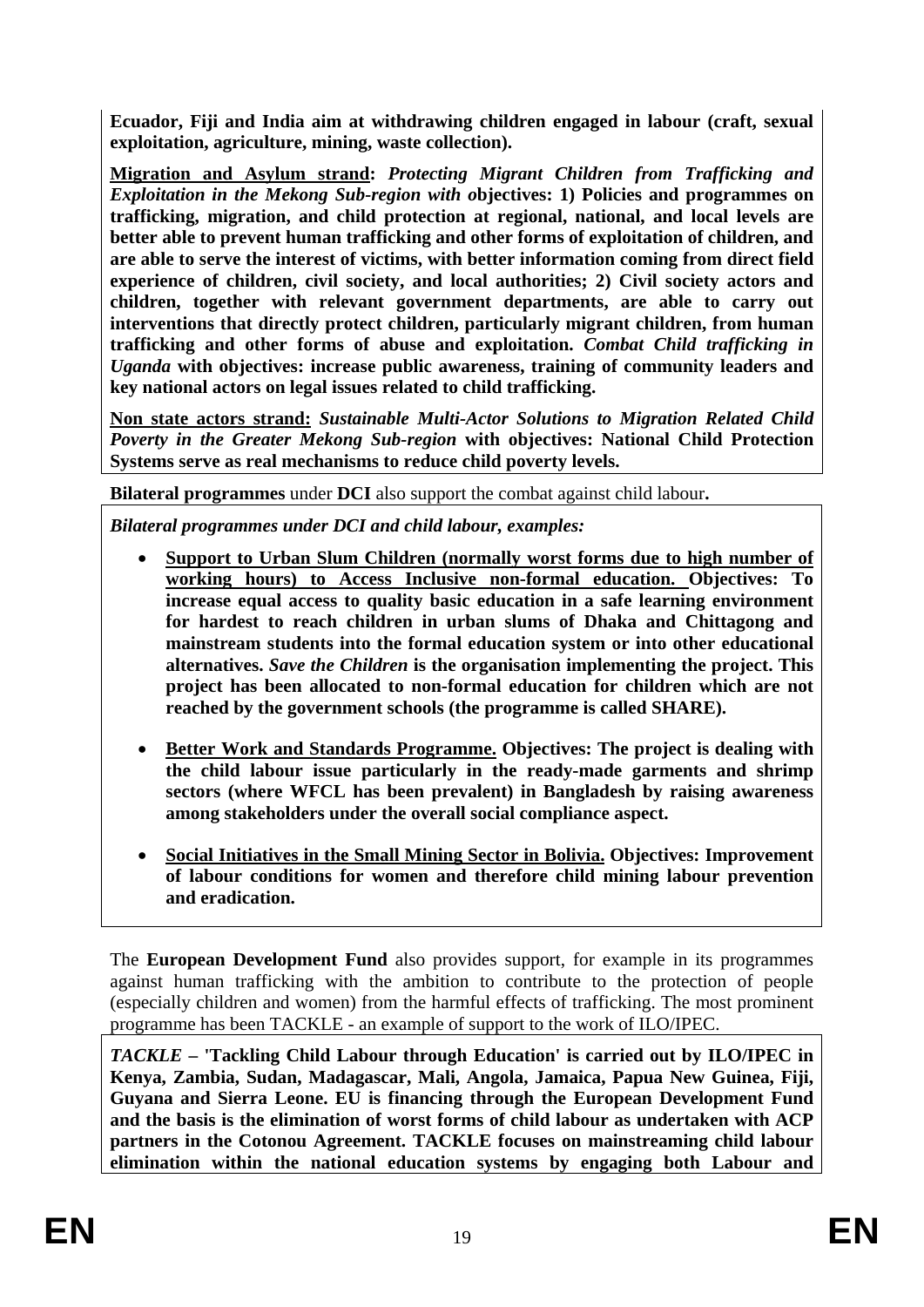**Education Ministries in respective countries. Training on child labour for the government institutions, teachers, social workers, community leaders and labour inspectors is part of TACKLE. The project also strengthens national legal frameworks to promote children's right to education. Kenya, Mali, Madagascar and Zambia have made significant improvements of school facilities and programmes thereby attracting more children and keeping them in school away from labour.**

Equally, children rights have been prioritized in the Strategy Paper for 2011-2013 for the **European Instrument for Democracy and Human Rights.** 

The European Commission supports children affected by conflict through its **humanitarian assistance** programmes, including prevention of recruitment and demobilisation/reintegration of children associated with armed forces.

## **4.3. Horizontal actions (2): dialogues**

The EU is raising its concerns related to child labour or discussing cooperation on elimination of child labour during bilateral **human rights dialogues and other political dialogues** at different levels. Human rights dialogues are currently performed with approximately 40 countries from all continents (e.g. Uzbekistan, Republic of Moldova, Brazil or South Africa). Concretely, the EU has discussed different forms of child labour with third countries, including trafficking in human beings, child pornography and other forms of sexual exploitation of children, compulsory labour and recruitment of children in armed conflict.

Political dialogue on human rights is complemented by locally defined EU human rights priorities. The EU Heads of missions in more than 60 countries prioritised the promotion and protection of children rights among areas of cooperation with third countries, focusing on themes such as child labour, trafficking, and sexual exploitation or child soldiers.

**Policy dialogues on employment and social issues are conducted with**  candidate/neighbourhood countries, and strategic partners. These dialogues allow us to monitor child labour and to assist partners in addressing child labour. As an example, under the EU-Morocco Association Agreement, child labour is regularly discussed, notably as regards the effective implementation of the fundamental ILO Conventions in this area. Within the framework of the European Neighbourhood Policy (ENP), a new ENP Action Plan was concluded in 2012 reaffirming the joint commitment to reinforce the mechanisms for the effective application of Morocco's labour legislation, which prohibits work of children below the age of 15.

An example of our activity with strategic partners is the case of India. The cooperation with India is based on a Memorandum of Understanding and a Joint Action Plan, which mentions cooperation in the field of decent work, including child labour. The action plan is carried out thorough seminars and a tripartite exchange programme (visits of tripartite delegations i.e. representatives of governments and social partners: trade unions and employers' organisations in, respectively, the EU and India). The up-to-date seminars have focused on social security and social protection, skills, training and employment policy, as well as occupational health and safety.

The EU pursues regular dialogues with ACP countries on political issues under the **Cotonou Agreement Article 8** where labour issues including child labour arise as the case may be. In some countries child labour is a recurrent issue.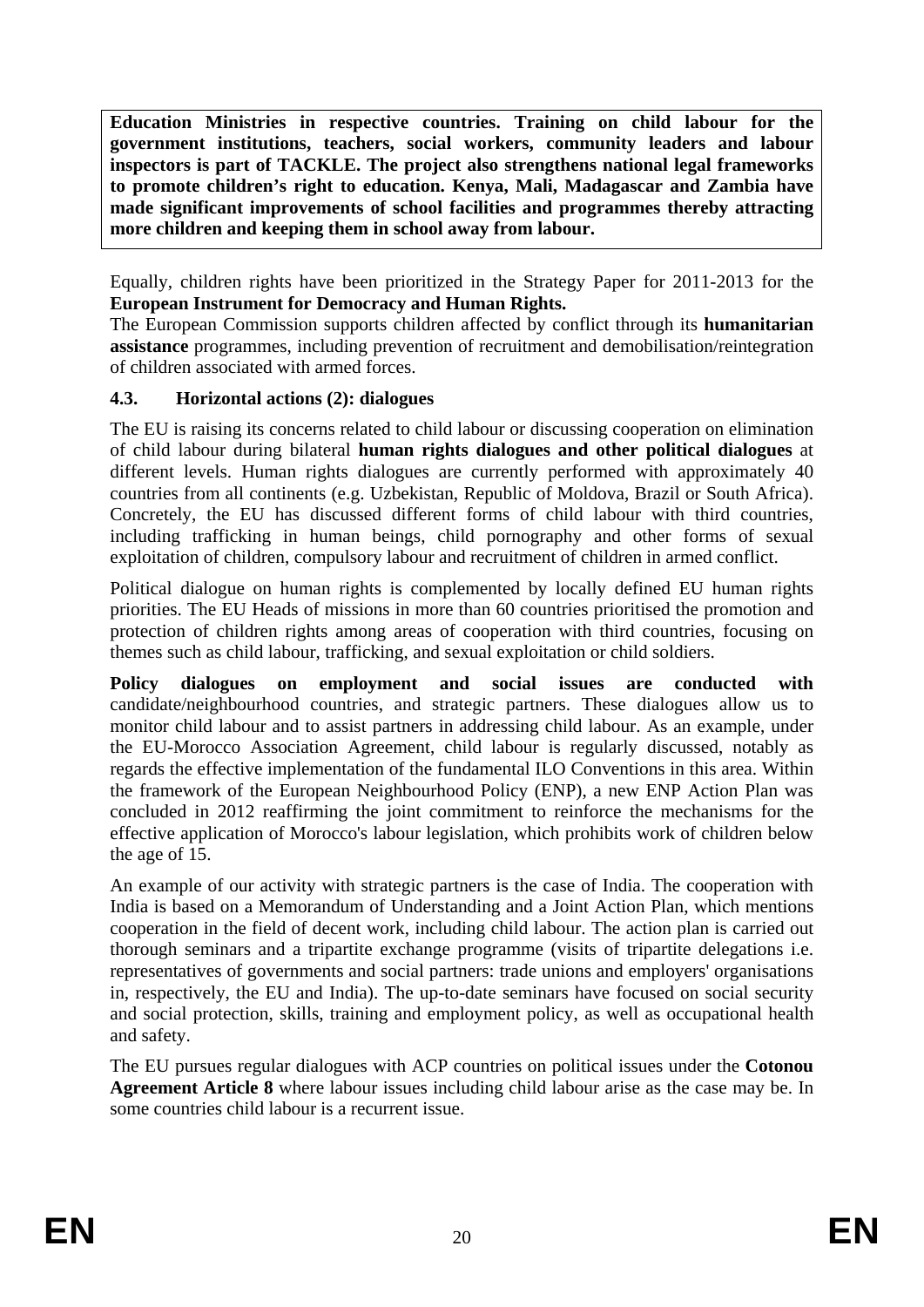#### **4.4. Horizontal actions (3): supporting the action of international organisations**

In 2012, the EU joined the global UN **campaign to support ratification of two Optional Protocols to the Convention on the rights of the child and the ILO Convention 182 on the worst forms of child labour**. The EU lobbied locally with national authorities in more than 50 countries in order to promote the ratification and the implementation of the mentioned instruments. Several countries deposited their ratification instruments since the beginning of the campaign, including Grenada, Indonesia, Ivory Coast, Malaysia, Micronesia, Myanmar, Niger, Nigeria, Surinam, Swaziland and Zimbabwe.

The EU has been promoting actively international standards related to child labour such as those enshrined in the ILO Conventions 138 and 182 in **multilateral fora**. In particular, the EU worked closely with the Group of Latin American countries in order to include progressive language on the elimination of child labour in annual resolutions on the rights of the child at the UN General Assembly. Within the ILO, the EU raised concerns over the implementation of child right standards in countries such as Uzbekistan or Myanmar at the annual ILO General Conference.<sup>21</sup>

The promotion and the protection of children rights, including child labour related aspects, have been identified as a **local EU priority** by more than half of the EU Heads of missions in around 60 countries. Close cooperation with UNICEF in those countries is particularly important.

**Child labour in the cotton sector in Uzbekistan is since long a standing issue in dialogues performed by the EU and other organisations including the UN. Some of Uzbekistan's local governments appear to have supported the participation of child labour in the cotton harvest, i.e. by closing schools during the harvest period.** 

**In the discussions with the Uzbek government, the EU supports the work of international organisations, such as the ILO and UNICEF. The ILO, formally empowered to monitor implementation of ILO convention C182, has not yet received invitations to perform on-spot missions in the country. The EU will continue its efforts to support ILO access to Uzbekistan.** 

#### **4.5. Corporate Social Responsibility**

There are three particularly salient developments in the area of Corporate Social Responsibility:

Firstly, the **UN Guiding Principles on Business and Human Rights** (UNGPs) were endorsed by the UN Human Rights Council in June 2011. These provide for the first time a global standard for preventing and addressing the risk of adverse impacts on human rights linked to business activity. The UNGPs are based on three pillars: the state duty to protect

 $21$ 21 ILO - European Commission High-Level-Meeting**,** December 2012 decided to cooperate in the following fields in 2013: continue their working level exchanges on the issues of "Trade and the Worst Forms of Child Labour" and lists of hazardous works; cooperate in preparing for the 2013 Global Conference on the Worst Forms of Child Labour; cooperate on the elimination of child labour in the context of the EU Human Rights strategy, including the promotion of ratification and application of child labour Conventions; explore the possibility to cooperate on statistical analysis of children working in supply chains in the context of trade; and continue their cooperation on child labour elimination, in particular in Myanmar and Uzbekistan.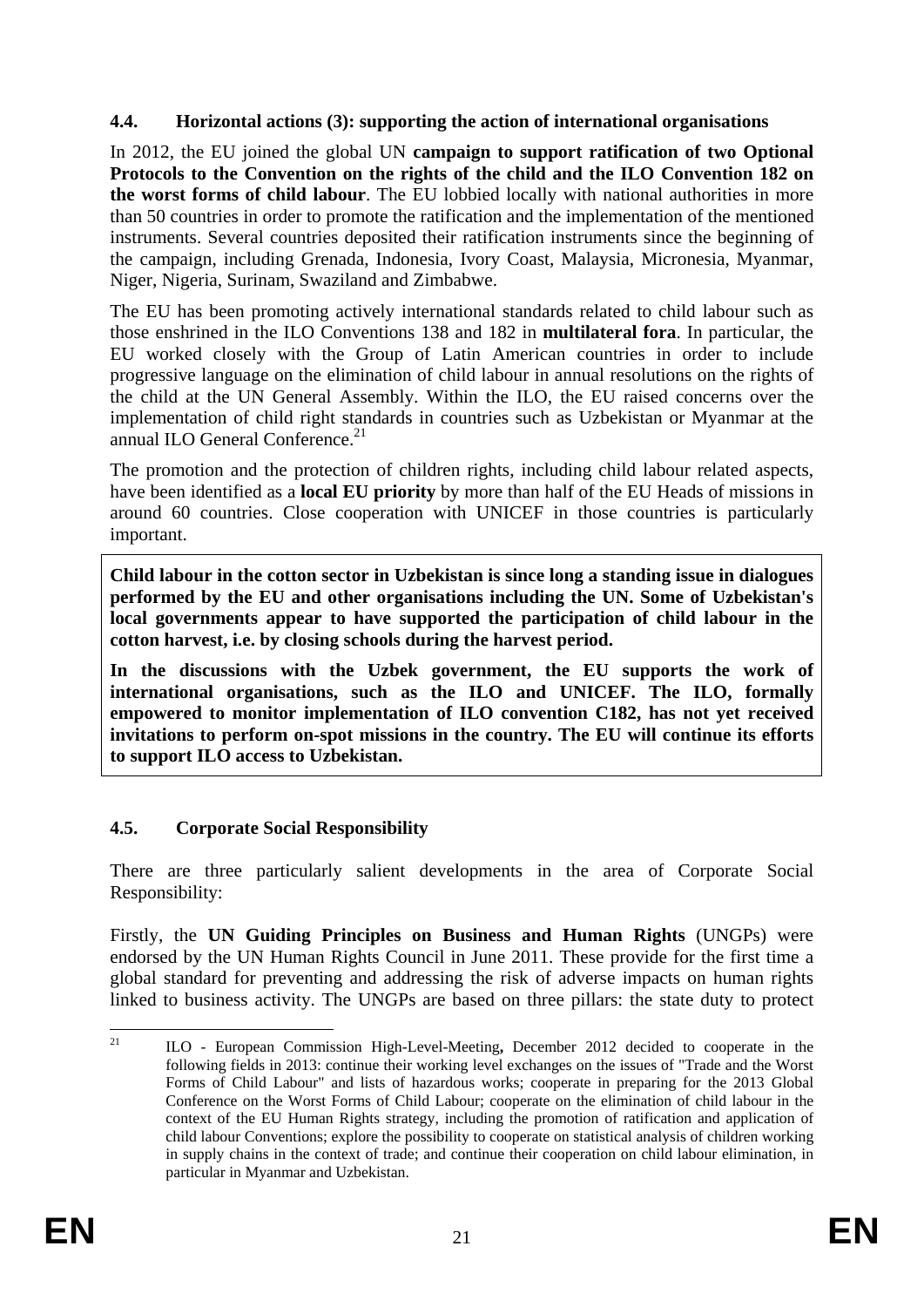human rights, including with regard to business activity; the corporate responsibility to respect human rights; and the need for access to effective remedy when negative human rights impacts occur. The EU Strategic Framework on Human Rights and Democracy adopted in June 2012 makes explicit reference to human rights and business and calls for the encouragement, contribution and implementation of the UNGPs. It includes a commitment from EU Member States to develop their own national action plans for the implementation of the UNGPs. The European Commission is currently developing human rights guidance for 3 business sectors (employment and recruitment agencies, ICT, and oil and gas), and also for small and medium-sized enterprises. Such guidance will address the issue of child labour where it is relevant to do so.

Secondly, the **OECD revised its Guidelines for Multinational Enterprises**, adding a new human rights chapter aligned to the UNGPs, adopting risk-based due diligence as the baseline responsibility of enterprises, introducing important changes in many specialised chapters, such as employment and industrial relations and strengthening the implementation mechanism of National Contact Points (NCPs). The 44 Governments that currently adhere to the Guidelines (34 OECD members plus Argentina, Brazil, Chile, Colombia, Egypt, Latvia, Lithuania, Morocco, Slovenia and Tunisia) established NCPs to support knowledge and observance of the OECD Guidelines by enterprises. They also provide a mediation/conciliation platform to deal with cases of alleged non-observance of the OECD recommendations.

## *The OECD's National Contact Points process and child labour*

**Governments adhering to the OECD Guidelines tackled child labour in late 2010 when complaints were made to the British, French, German and Swiss NCPs concerning the purchase by individual companies of Uzbek cotton picked with the participation of children. After initial assessment, NCPs good offices were offered and accepted by all parties (NGOs and enterprises). In the July 2011 to September 2012 period, public statements and reports were released by all NCPs. As a result of the mediation/conciliation process, one company will voluntarily implement the Code of Conduct for the Textile and Fashion Industry drawn up by the Textile and Fashion Confederation and make trading partners aware of that fact (e.g. when concluding contracts) as well as provide internal training on supply management risks. In other cases, parties agreed on possible steps to be taken to address specific labour issues, and to meet regularly or to exchange information in the following 12 months.** 

Thirdly, the Commission released **a renewed EU CSR strategy for 2011-14**. A cluster of actions define an agenda which includes enhancing the visibility of CSR and disseminating good practice, improving and tracking levels of trust in business, improving self- and coregulation processes, enhancing market reward for CSR, improving company disclosure of social and environmental regulation, integrating CSR into education, training and research, and better aligning EU and global approached to CSR - including the UNGPs and OECD Guidelines. In seeking to promote CSR generally, this ambitious agenda should also support to the combat against child labour and the elimination of WFCL.

**In 2012 the UN Global Compact, UNICEF and Save the Children published the Children's Rights and Business Principles.** One principle directly addresses the elimination of child labour. The Principles are means to provide further practical guidance for enterprises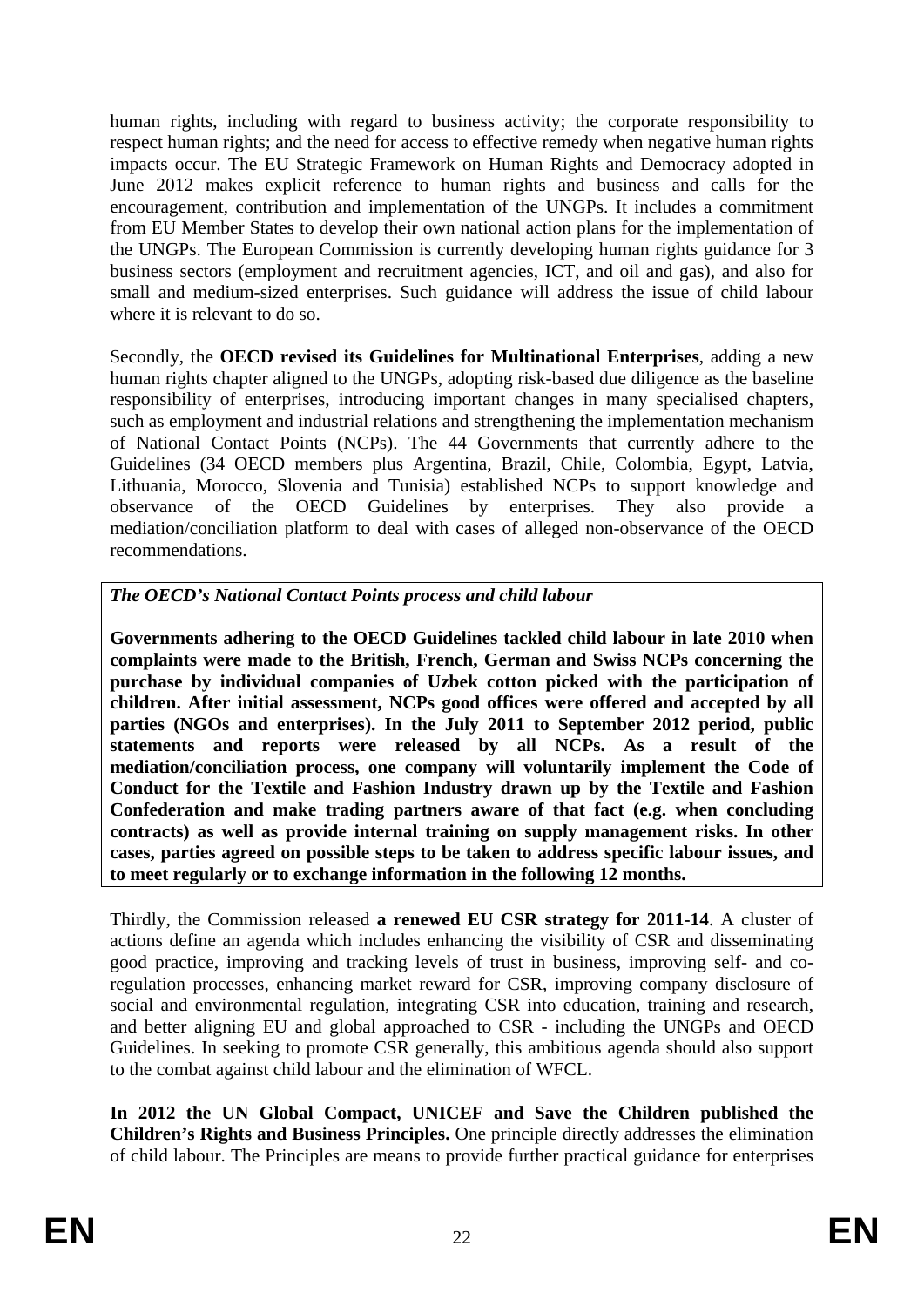in this field. Several countries – including Belgium, the Netherlands, Sweden, Norway, Kenya – have launched national networks for private enterprises to join. Enterprises signed up to the UN Global Compact have a higher degree of awareness and apply policies towards respect of human rights including child labour in their respective businesses.

**In 2012, ILO-IPEC supported the launch of the Child Labour Platform (CLP).** The CLP fosters the exchange of experience and dialogue between companies of all sizes and industries on tackling child labour in supply chains. Through its forums, the CLP identifies obstacles to tackling child labour, advises on ways of overcoming these and catalyses collective action. It also unites companies, as well as employers and workers organisations and civil society under the auspices of the UN Global Compact Labour Working Group. The platform was initiated at The Hague Conference, with the support of the government of the Netherlands.

**Many industries are creating their own initiatives** to eliminate child labour, particularly within the consumer goods sector as consumers tend to request more information about origin and production processes.

## **5. CONCLUSION**

Though much still has to be done globally by governments, the private sector and other agents of development, the fight against child labour is yielding results. The EU continues to actively promote a wide range of instruments to improve access of children to fair opportunities in developing countries.

Tackling worst forms of child labour in a decisive manner requires incentives or disincentives that directly nurture or target the interests of families where child labour is today a necessity. While trade is not a primary vector of the worst forms of child labour, trade needs liberty to grow in a way that continues to promote sustainable development across the world. The EU's trade policy is geared towards promoting free and fair openness to trade in the global market place. Where helpful and in combination with other more direct instruments, EU trade policy can be part of the solution to curbing child labour, particularly in its worst forms.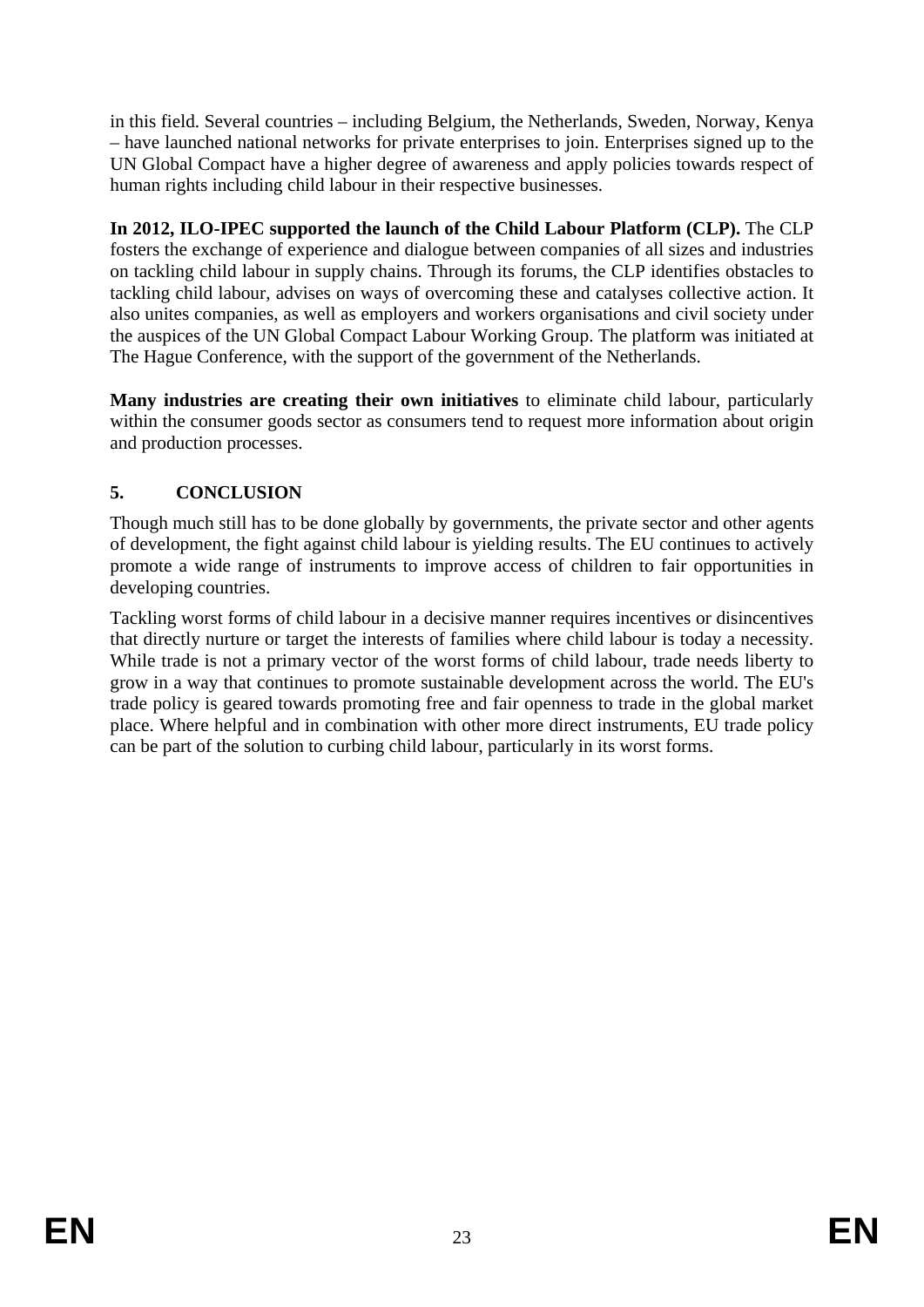#### **Bibliography**

Anti-slavery International, 2012. *Slavery on the High Street – Forced Labour in the Manufacture of Garments for International Brands*. London: Anti-slavery International.

Baradaran, S., and Barclay S., 2011. Fair Trade and Child Labor. *Columbia Human Rights Law Review*, 43(1), pp. 1-63.

Berne Declaration, the Canadian Council for International Co-operation and Misereor, 2010.

*Human Rights Impact Assessment for Trade and Investment Agreements. Report of the Expert* 

*Seminar, June 23-24, 2010, Geneva, Switzerland.* 

Brown, G., 2011. *Child Labor & Educational Disadvantage – Breaking the Link, Building the Opportunity*. London: The Office of the UN Special Envoy for Global Education.

Centre for Contemporary Central Asia and the Caucasus. School of Oriental and African Studies (SOAS), 2010. *What has changed? Progress in eliminating the use of forced child labour in the cotton harvests of Uzbekistan and Tajikistan*. London: University of London.

Child Helpline International, 2012. *Connecting to Children – A Compilation of Child Helpline Data*. Amsterdam: Joh. Enschede'.

Cigno, A., Rosati, F. and Guarcello, L. *Does globalization increase child labour*? World Development Vol 30, No 9, pp 1579-1589, 2002.

*Council Conclusions 3023rd Foreign Affairs Council Meeting of 14 June 2010 on Child Labour.* 

*Council Directive 94/33/EC of 22 June 1994 on the Protection of Young People at Work.* 

*Council Recommendations on EU Drugs Strategy (2013-20) (2012/C 402/01).* 

Crowley, L., and Johnson M., 2004. Hazardous Child Labour. Hamot, G., Sok, C., and Brown C., eds., *Child Labor Module Series*. Iowa City: The University of Iowa Center for Human Rights.

Delap, E., 2009. *Begging for Change – Research Findings and Recommendations on Forced Child Begging in Albania/Greece, India and Senegal*. London: Anti-slavery International.

Dessewffy, É., 2010. *AK Position Paper – Trade and Child Labour*. [online] The Austrian Chamber of Labour (AK). Available at[: http://www.akeuropa.eu/en/publication-full.html?doc\\_id=125&vID=43](http://www.akeuropa.eu/en/publication-full.html?doc_id=125&vID=43) 

de Hoop, J., and Rosati, F.C., 2012. *Does Promoting School Attendance Reduce Child Labour? Evidence from Burkina Faso's Bright Project*. Rome: Understanding Children's Work (UCW) Programme.

Del Carpio, X.V., undated. *Does Child Labor Always Decrease with Income? An evaluation in the context of a development program in Nicaragua*. World Bank: Washington.

Diallo, I., Hagemann, F., Etienne, A., and Mehran, F., 2010. *Global Child Labour Developments: Measuring trends from 2004 to 2008*. Geneva: ILO (International Labour Organization).

Dumas, C., 2012. Market imperfections and Child Labor. *World Development*, 42, pp. 127-142.

Edmonds, E.V., and Pavcnik, N.:

- 2002. Does Globalization Increase Child Labor? Evidence From Vietnam. *NBER Working Paper No. 8760*. Cambridge: National Bureau of Economic Research.
- 2005. Child Labor in the Global Economy. *Journal of Economic Perspectives,* 19(1), pp. 199-220.
- 2005. The Effect of Trade Liberalization on Child Labor. *Journal of International Economics,* 65(2), pp. 401- 419.
- 2006. International Trade and Child Labor: Cross-country Evidence. *Journal of International Economics,* 68, pp. 115-140.

Employment Act 2012 (Cap. 55:02). Employment (Prohibition of Hazardous Work for Children) Order. *The Malawi Gazette Supplement*, 17 February 2012 (No. 1A).

Environmental Justice Foundation

- 2006. *Alternative Report Child Labour in Cotton Production in Uzbekistan for the 42nd session of the Committee on the Rights of the Child*. London: Environmental Justice Foundation.
- 2007. *The Children Behind Our Cotton.* London: Environmental Justice Foundation.
- 2009. *Somebody Knows Where Your Cotton Comes From Unrevealing the Cotton Supply Chain*. London: Environmental Justice Foundation.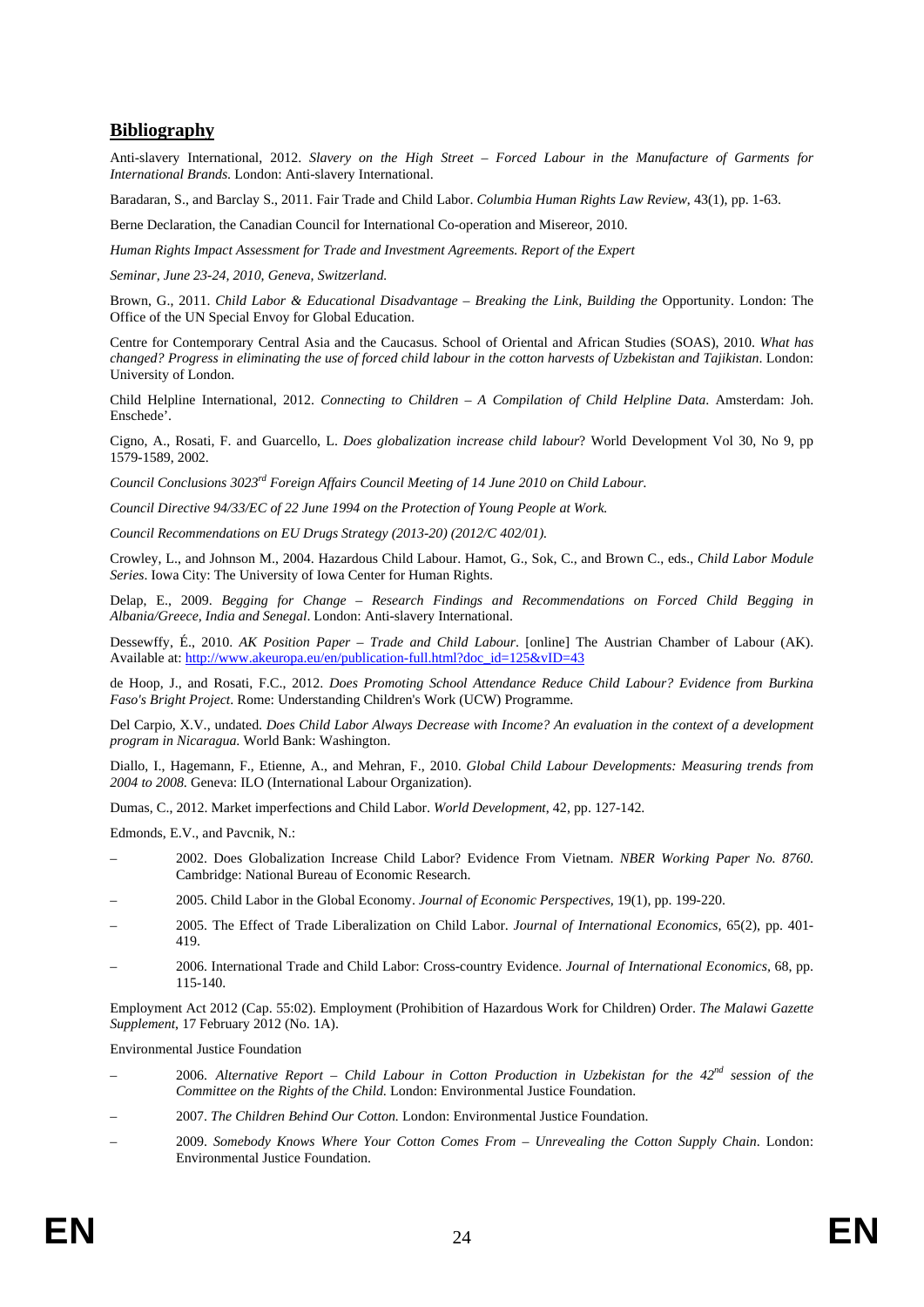– 2009. *Still in the fields. The continuing use of state-sponsored forced child labour in Uzbekistan's cotton fields*. London: Environmental Justice Foundation.

Environmental Justice Foundation (EJF) and Uzbek-German Forum for Human Rights (UGF)

- - 2010. *Slave Nation State-sponsored Child Labour in Uzbekistan's Cotton Field*. London: Environmental Justice Foundation.
- - 2010. *White Gold Uzbekistan, A Slave Nation For Our Cotton*. London: Environmental Justice Foundation.

*European Commission Communication COM(2010)612 on Trade, Growth and World Affairs. Trade policy as a core component of the EU's 2020 strategy.* 

*European Commission Staff Working Document 2010/37/SEC on Combating Child Labour*.

*European Commission Staff Working Paper SEC(2011) 567 on Operational Guidance on taking account of Fundamental Rights in Commission Impact Assessments.* 

*European Parliament and Council Directive 2011/36/EU of 5 April 2011 on Preventing and Combating Trafficking in Human Beings and Protecting its Victims, and replacing Council Framework Decision 2002/629/JHA.* 

*European Parliament and Council Directive 2011/92/EU of 13 December 2011 on Combating the Sexual Abuse and Sexual Exploitation of Children and Child Pornography, and replacing Council Framework Decision 2004/68/JHA.*

Fares, J., and Raju, D., 2007. Child Labor across the Developing World: Patterns and Correlations. *Background Paper to the 2007 World Development Report*. World Bank: Washington.

Fair Labor Association, 2012. *Sustainable Management of Nestle's Cocoa Supply Chain in the Ivory Coast – Focus on Labour Standards.* Washington: Fair Labor Association.

GoodWeave International, 2007. *About GoodWeave*. [Online] Available at:<http://www.goodweave.net/>[Accessed 16 January 2013].

Hindman, H.D., ed., 2009. *The World of Child Labor – An Historical and Regional Survey*. Armonk/London: M.E. Sharpe.

Human Rights and Business Dilemmas Forum. *ECLT: Bringing tobacco stakeholders together – Global*. [Online] Available at[: http://human-rights.unglobalcompact.org/case\\_studies/child-labour/](http://human-rights.unglobalcompact.org/case_studies/child-labour/) 

Human Rights Watch, 2011. *A Poisonus Mix - Child Labor, Mercury, and Artisanal Gold Mining in Mali*. New York: Human Rights Watch.

Humbert, F., 2009. The Challenge of Child Labour in International Law*. Cambridge Studies in International and Comparative Law.* Cambridge: Cambridge University Press.

IKEA, 2012. *Preventing Child Labor*. [Online] Available at: [http://www.ikea.com/ms/en\\_US/about\\_ikea/our\\_responsibility/working\\_conditions/preventing\\_child\\_labour.html](http://www.ikea.com/ms/en_US/about_ikea/our_responsibility/working_conditions/preventing_child_labour.html)

International Cocoa Initiative (ICI), 2010. *Working Towards Responsible Labour Standards For Cocoa Growing*. [Online] Available at[: http://www.cocoainitiative.org/](http://www.cocoainitiative.org/) 

International Labour Office

- 2004. *Child Labour, Education and Export Performance. Working paper No. 52*. Geneva: International Labour Office.
- 2010. *Facts on Child Labour*. Geneva: International Labour Office.
- 2010. *Accelerating action against child labour*, Global Report under the follow-up to the ILO Declaration on Fundamental Principles and Rights at Work (ILO).
- 2011. *Children in hazardous work What we know What we need to do.* Geneva: International Programme on the Elimination of Child Labour (IPEC).
- 2012. *The Youth employment crisis: A call for action Resolution and conclusions of the 101st Session of the International Labour Conference*. Geneva: International Labour Office.
- 2012. *Global Estimate of forced labour*. ILO, Special Action Programme to Combat Forced Labour.

International Labour Organization

- 2004. *Child Labour A textbook for University Students*. Geneva: International Programme on the Elimination of Child Labour (IPEC).
- 2007. *Rooting Out Child Labour from Cocoa Farms. Paper no. 4 Child Labour Monitoring A Partnership of Communities and Government*. Geneva: International Labour Office.
- 2010. *Conference Report. The Hague Global Child Labour Conference 2010. Towards a world without child labour – Mapping the road to 2016 .* Geneva: ILO.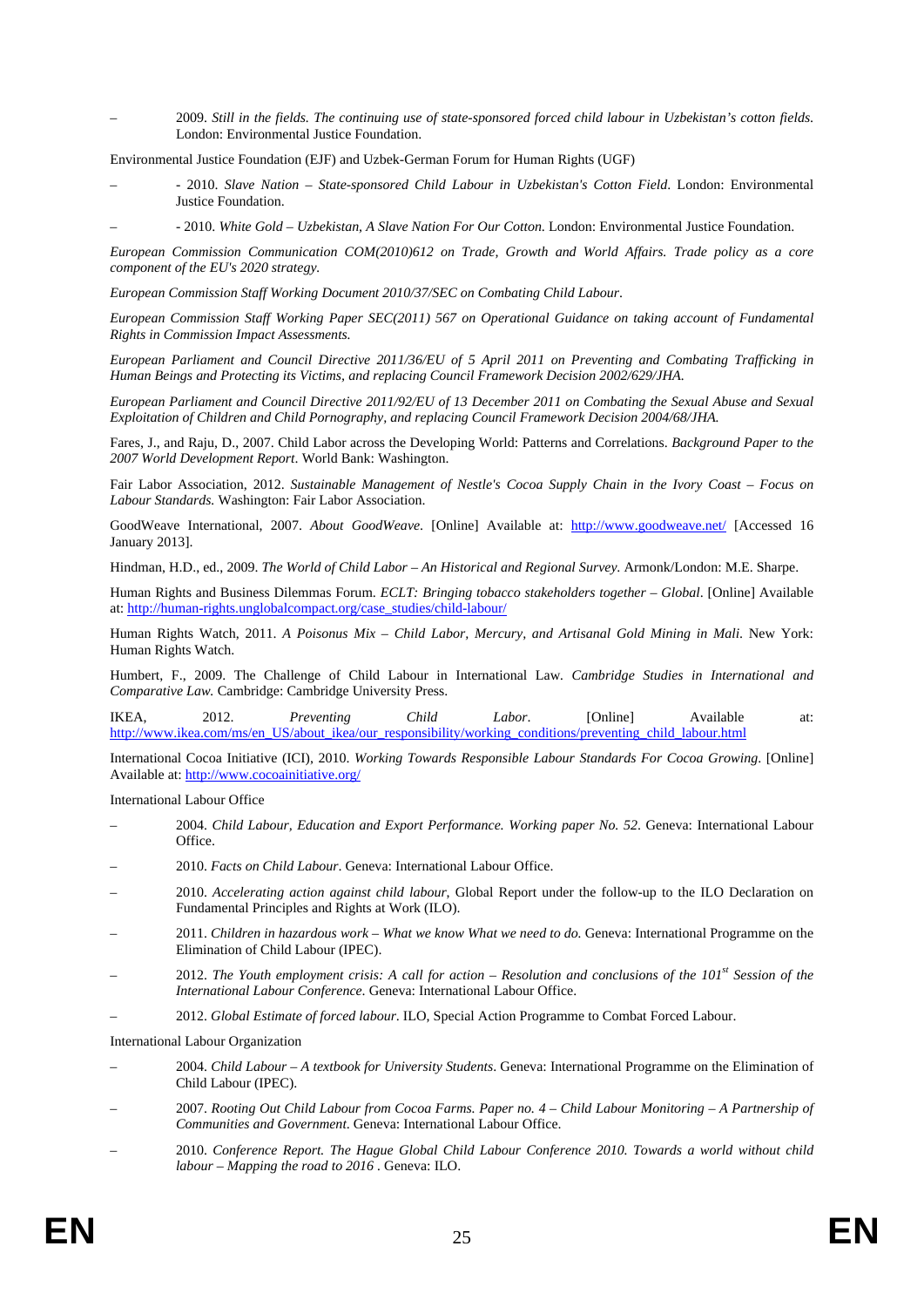- 2010. *Roadmap for Achieving the Elimination of the Worst Forms of Child Labour by 2016*. Outcome Document. *The Hague Global Child Labour Conference 2010.* Geneva: International Programme on the Elimination of Child Labour (IPEC).
- 2011. *Independent Mid-Term Review (MTR) of the Tackle Project Tackling Child Labour through Education (TACKLE) INT/05/24/EEC*. Geneva: IPEC.
- 2012. *Tackling Child Labour: From Commitment to Action*. Geneva: IPEC.
	- Undated. *The Tripartite Process of Determining Hazardous work of Children*. Geneva: IPEC.

International Labour Organization (ILO), and Understanding Children's Work (UCW), 2010. *Joining Forces against Child Labour – Inter-agency report for The Hague Global Child Labour Conference of 2010*. Geneva: Understanding Children's Work (UCW) Programme.

International Labour Rights Forum (ILRF), 2009. *"We Live Subjects to Their Orders": A Three-Province Surey of Forced Child Labor in Uzbekistan's 2008 Cotton Harvest*. New York: ILRF.

International Trade Union Confederation (ITUC), 2012. *Internationally Recognised Core Labour Standards in Cote d'Ivoire, Guinea-Bissau and Togo – Report for the WTO General Council Review of the Trade Policies of Cote d'Ivoire, Guinea-Bissau and Togo*. Brussels: International Trade Union Confederation.

Jansen, M., Peters, R., and Salazar-Xirinachs, J.M. eds., 2011. *Trade and Employment – From Myths to Facts*. Geneva: International Labour Office.

Kis-Katos, K. and Sparrow, R., 2009. Child Labor and Trade Liberalization in Indonesia. *IZA (The Institute for the Study of Labor) Discussion Paper*, 4376.

Koelben, K., 2007. Integrative Linkage: Combining Public and Private Regulatory Approaches in the Design of Trade and Labour Regimes. *Harvard International Law Journal*, 48(1), 202-256.

Maplecroft and UN Global Compact. *Human Rights and Business Dilemmas Forum*. [Online] Available at: [http://human](http://human-rights.unglobalcompact.org/dilemmas/child-labour/)[rights.unglobalcompact.org/dilemmas/child-labour/](http://human-rights.unglobalcompact.org/dilemmas/child-labour/) 

Neumayer, E., and De Soysa, I., 2005. Trade Openness, Foreign Direct Investment and Child Labor. *World Development*, 33(1), pp. 43-63.

Newfarmer, R. and Sztajerowska M., 2012. Trade and Employment in a Fast Changing World. *OECD Policy Priorities for International Trade and Jobs,* [Online] Available at[: http://www.oecd.org/site/tadicite/50286917.pdf](http://www.oecd.org/site/tadicite/50286917.pdf) 

OECD, 2011. *OECD Guidelines for Multinational Enterprise*. Paris: OECD Publishing.

*République de Côte d'Ivoire – Arrête N. 009 MEMEASS/CAB (Ministère d'Etat, Ministère de l'Emploi, des Affaires Sociales et de la Solidarité) du 19/01/2012 révisant l'arrête n. 2250 du 15 mars 2005 portant détermination de la liste des travaux dangereux interdits aux enfants de moins de dix huit ans.* 

Robson, P., 2010. *Ending Child Trafficking in West Africa – Lesson from the Ivorian Cocoa Sector*. London: Anti-slavery International.

Saqib, J. and Sajal L., 1999. Will trade sanctions reduce child labour? The role of credit markets. *Economics Discussion Papers 500*, University of Essex, Department of Economics.

The International Cocoa Organization (ICCO), 2012. *Study on the costs, advantages and disadvantages of cocoa certification*. London: The International Cocoa Organization.

Turner, C., Mc Quade, A. and Restoy, E. . 2010, Just out of reach: the challenges of ending the worst forms of child labour. In: G. Craig, ed. 2010. *Child slavery now: A contemporary reader.* Bristol : Policy Press. Chapter 4.

United Nations, 2012. *Trade and Development Report*. Geneva: United Nations Conference on Trade and Development (UNCTAD).

United Nations Children's Fund (Unicef), 2009. *Progress for Children – A Report on Child Protection*. New York: Unicef.

United Nations Children's Fund (Unicef), 2012. *The State of the World's Children 2012 – Children in an Urban World*. New York: Unicef.

*Implementation Handbook for the Convention on the Rights of the Child*, Unicef, Third Edition 2007

United Nations Children's Fund (Unicef), The Global Compact and Save the Children, Undated. *Children's Rights and Business Principles*. New York: Unicef.

*United Nations General Assembly Report A/HRC/19/59/Add.5 of 19 December 2011 by the Special Rapporteur on the Right to Food, Olivier De Schutter – Addendum Guiding Principles on Human Rights Impact Assessments of Trade and Investment Agreements.* 

U.S. Department of Labor's Bureau of International Labor Affairs – Office of Child Labor, Forced Labor, and Human Trafficking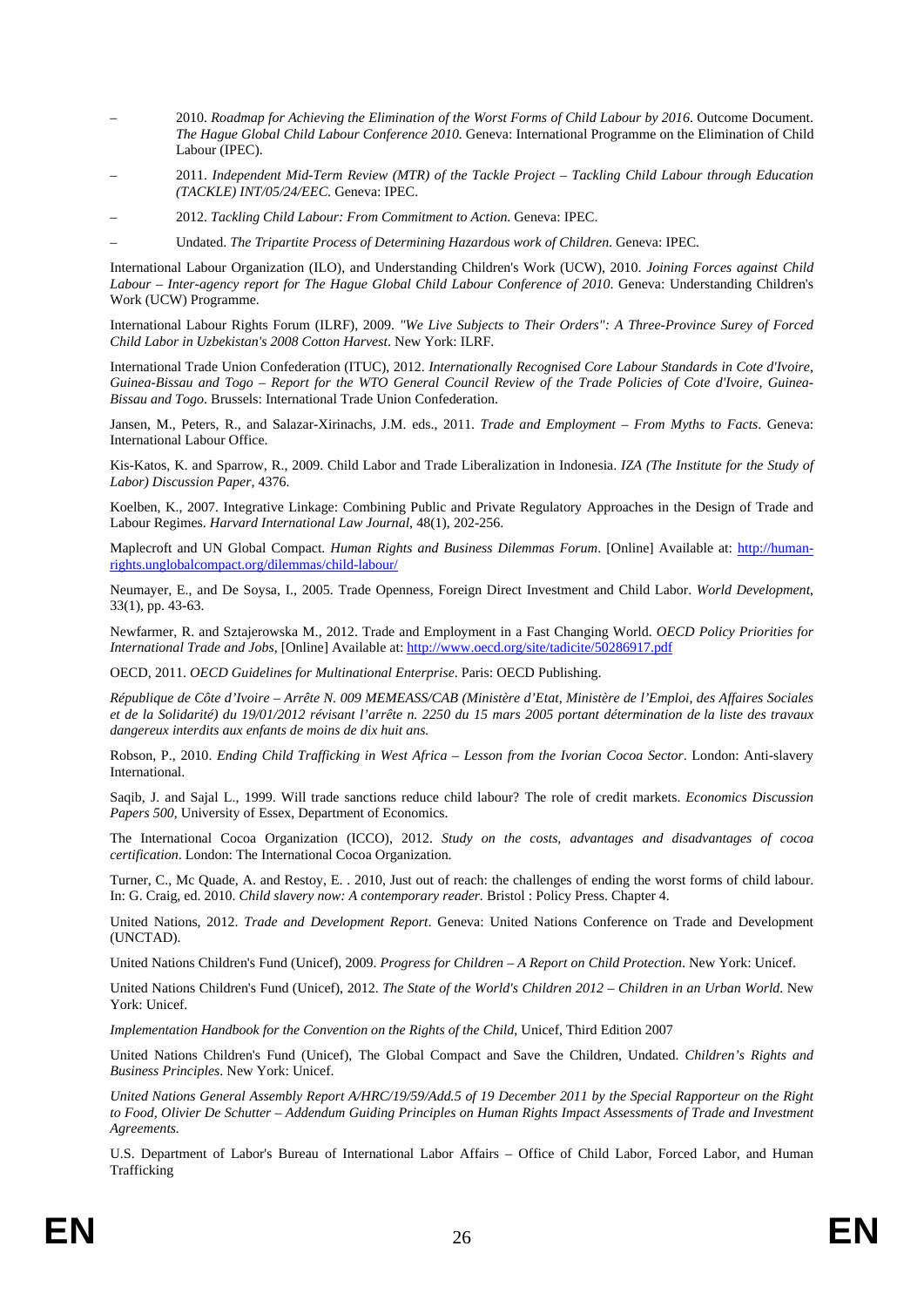- 1994. *By the Sweet and Toil of Children. A Report to Congress.* Washington: Bureau of International Labor Affairs, U.S. Department of Labor
- 2010. 2010 Findings on the Worst Forms of Child Labor. Washington: U.S. Department of Labor.
- 2012. *Frequently Asked Questions: Child Labor and Forced Labor Reports*. Washington: U.S. Department of Labor.
- 2012*. Frequently Asked Questions: Executive Order 13126 of 1999*. Washington: U.S. Department of Labor.
- 2012. *List of Goods Produced by Child Labour or Forced Labor Report Required by the Trafficking Victims Protection Reauthorization Act of 2005*. Washington: U.S. Department of Labor.

Witwer, B., 2004. Child Slavery. *Hamot, G., Sok C. and Brown C. Ed.*, *Child Labour Module Series.* Iowa City: The UI Center for Human Rights.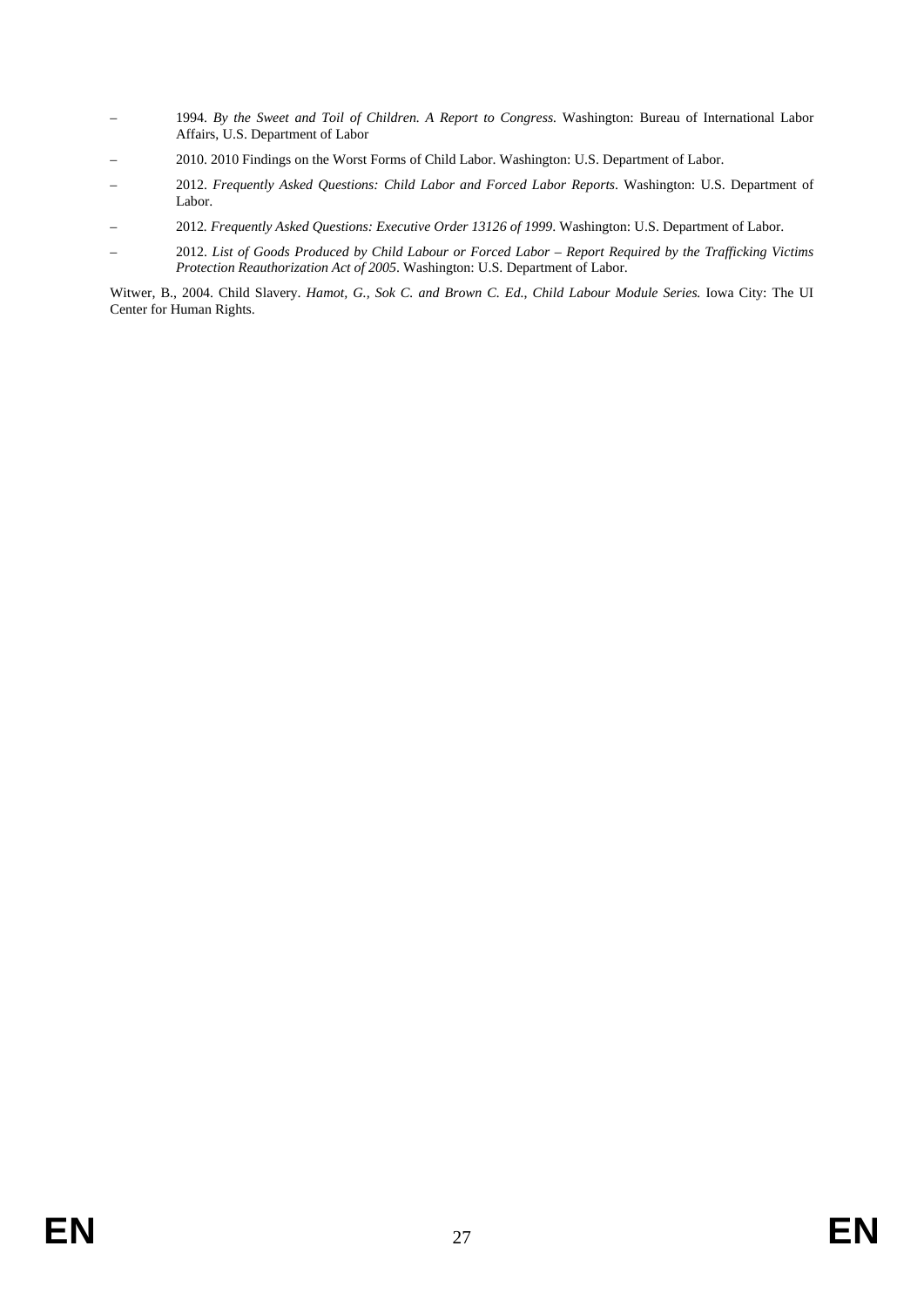## **ANNEX 1**

## **Seminar with Experts on Child Labour held in Brussels on the 3 October, 2012**

Experts from international organisations and academia:

- 'Understanding Children's Work' (WB, ILO, UNICEF)
- University of Florence
- Department of Labor, US
- IPEC
- **UNICEF**
- OECD

The following topics were discussed:

- 1. Child Labour and Worst Forms of Child Labour definitions and quantification. The challenges of defining and quantifying the issue. Trends and current situation. What generates CL/WFCL?
- 2. Child Labour/Worst Forms of Child Labour in relation to trade A closer look at the role of trade on the basis of academic studies
- 3. International experience in addressing the Worst Forms of Child Labour different policy tools and approaches in practice: the US approach; the ILO's approach; UNICEF's approach
- 4. The role of Corporate Social Responsibility: the OECD's approach

The outcome of the discussions in brief:

- The most prominent root causes for child labour are poverty, poor social services including lack of education, culture and traditions, demographic issues. An integrated policy response is necessary, always targeted to the local conditions.
- Policies and tools to address child labour have to be applied in a holistic way to have sustainable effect; access to schooling and social protection and services to go hand-inhand with decent work opportunities and socio-cultural awareness and dialogue. Cash transfers to families and communities have proven efficient.
- Most child labourers are found in the agricultural sector and in particular subsistence agriculture where trade connection is low. Geographically, Africa and in particular Least Developed Countries host the highest number of child labourers in relation to their population. Growth and development brings down the figures.
- Political will and ownership is essential in the fight against child labour. Brazil is a prime example.
- In a long term perspective proper implementation and enforcement of labour laws and regulation is key. ILO/IPECs role here important. Also the US is focussing on labour standards implementation through bilateral and regional trade agreements and through projects in a number of countries.
- Parental investment in children's education and training raises the 'skills premium' but the cost can be unacceptable. Trade liberalisation permits specialisation and creates comparative advantages which in large (macro perspective) generates income. Lack of access to funding for education is an issue.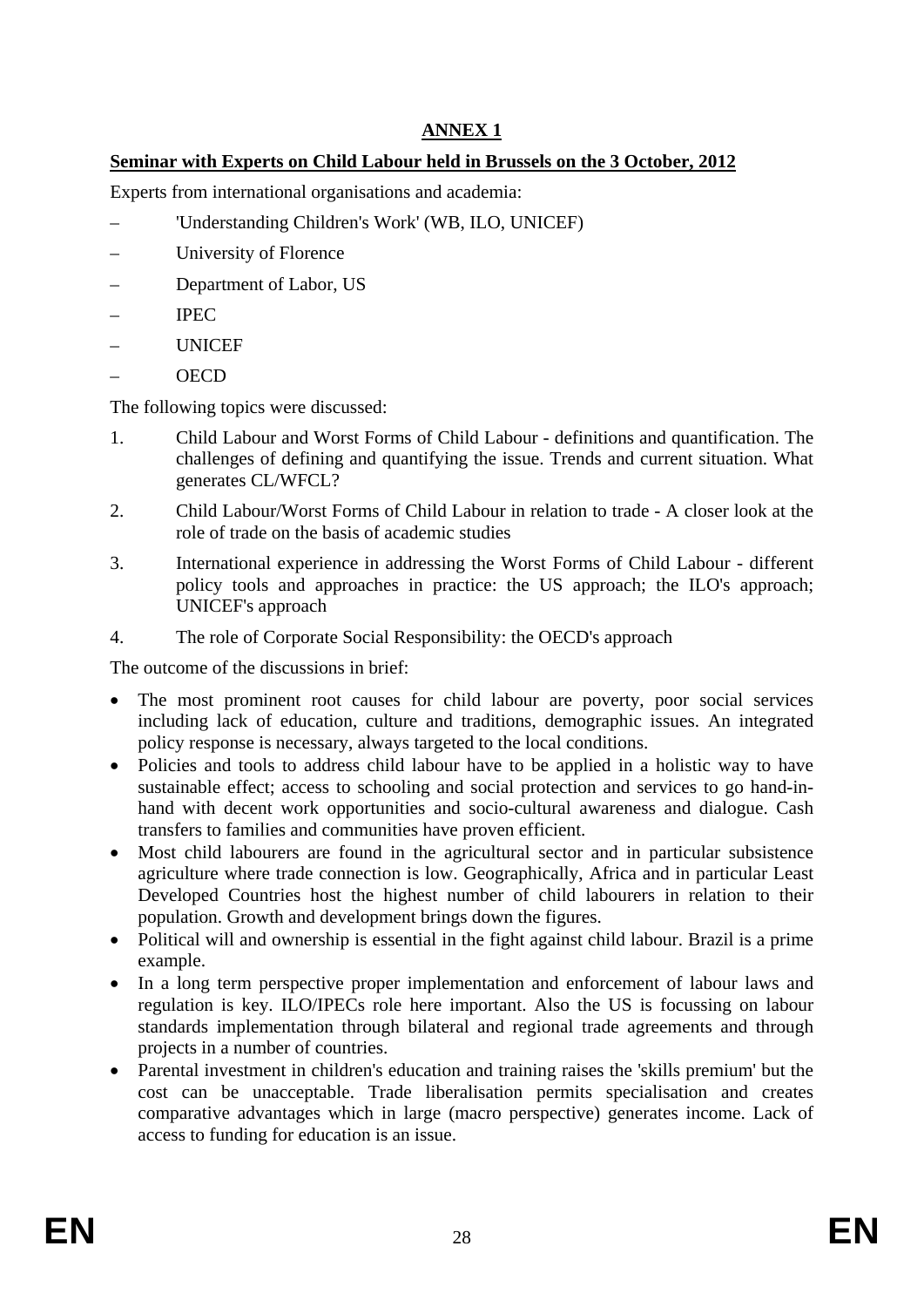- The USDols List of Products produced by Forced or Child Labor contains 134 products produced in 74 countries. USDOLs 2011 Findings on the Worst Forms of Child Labour reports on 144 US trade beneficiary countries' efforts to eliminate WFCL, implement laws etc. Governments are assessed on actions to eliminate WFCL, which increases incentives. U.S. focuses on global problems as all countries face labour abuses.
- The 2010 Child Labour Conference Roadmap to be taken forward through better integration and linkages of child labour in country programmes and capacity building for workers and employers. Focus on thematic areas incl. education, informal sector, agriculture, trafficking. Community based approach is called for in all technical cooperation. Future focus to include youth's transition from school to work.
- There is a direct correlation between state poverty and commodity prices falling. Therefore economic crises impacts on poverty which drives up Child Labour. Over 100 million 5-14 year old children are unpaid family workers. Programming involving Ministries of Agriculture, Finance and Trade is therefore important.
- Private business' initiatives through corporate Codes of Conduct where business takes responsibility for children is growing in importance as agents of social change and best practice. OECD's Guidelines for Multinational Enterprises are government backed and developed in consultation with business, trade unions and NGOs to gain maximum credibility and accompanied with a pro-active implementation agenda to assist enterprises to deal with emerging RBC issues. The due diligence approach to identify and prevent, as well as the redress mechanism put in place by NCPs to mitigate adverse impact on Human Rights, including WFCL, may play a key role if correctly applied.

## **Meeting with Civil Society in Brussels**

**Date:** 10 October 2012

## **Panel Presentation**

The Commission opened the meeting by expressing appreciation for the exchange with civil society, presenting the portfolio of the Unit and introducing the Official in charge of Human and Labour Rights Policy within the Trade and Sustainable Development unit.

The Commission described the on-going exercise. Following 2010 discussions on a Commission staff working document on child labour, the Council asked the Commission to study and report on worst forms of child labour and trade on the basis of the experience of competent international organisations. The Commission is thus working on a staff working document (SWD) to be released by the end of 2012 (target date). The SWD shall be descriptive in nature and confined to the task assigned to the Commission by the Council. The SWD shall be based on evidence and experience, with a view to providing a framework of the facts rather than developing new policy initiatives. The SWD, therefore, shall look at the relevant academic literature and studies and the experience of the International Organizations active in the field (such as ILO/IPEC, UNICEF, WB, UCW, OECD).

The document shall address a number of questions:

#### I. Quantification of WFCL

- 1. What are the challenges in defining and quantifying WFCL?
- 2. What are the best available estimations of WFCL by country, sector, age segment, type of WFCL etc.?
- 3. What are the best estimations of longer-term trends, including latest figures? Is it possible to discern the impact of the economic crisis?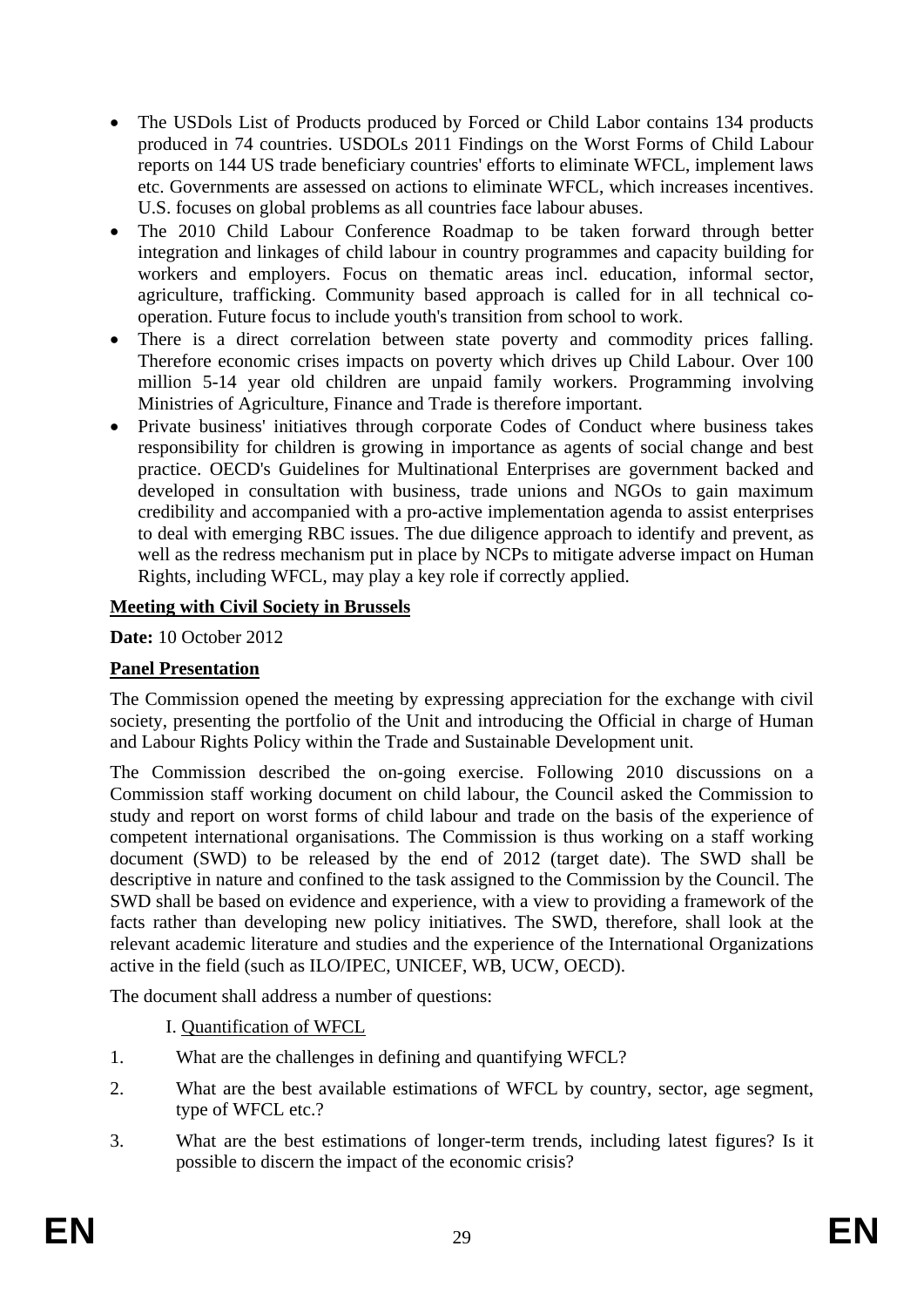II. Relationship between WFCL and Trade

- 4. What are the root causes of WFCL? How are they best addressed? Results? Sustainability?
- 5. To what extent and how does trade affect WFCL?
- 6. What conclusions can be drawn from experience and evidence as to successful experience in combatting WFCL, including trade policy?

III. Description of EU Policy

- 7. Formal EU trade policy tools (unilateral, bilateral, multilateral; incentives vs. sanctions)
- 8. Other "non-trade" tools (aid support, diplomacy, business voluntary approaches, and corporate social responsibility).

As far as the process for the preparation of the SWD is concerned, the Commission invited the participants to contribute to the collection of relevant evidence-based material by October  $31<sup>st</sup>$ , 2012.

## **Discussion Highlights / Questions and Replies**

**EUROPEAN TELECOMMUNICATIONS NETWORK OPERATORS' ASSOCIATION ("ETNOA")** informed that since seven years it runs a programme, with a network of organizations, to tackle the root causes of child labour within almost all South American countries. According to the figures it has collected in such countries, 14 million children work and the 10% of them are involved in WFCL. The important contribution to inclusive growth by EU investment sets it apart from investment by other partners, and is an important asset for the recipients of such investment.

**INTERNATIONAL COCOA INITIATIVE ("ICI")** informed that it carries out research on WFCL in the cocoa sector, as well as in other sectors, within Africa (especially Ivory Coast and Ghana). **ICI** collaborates with local authorities and with OECD for the development of guidelines/best practices. **ICI** expressed the opinion that a holistic approach in this field is necessary, concentrating on the root causes of child labour (poverty, inadequate education systems and cultural aspects) and ensuring proper participation of the local stakeholders.

**OXFAM-WERELDWINKELS VZW ("OXFAM")** informed that it undertook a case study with cooperatives in the cocoa sector. In order to gain a better understanding of the problem, before starting a new project, OXFAM asks to the members of the cooperatives about their children. This helps raise awareness of existing problems, and the identification of such problems. The important results of the studies started in 2008 are already available for two of the cooperatives.

**EUROPEAN COFFEE FEDERATION** and **EUROPEAN COCOA FOUNDATION ("ECF")** informed that it works on sustainability at the farmers' level, which also reduces child labour. It is important to address WFCL's root causes, which are linked to illiteracy, lack of awareness, lack of infrastructure and low levels of resources—in short, child labour is a development issue. In addition, **ECF** supported the holistic approach and suggested to pay attention to cultural components as well. ECF also called for a comprehensive policy for "soft" commodity sectors, and also for policy consistency.

**FOREIGN TRADE ASSOCIATION ("FTA")** informed about its Business Social Compliance Initiative, which features i.e. external audits, third-party complaint mechanisms,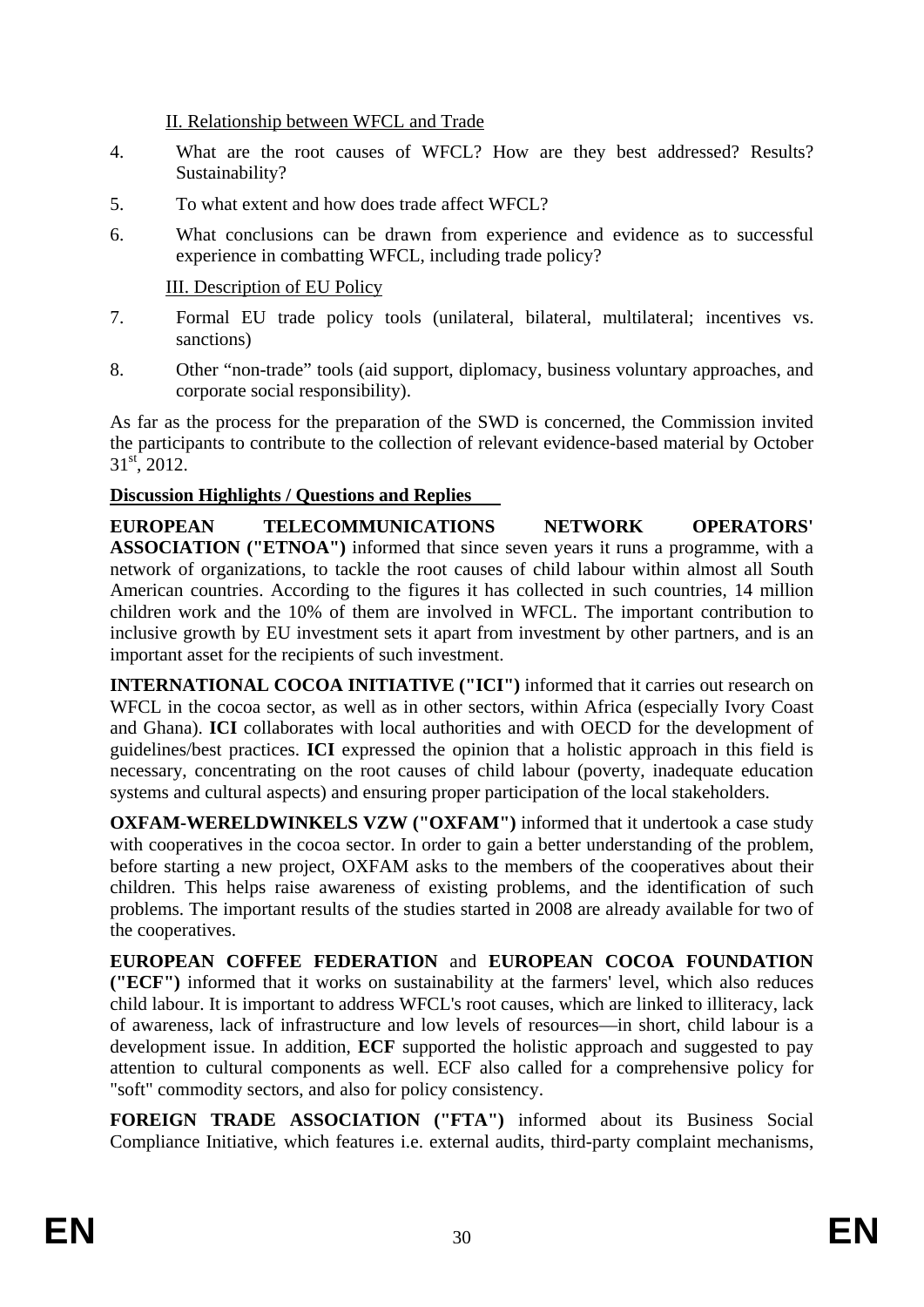and round tables local NGOs and governments. **FTA** expressed the view it is possible to take children out of work only if there are alternatives in terms of income and education.

**EUROPEAN COCOA ASSOCIATION ("ECA")** stressed that child labour was linked to poverty, education and other development issues. It further underlined the importance of government to government dialogue, of coordination of development aid, of involvement of local governments, and of the efficient reinvestment of taxation. It advised against a sanctionbased approach, focusing rather on incentives. A multi-sectorial dialogue should be encouraged.

**CONFEDERATION OF EUROPEAN CIGARETTE MANUFACTURERS** informed that it has members involved in CSR and projects in place, besides funding research on matters of WFCL.

**COABISCO** informed of EU's imports from Turkey, in light of which government-togovernment discussions on trade relations and their link with child labour were undertaken. A number of specific programs are also in place.

**BUSINESSEUROPE** applauded a holistic approach, underlining that trade is among the factors which can decrease WFCL.

In their different interventions, the Commission took note of the different aspects highlighted by the speakers, such as the need to fight root causes of the problem (poverty, lack of education, cultural issues) in a holistic way, the importance of awareness rising and of ownership by the local governments. They agreed with the importance of consistency, as shown by the recent Commission's Trade and Development for Growth and the Agenda for Change initiatives. Also, the overlap with other policies (e.g. enlargement) was noted. They thanked for the interventions and welcomed evidence-based contributions by October 31<sup>st,</sup> 2012. Contributions are posted in DG TRADE's website under [http://trade.ec.europa.eu/civilsoc/meetdetails.cfm?pastyear=2012&meet=11395.](http://trade.ec.europa.eu/civilsoc/meetdetails.cfm?pastyear=2012&meet=11395)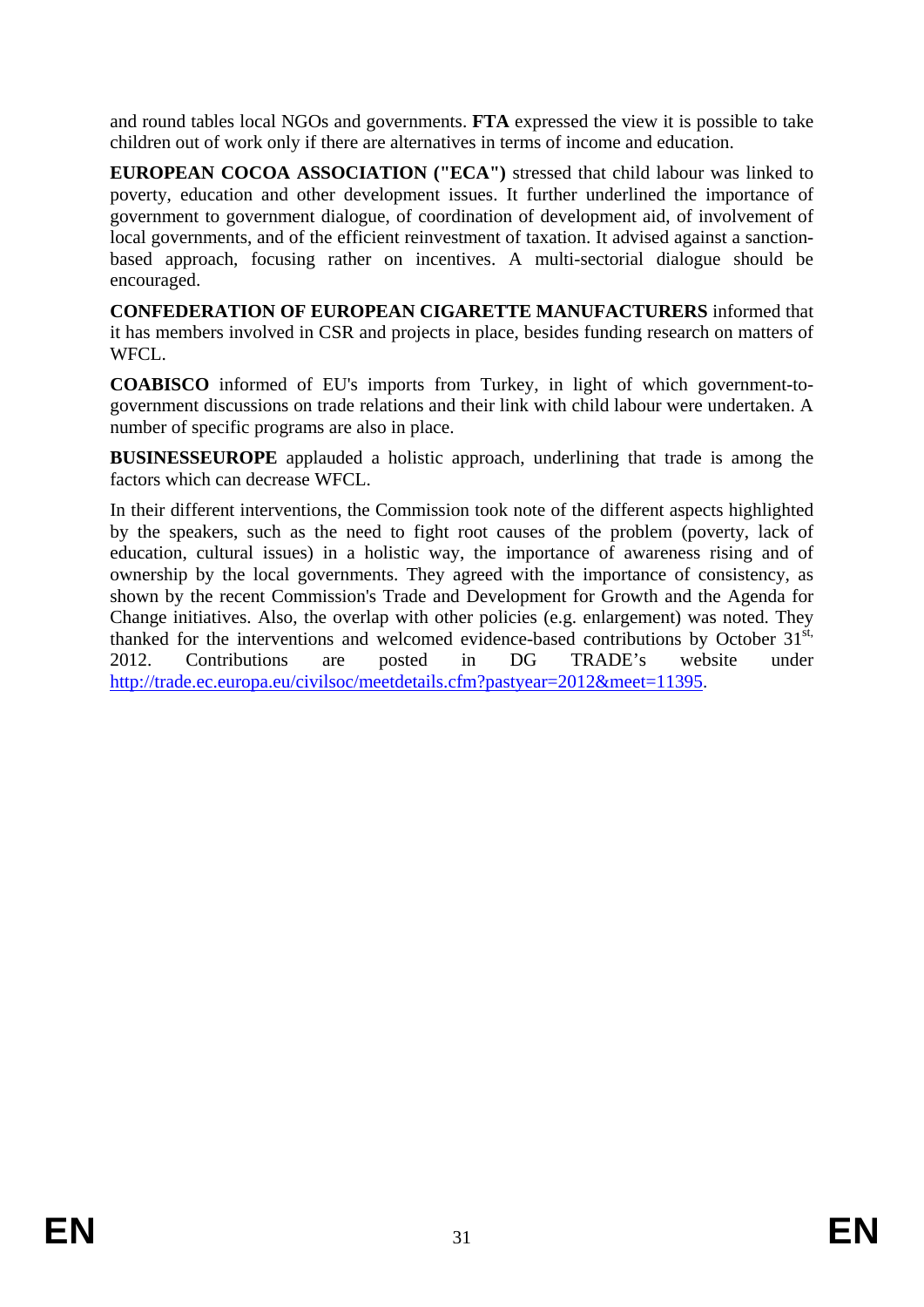## **ANNEX 2**

## **Legal context relevant to child labour including EU legislation**

## **ILO**

International labour laws surrounding child labour initially focused on the age of the child<sup>22</sup>. Article 2 of ILO Convention 138 (1973), which replaces earlier sector specific minimum age Conventions for its contracting parties, requires contracting parties to declare a minimum age for work within their territory. Article 3 of C138 places the minimum age for admission to hazardous work at no less than 18 years, although an exception can be made for 16 and 17 year-olds in certain circumstances<sup>23</sup>. There is some flexibility for contracting parties to exclude certain sectors and/or types of employment from the scope of application of the Convention, provided that this is done following full tripartite consultation<sup>24</sup>. With reference to hazardous work, C138 leaves its definition to national law (article 3.3).

Article 3 of Convention 182 (1999) - dealing with the worst forms of child labour distinguishes between what have subsequently been defined as *unconditional worst forms of child labour*<sup>25</sup> and *hazardous work*<sup>26</sup>. Since it primarily is for ILO Member states contracting parties to determine and periodically review – in both cases following tripartite consultation – which types of work are considered hazardous (article 4) there is no uniform "master list" that can be consulted to determine which activities are hazardous and which are not. However, certain work is almost universally considered hazardous:

- Mining
- Construction
- Work with heavy machinery
- Work with exposure to pesticides

The related ILO Recommendation 190 (1999) provides some guidance as to what types of work could be considered hazardous and is based in part on earlier Conventions and Recommendations<sup>27</sup>. Article 2 - Hazardous Work - states that in determining hazardous types of work, "*consideration should be given, inter alia, to work featuring the following conditions:* 

- (a) *work which exposes children to physical, psychological or sexual abuse;*
- *(b) work underground, under water, at dangerous heights or in confined spaces;*
- *(c) work with dangerous machinery, equipment tools, or which involves the manual handling or transport of heavy loads;*

22

<sup>22</sup> For example, ILO Conventions 5 and 7 (1919), 10 and 15 (1921), 33(1933), 58 (1936), 59 and 60 (1937), 112 (1959) and 123

<sup>(1965).</sup> These Conventions were replaced by Convention 138 for those countries that have ratified the latter Convention.<br>
Article 3.3: "...national laws or regulations or the competent authority may, after consultation with *employers and workers concerned, where such exist, authorise employment or work as from the age of 16 years on condition that the health, safety and morals of the young persons concerned are fully protected and that the young persons have received* 

*adequate specific instruction or vocational training in the relevant branch of activity*"<br>See, for example, Article 5 (special provisions for certain developing countries), 6 (education and training, including government

approved apprenticeships), 7 (light work), 8 (artistic performances). 25 Art. 3 (a) all forms of slavery and practices similar to slavery, such as the sale and trafficking of children, forced or compulsory labour, debt bondage and serfdom; (b) the use, procurement or offering of a child for prostitution, production of pornography or pornographic performances; (c) the use, procurement or offering of a child for illicit activities, in particular for the production and trafficking of drugs;<br>26 Art. 3 (d) work which, by its nature or the circumstances in which it is carried out is likely to harm the health, safety or morals of

children.<br><sup>27</sup> Such as those on Night Work Conventions (C6, C79, C90, R14, R80).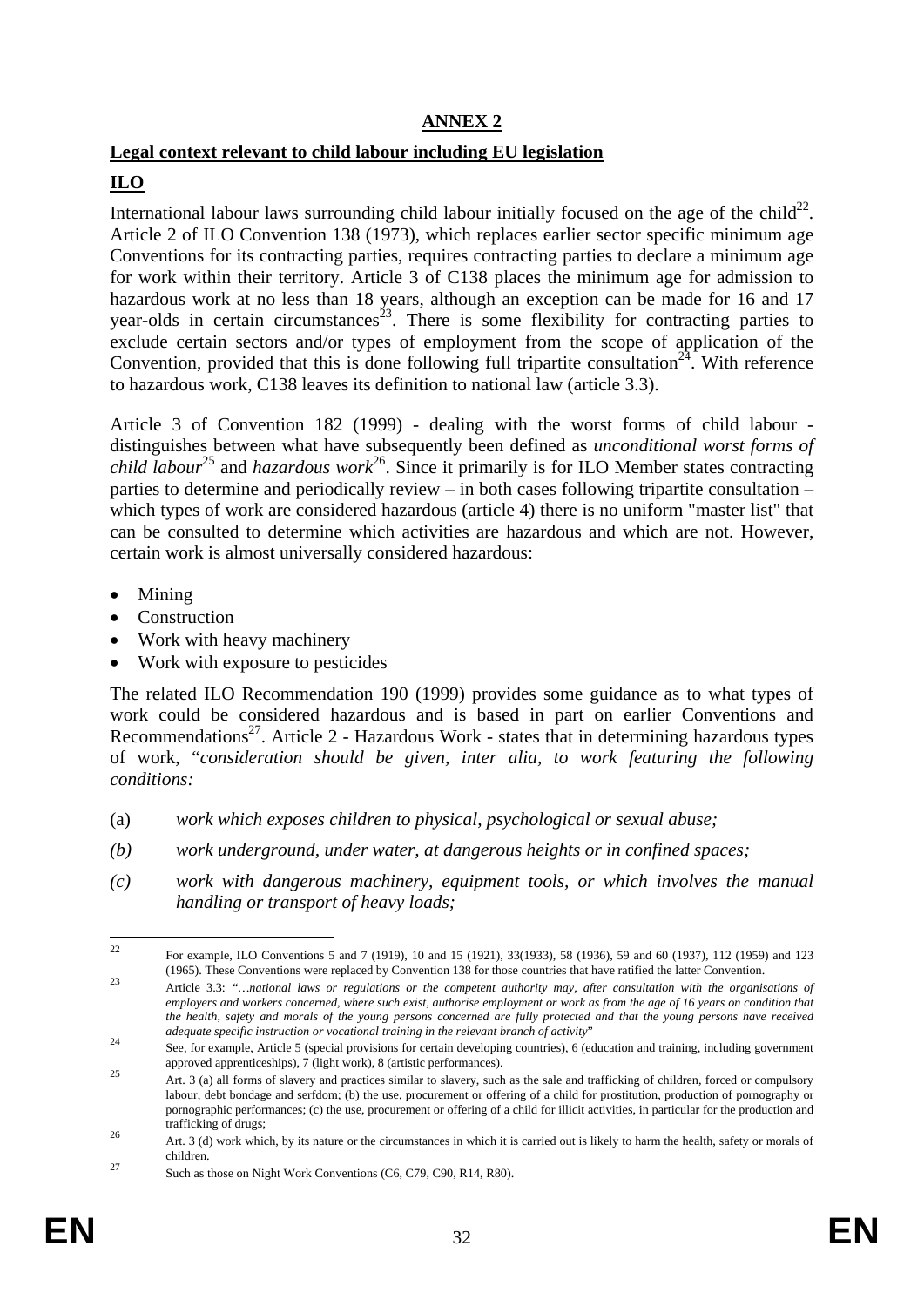- *(d) work in an unhealthy environment which may, for example, expose children to hazardous substances, agent or processes, or to temperatures, noise levels, or vibrations damaging to their health;*
- *(e) work under particularly difficult conditions such as work for long hours or during the night or work where the child is unreasonably confined to the premises of the employer."*

Both C138 and C182 are part of the ILO core conventions on labour standards to which EU Member States are parties.

## **EU legal context**

The **UN Convention on the Rights of the Child** (CRC) is signed by all EU Member States (and most UN Members) and is binding international law. Article 3 states that "…*in all actions concerning children, whether undertaken by public or private social welfare institutions, courts of law, administrative authorities or legislative bodies, the best interests of the child shall be a primary consideration*". Child Labour is addressed in Article 32:

"*1. States Parties recognize the right of the child to be protected from economic exploitation and from performing any work that is likely to be hazardous or to interfere with the child's education, or to be harmful to the child's health or physical, mental, spiritual, moral or social development.* 

*2. States Parties shall take legislative, administrative, social and educational measures to ensure the implementation of the present article. To this end, and having regard to the relevant provisions of other international instruments, States Parties shall in particular:* 

- *(a) Provide for a minimum age or minimum ages for admission to employment;*
- *(b) Provide for appropriate regulation of the hours and conditions of employment;*
- *(c) Provide for appropriate penalties or other sanctions to ensure the effective enforcement of the present article."*

The **Charter of Fundamental Rights of the European Union** confirms that "…*the Union is founded on the indivisible, universal values of human dignity, freedom, equality and solidarity; it is based on the principles of democracy and the rule of law*." Article 5 of the Charter states that "*1. No one shall be held in slavery or servitude. 2. No one shall be required to perform forced labour or compulsory labour. 3. Trafficking in human beings is prohibited*." The Charter specifically addresses the children's situation in Article 24 – Rights of the Child, and Article 32: *"The employment of children is prohibited. The minimum age of admission to employment may not be lower than the minimum school-leaving age, without prejudice to such rules as may be more favourable to young people and except for limited derogations. Young people admitted to work must have working conditions appropriate to their age and be protected against economic exploitation and work likely to harm their safety, health or physical, mental, moral or social development or to interfere with their education*." Further, the right to education and access to vocational training is recognised in the Charter.

Article 6 of the **Treaty of the European Union (TEU**) recognises the rights, freedoms and principles set out in Charter. Article 21(1) of the TEU further says that "*The Union's action on the international scene shall be guided by the principles which have inspired its own creation, development and enlargement, and which it seeks to advance in the wider world: democracy, rule of law, the universality and indivisibility of human rights and fundamental freedoms,*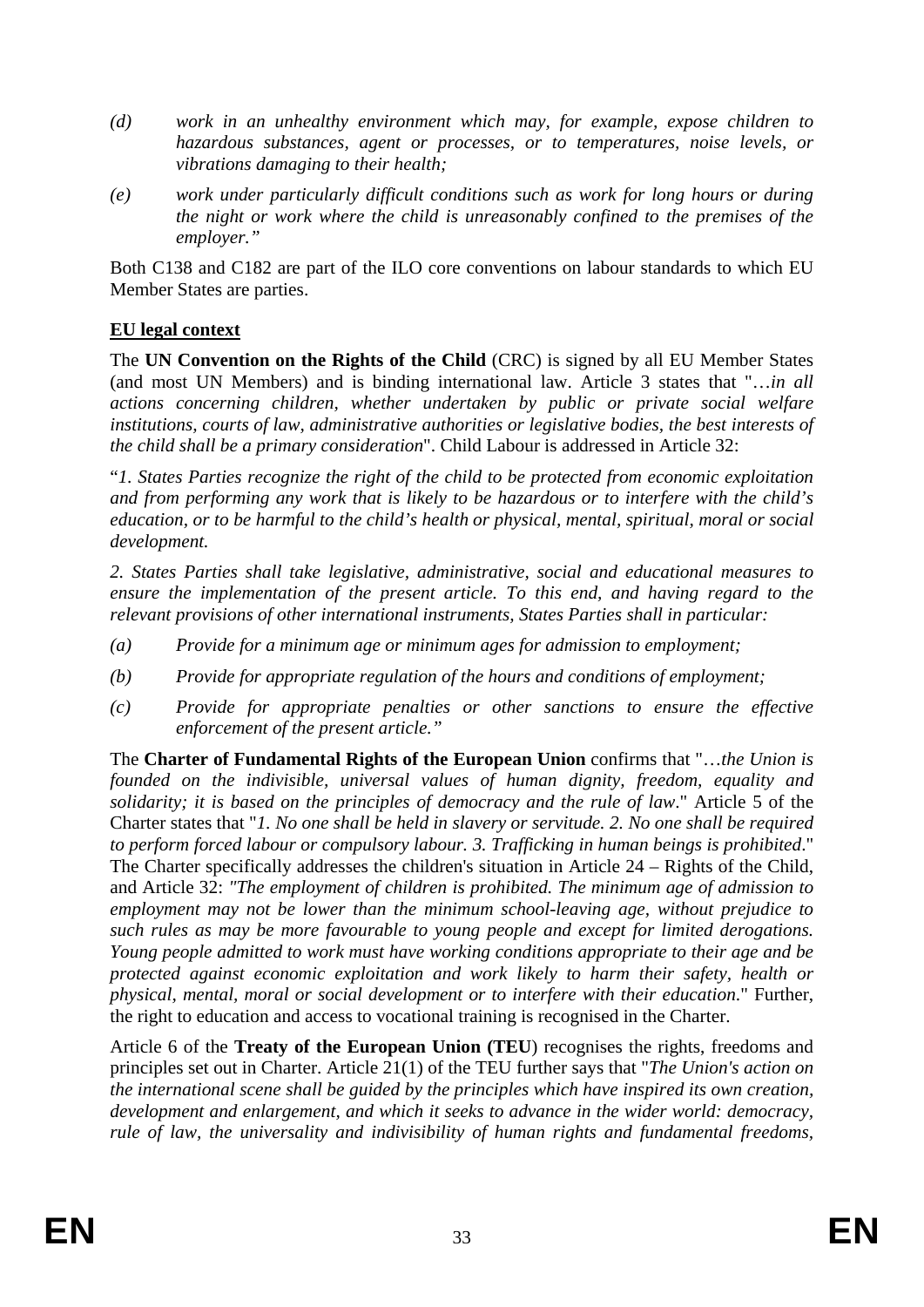*respect for human dignity, the principles of equality and solidarity and respect for the principles of the UN Charter and international law."*

Article 207(1) of the **Treaty on the Functioning of the European Union (TFEU)** confirms that the EU's trade relations and agreements form part of this framework: "… *The common commercial policy shall be conducted in the context of the principles and objectives of the Union's external action".* 

#### **Council Directive 94/33/EC on the protection of young people at work**

The main objectives of **Directive 94/33/EC** on the protection of young people at work are to prohibit work by children, safeguarding at the same time their schooling obligations, and to protect young people against economic exploitation and against any work likely to harm their safety, health and physical, mental, moral or social development or to jeopardise their education. It is applicable to any person under 18 years of age who has an employment contract/relationship.

In accordance with article 7 paragraph 1, EU Member States shall ensure that young people are protected from any specific risks to their safety, health and development which are a consequence of their lack of experience, of absence of awareness of existing or potential risks or of the fact that young people have not yet fully matured. EU Member States shall to this end prohibit the employment of young people for:

- (a) work which is objectively beyond their physical or psychological capacity;
- (b) work involving harmful exposure to agents which are toxic, carcinogenic, cause heritable genetic damage, or harm to the unborn child or which in any other way chronically affect human health;
- (c) work involving harmful exposure to radiation;
- (d) work involving the risk of accidents which it may be assumed cannot be recognized or avoided by young persons owing to their insufficient attention to safety or lack of experience or training; or
- (e) work in which there is a risk to health from extreme cold or heat, or from noise or vibration.

Work which is likely to entail specific risks for young people within the meaning of Article 7 paragraph 1 includes:

- Work involving harmful exposure to the physical, biological and chemical agents referred to in point I of the Annex to the Directive, and
- Processes and work referred to in point II of the Annex to the Directive.

The Directive lays down only minimum requirements. This gives the EU Member States considerable latitude in implementing its provisions. Hence, the EU Member States may maintain or introduce more stringent protective measures than required as a minimum for the EU by the Directive.

There is a general view that the Directive has played a positive role in helping to improve the legal protection afforded to young people in the EU as compared with the situation before the transposition of the Directive.

As regards its impact, there is reason to believe that the Directive has had a positive effect on the health and safety of young people at work. It is generally believed that young people might be at greater risk of suffering work accidents than older workers, and that without the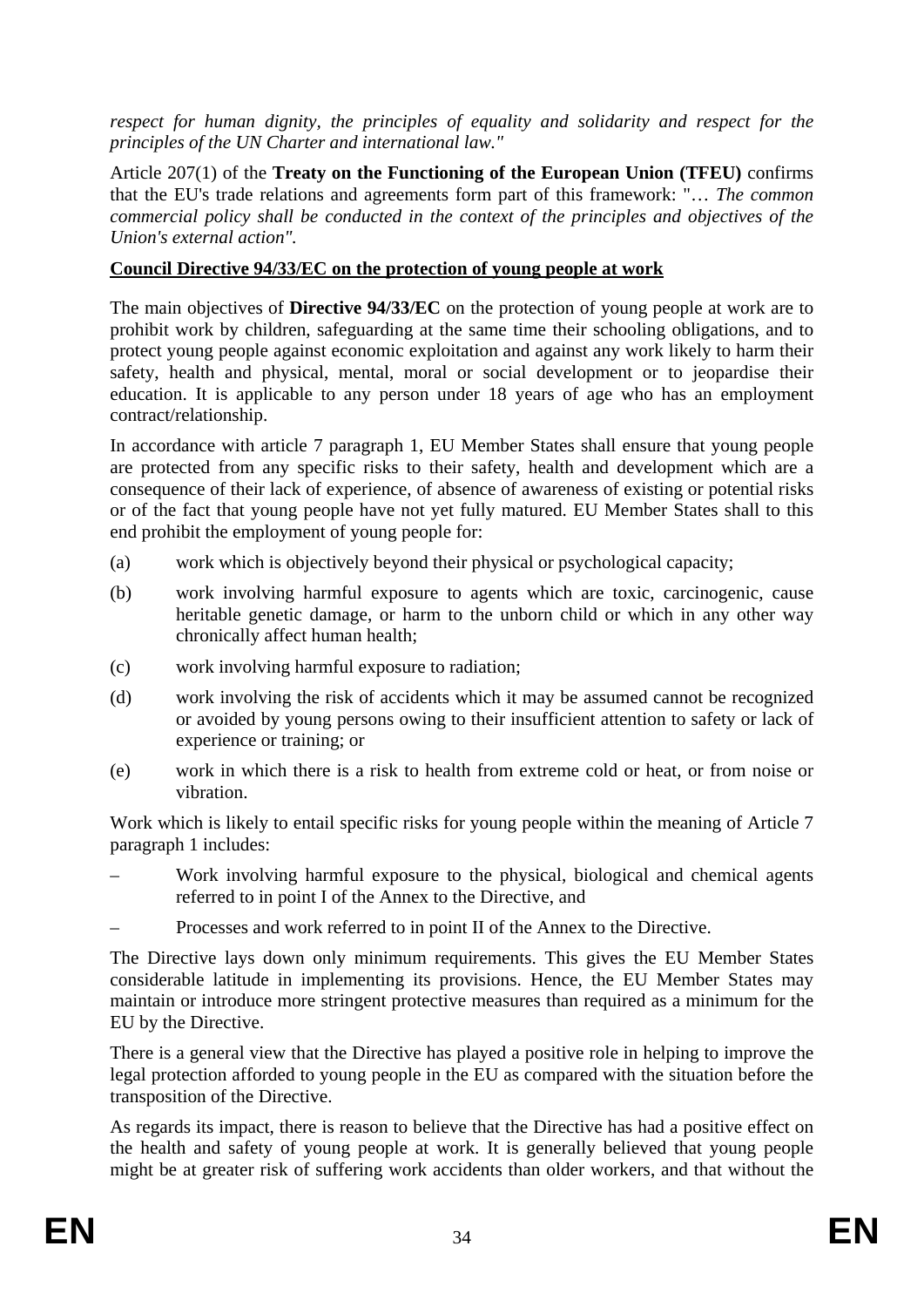special protection afforded by the Directive, the incidence rate for young workers below the age of 18 would be far higher in the EU.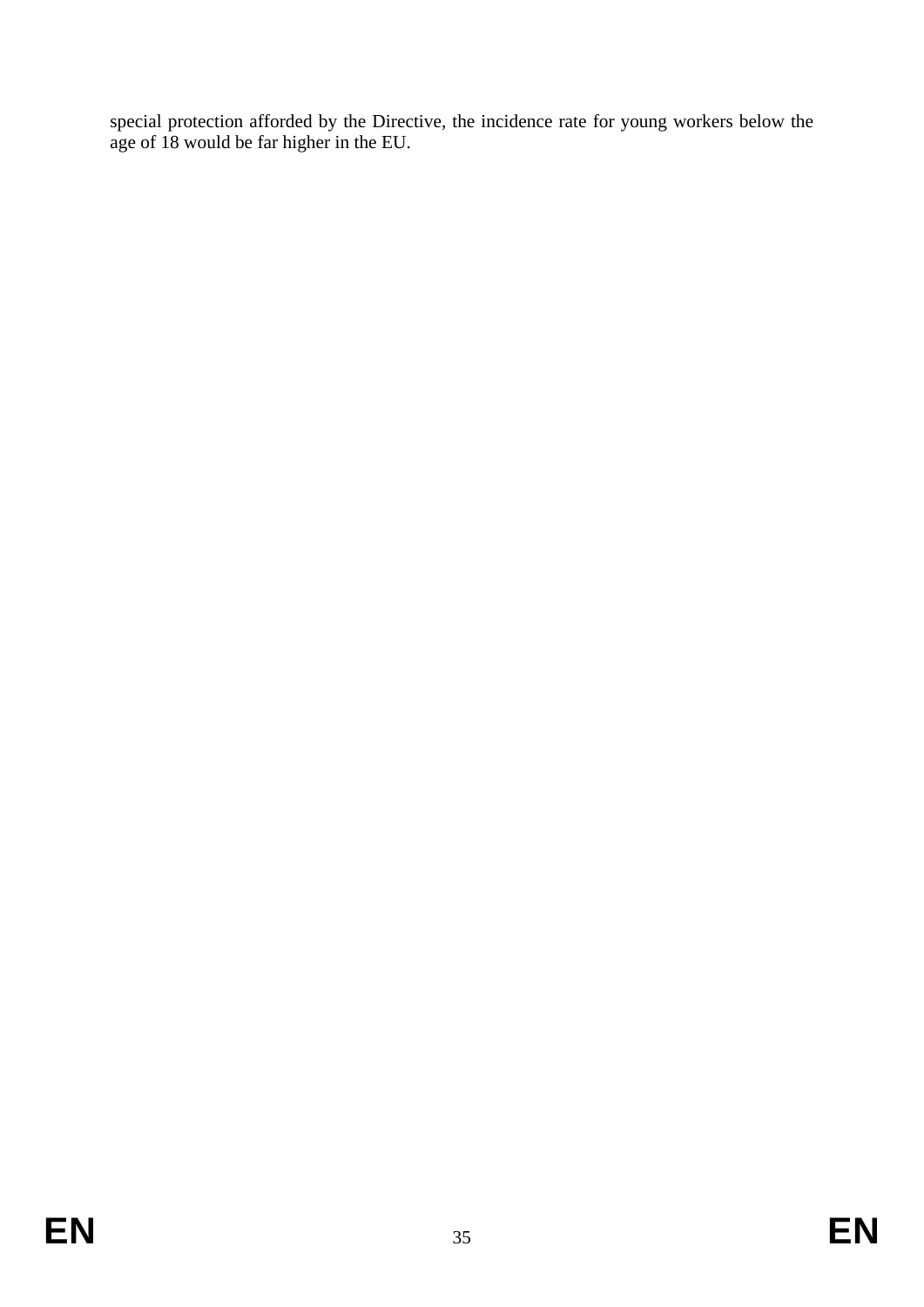### **ANNEX 3**

#### **Available statistics on Child Labour and Worst Forms of Child Labour**

In the statistical analysis that follows, we concentrate on child labour and hazardous work. Child labour is made up of two categories: WFCL and employment below minimum age. In turn, WFCL is made up of hazardous work (90% of all WFCL) and other WFCL which are more difficult to measure. The core trends are in the following tables, which emanate from the ILO.

|               | <b>Total children</b> | <b>Child labour</b> |      | <b>Hazardous work</b> |      |
|---------------|-----------------------|---------------------|------|-----------------------|------|
|               | (000)                 | (000)               | %    | (000)                 | %    |
| World         |                       |                     |      |                       |      |
| 2004          | 1,566,300             | 222,294             | 14.2 | 128,381               | 8.2  |
| 2008          | 1,586,288             | 215,269             | 13.6 | 115,314               | 7.3  |
| <b>Boys</b>   |                       |                     |      |                       |      |
| 2004          | 804,000               | 119,575             | 14.9 | 74,414                | 9.3  |
| 2008          | 819,891               | 127,761             | 15.6 | 74,019                | 9.0  |
| Girls         |                       |                     |      |                       |      |
| 2004          | 762,300               | 102,720             | 13.5 | 53,966                | 7.1  |
| 2008          | 766,397               | 87,508              | 11.4 | 41,296                | 5.4  |
| 5-14 years    |                       |                     |      |                       |      |
| 2004          | 1,206,500             | 170,383             | 14.1 | 76,470                | 6.3  |
| 2008          | 1,216,854             | 152,850             | 12.6 | 52,895                | 4.3  |
| $15-17$ years |                       |                     |      |                       |      |
| 2004          | 359,800               | 51,911              | 14.4 | 51,911                | 14.4 |
| 2008          | 369,433               | 62,419              | 16.9 | 62,419                | 16.9 |

#### Estimates of various forms of children's work, 2004 and 2008

#### Regional estimates of child labour (2008), ages 5-17

| Region                             | <b>Total children</b> | <b>Child labour</b> |      | <b>Hazardous work</b> |      |
|------------------------------------|-----------------------|---------------------|------|-----------------------|------|
|                                    | (000)                 | (000)               | %    | (000)                 | %    |
| World                              | 1,586,288             | 215,269             | 13.6 | 115,314               | 7.3  |
| Asia and<br>the Pacific            | 853,895               | 113.607             | 13.3 | 48.164                | 5.6  |
| Latin America<br>and the Caribbean | 141,043               | 14.125              | 10.0 | 9,436                 | 6.7  |
| Sub-Saharan Africa                 | 257,108               | 65,064              | 25.3 | 38,736                | 15.1 |
| Other regions                      | 334,242               | 22,473              | 6.7  | 18,978                | 5.7  |

#### **Child labour**

The overall number of children aged 5-17 years in child labour decreased by 3% from 222 to 215 million. The incidence of child labour (number of children in child labour divided by the total number of children) also decreased from 14.2% to 13.6%. Most of the observed decline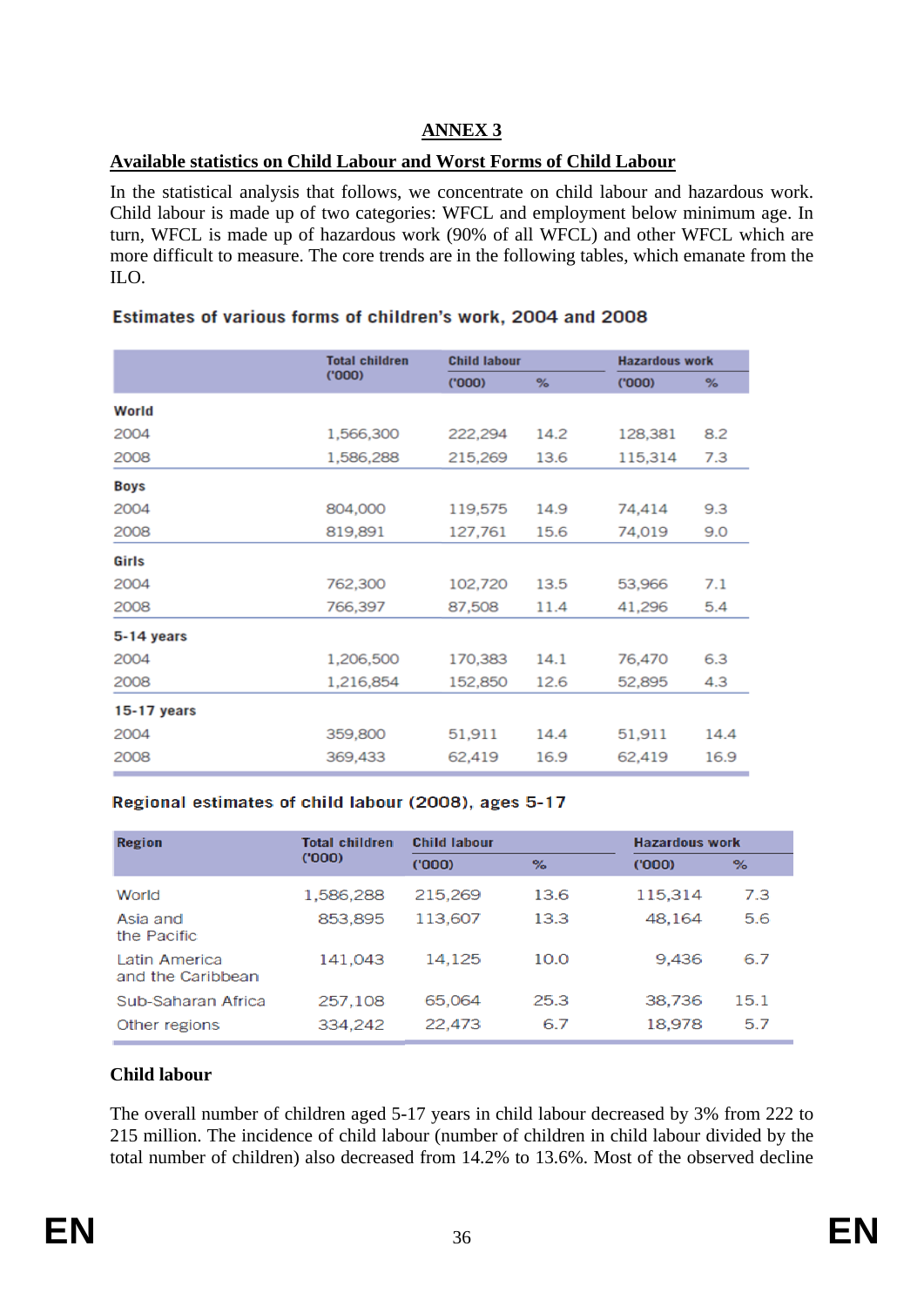in child labour is in the number of girls and in the age group 5-14 years old. However, the number of boys and their incidence grew over the period—as did the 15-17 age group.

The regional distribution of child labour places the Asia and the Pacific at the top of the list with almost 114 million children—or 53% of the total. Sub-Saharan Africa accounts for 30% of the total and Latin America and the Caribbean for 7%. In terms of incidence of child labour per region, one figure stands out: in Sub-Saharan Africa, one out of four children engage in child labour—almost double the average incidence across the world. This underlines the link between child labour and poverty.

## **Hazardous work**

The number of children in this worst form of child labour accounts for more than half of all child labourers (115 million). The number of children in hazardous work declined by 13 million, or 11%. The incidence of hazardous work (number of children in hazardous work divided by the total number of children) also decreased from 8.2% to 7.3%.The decrease took place for girls, boys and for the 5 to 14- year-old age cohort. However, there was an increase for adolescents 15-17 years old, both in absolute terms and in terms of incidence.

The regional distribution of hazardous work places, again, the Asia and the Pacific at the top of the list with 48 million children, but this is proportionally less (42% of the total) than for child labour as a whole. This is because Sub-Saharan Africa accounts for proportionally many more children in hazardous work: 34% of the total. Latin America and the Caribbean account for 8%. In terms of incidence of child labour per region, the same figure as for child labour as a whole stands out: in Sub-Saharan Africa, the incidence (15.1%) is twice the world average (7.3%). This underlines the link between WFCL and poverty.

#### **Other WFCL**

The best available figures relating to **other WFCL** are rather general and comprise almost 10 million children, broken down as follows:

- *All forms of slavery, trafficking in human beings, forced labour, debt bondage, and children in armed conflict: around 7.5 million.* 1.2 million children affected by trafficking (boys mostly for labour exploitation and girls mostly for sexual exploitation and domestic service), around 6 million children in forced and bonded labour (mostly in Asia and the Pacific), and around 300,000 children (mostly boys) involved at any given time in armed conflicts.
- *Child prostitution and pornography*. A rough 1.8 million children are estimated to be affected by **commercial sexual exploitation**, mostly girls. Also prevalent in developed economies.
- *Children working in illicit activities, particularly in the drugs trade*. About 600,000 children are engaged in **illicit activities**, predominantly drugs, all over the world including developed countries.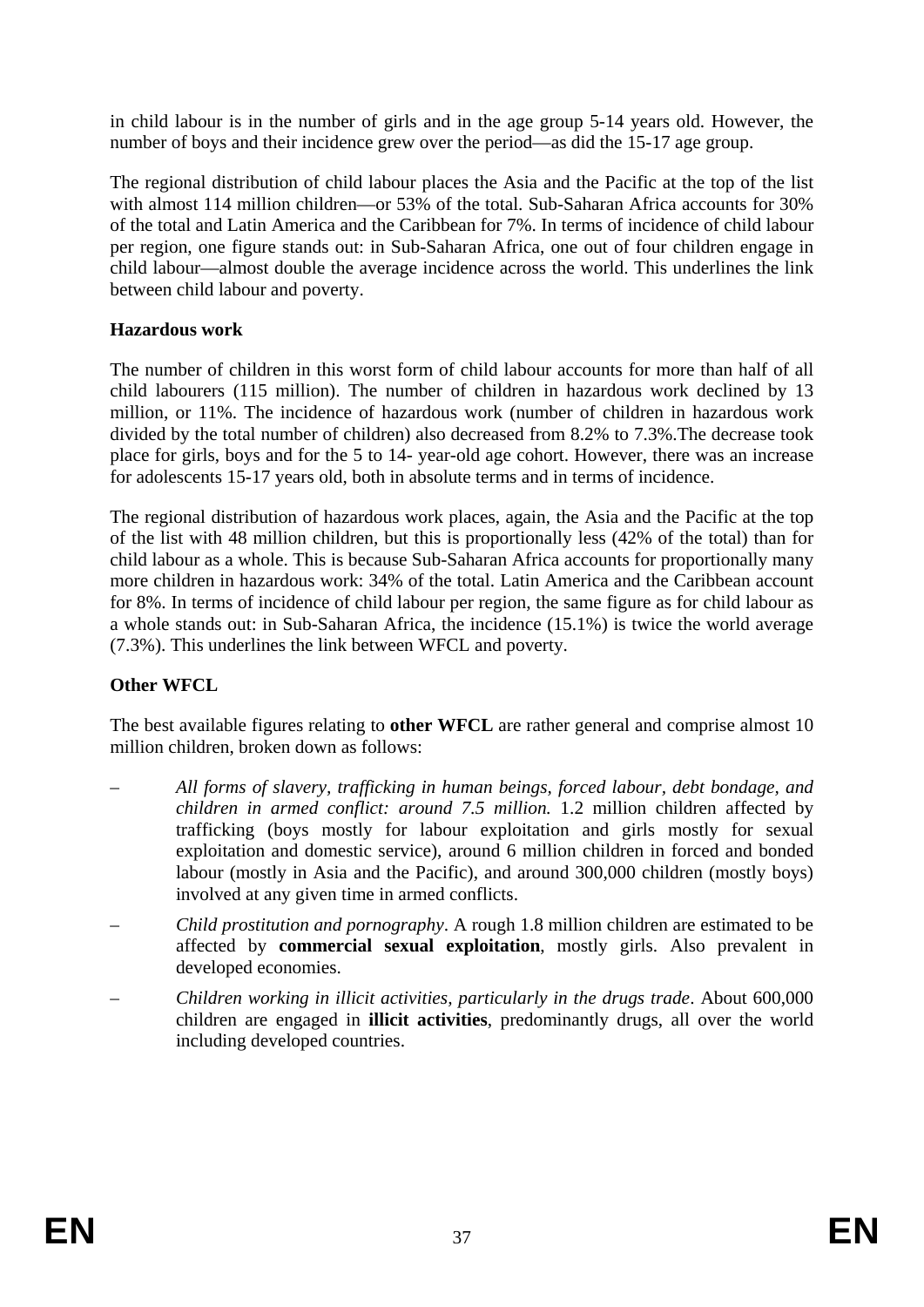| Good                           | Country            | Child Labor | <b>Forced Labor</b> |
|--------------------------------|--------------------|-------------|---------------------|
| <b>Artificial Flowers</b>      | China              |             | X                   |
| <b>Baked Goods</b>             | Dominican Republic | $\mathbf X$ |                     |
| Bamboo                         | <b>Burma</b>       | $\mathbf X$ | X                   |
| <b>Bananas</b>                 | <b>Belize</b>      | $\mathbf X$ |                     |
| <b>Bananas</b>                 | Ecuador            | $\mathbf X$ |                     |
| <b>Bananas</b>                 | Nicaragua          | $\mathbf X$ |                     |
| <b>Bananas</b>                 | Philippines        | $\mathbf X$ |                     |
| Beans (green beans)            | Mexico             | $\mathbf X$ |                     |
| Beans (green, soy, yellow)     | <b>Burma</b>       | $\mathbf X$ | X                   |
| Beef                           | <b>Brazil</b>      | $\mathbf X$ |                     |
| Bidis (hand-rolled cigarettes) | Bangladesh         | X           |                     |
| Bidis (hand-rolled cigarettes) | India              | $\mathbf X$ |                     |
| <b>Blueberries</b>             | Argentina          | $\mathbf X$ |                     |
| <b>Brassware</b>               | India              | $\mathbf X$ |                     |
| <b>Brazil Nuts/Chestnuts</b>   | <b>Bolivia</b>     | X           | X                   |
| <b>Brazil Nuts/Chestnuts</b>   | Peru               |             | $\mathbf X$         |
| <b>Bricks</b>                  | Afghanistan        | $\mathbf X$ | X                   |
| <b>Bricks</b>                  | Argentina          | $\mathbf X$ |                     |
| <b>Bricks</b>                  | Bangladesh         | $\mathbf X$ |                     |
| <b>Bricks</b>                  | Bolivia            | $\mathbf X$ |                     |
| <b>Bricks</b>                  | <b>Brazil</b>      | $\mathbf X$ |                     |
| <b>Bricks</b>                  | <b>Burma</b>       | $\mathbf X$ | X                   |
| <b>Bricks</b>                  | Cambodia           | $\mathbf X$ |                     |
| <b>Bricks</b>                  | China              | X           | X                   |
| <b>Bricks</b>                  | Ecuador            | X           |                     |
| <b>Bricks</b>                  | India              | X           | X                   |
| <b>Bricks</b>                  | Nepal              | X           | X                   |
| <b>Bricks</b>                  | North Korea        |             | X                   |
| <b>Bricks</b>                  | Pakistan           | $\mathbf X$ | $\mathbf X$         |
| <b>Bricks</b>                  | Paraguay           | $\mathbf X$ |                     |
| <b>Bricks</b>                  | Peru               | $\mathbf X$ |                     |
| <b>Bricks</b>                  | Uganda             | $\mathbf X$ |                     |
| <b>Bricks</b>                  | Vietnam            | $\mathbf X$ |                     |
| Bricks (clay)                  | Colombia           | $\mathbf X$ |                     |
| <b>Broccoli</b>                | Guatemala          | $\mathbf X$ |                     |
| Carpets                        | Afghanistan        | $\mathbf X$ |                     |
| Carpets                        | India              | $\mathbf X$ | X                   |
| Carpets                        | Iran               | $\mathbf X$ |                     |

# **ANNEX 4 USDOL Lists of Goods**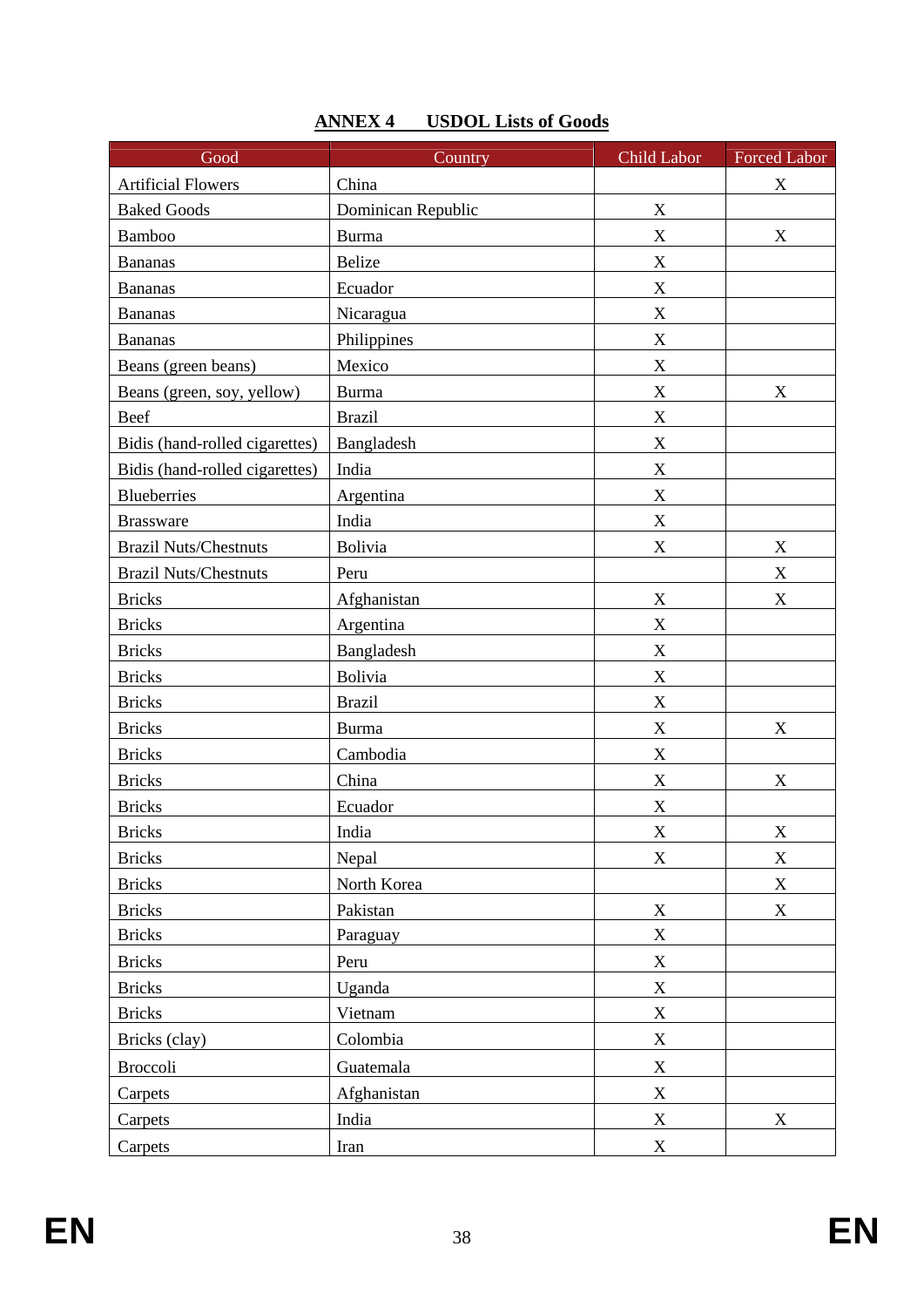| Carpets                      | Nepal                            | $\mathbf X$               | $\mathbf X$               |
|------------------------------|----------------------------------|---------------------------|---------------------------|
| Carpets                      | Pakistan                         | $\mathbf X$               | $\boldsymbol{\mathrm{X}}$ |
| Cashews                      | <b>Brazil</b>                    | $\mathbf X$               |                           |
| Cashews                      | Guinea                           | $\mathbf X$               |                           |
| Cassiterite (tin ore)        | Democratic Republic of the Congo | $\mathbf X$               | $\mathbf X$               |
| Cattle                       | Bolivia                          |                           | $\mathbf X$               |
| Cattle                       | <b>Brazil</b>                    | $\mathbf X$               | $\mathbf X$               |
| Cattle                       | Chad                             | $\mathbf X$               |                           |
| Cattle                       | Ethiopia                         | $\mathbf X$               |                           |
| Cattle                       | Lesotho                          | $\mathbf X$               |                           |
| Cattle                       | Mauritania                       | $\mathbf X$               |                           |
| Cattle                       | Namibia                          | $\mathbf X$               |                           |
| Cattle                       | Niger                            |                           | $\mathbf X$               |
| Cattle                       | Paraguay                         |                           | $\mathbf X$               |
| Cattle                       | South Sudan                      | $\mathbf X$               | X                         |
| Cattle                       | Uganda                           | $\mathbf X$               |                           |
| Cattle                       | Zambia                           | $\mathbf X$               |                           |
| Cement                       | North Korea                      |                           | $\mathbf X$               |
| Ceramics                     | <b>Brazil</b>                    | $\mathbf X$               |                           |
| Charcoal                     | <b>Brazil</b>                    | X                         | $\boldsymbol{\mathrm{X}}$ |
| Charcoal                     | Namibia                          | $\mathbf X$               |                           |
| Charcoal                     | Uganda                           | $\mathbf X$               |                           |
| <b>Chile Peppers</b>         | Mexico                           | $\mathbf X$               |                           |
| <b>Christmas Decorations</b> | China                            |                           | $\mathbf X$               |
| <b>Citrus Fruits</b>         | Belize                           | $\mathbf X$               |                           |
| <b>Citrus Fruits</b>         | Turkey                           | $\mathbf X$               |                           |
| Cloves                       | Tanzania                         | $\boldsymbol{\mathrm{X}}$ |                           |
| Coal                         | Afghanistan                      | $\mathbf X$               |                           |
| Coal                         | China                            |                           | $\mathbf X$               |
| Coal                         | Colombia                         | $\mathbf X$               |                           |
| Coal                         | Mongolia                         | $\mathbf X$               |                           |
| Coal                         | North Korea                      |                           | $\mathbf X$               |
| Coal                         | Pakistan                         | $\mathbf X$               | X                         |
| Coal                         | Ukraine                          | $\overline{X}$            |                           |
| Coca (stimulant plant)       | Colombia                         | $\mathbf X$               | $\mathbf X$               |
| Coca (stimulant plant)       | Peru                             | $\mathbf X$               |                           |
| Cocoa                        | Cameroon                         | $\mathbf X$               |                           |
| Cocoa                        | Cote d'Ivoire                    | $\mathbf X$               | $\mathbf X$               |
| Cocoa                        | Ghana                            | $\boldsymbol{\mathrm{X}}$ |                           |
| Cocoa                        | Guinea                           | $\boldsymbol{\mathrm{X}}$ |                           |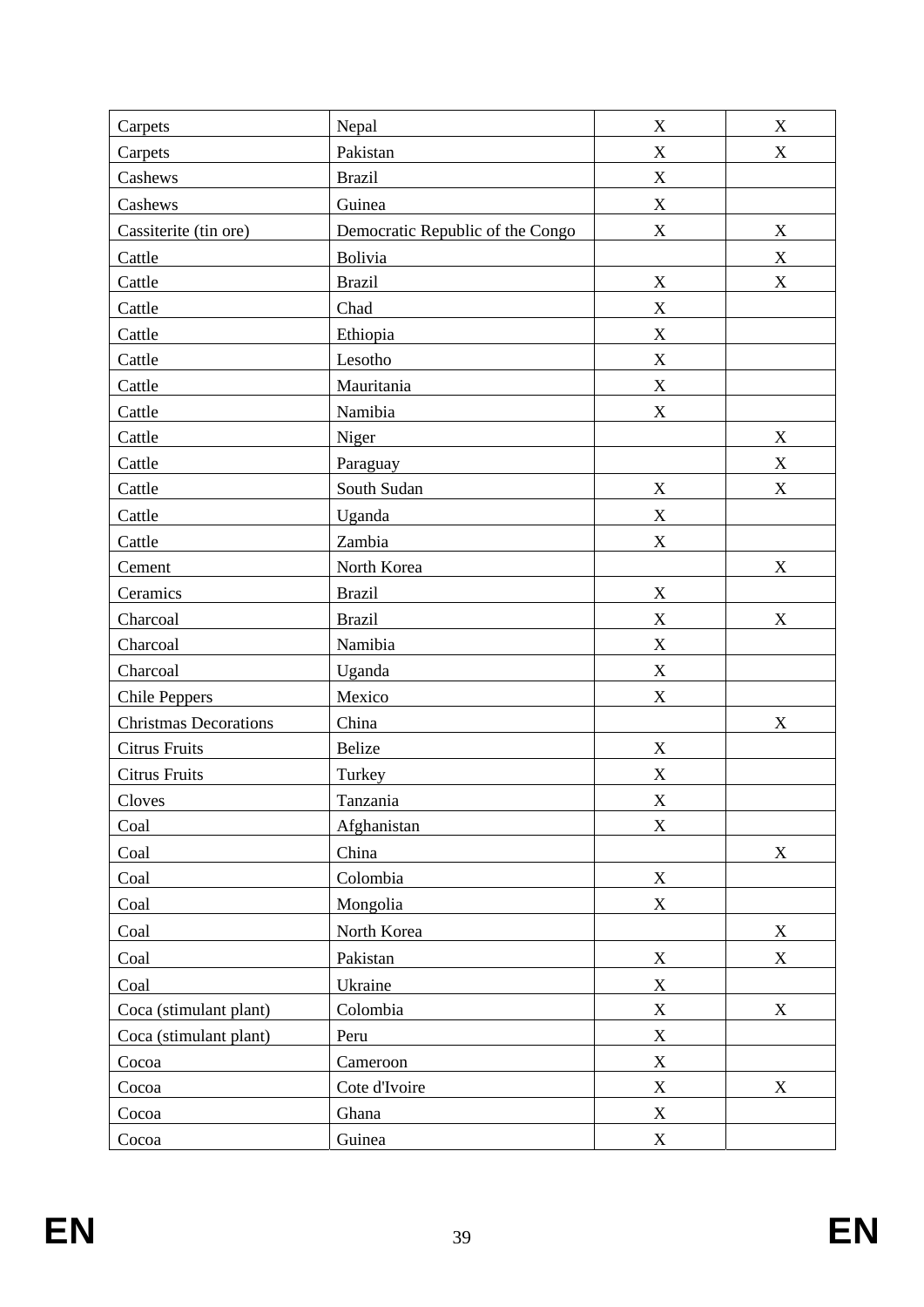| Cocoa                 | Nigeria                          | X                         | X                         |
|-----------------------|----------------------------------|---------------------------|---------------------------|
| Cocoa                 | Sierra Leone                     | $\mathbf X$               |                           |
| Coconuts              | Philippines                      | $\mathbf X$               |                           |
| Coffee                | Colombia                         | X                         |                           |
| Coffee                | Cote d'Ivoire                    | $\boldsymbol{\mathrm{X}}$ | $\boldsymbol{\mathrm{X}}$ |
| Coffee                | Dominican Republic               | $\mathbf X$               |                           |
| Coffee                | Guatemala                        | $\mathbf X$               |                           |
| Coffee                | Guinea                           | X                         |                           |
| Coffee                | Honduras                         | X                         |                           |
| Coffee                | El Salvador                      | $\mathbf X$               |                           |
| Coffee                | Kenya                            | X                         |                           |
| Coffee                | Mexico                           | X                         |                           |
| Coffee                | Nicaragua                        | X                         |                           |
| Coffee                | Panama                           | $\mathbf X$               |                           |
| Coffee                | Sierra Leone                     | X                         |                           |
| Coffee                | Tanzania                         | $\boldsymbol{\mathrm{X}}$ |                           |
| Coffee                | Uganda                           | $\mathbf X$               |                           |
| Coltan (tantalum ore) | Democratic Republic of the Congo | X                         | $\boldsymbol{\mathrm{X}}$ |
| Copper                | Democratic Republic of the Congo | $\mathbf X$               |                           |
| Corn                  | Bolivia                          | $\mathbf X$               | X                         |
| Corn                  | Guatemala                        | X                         |                           |
| Corn                  | Philippines                      | X                         |                           |
| Cotton                | Argentina                        | X                         |                           |
| Cotton                | Azerbaijan                       | $\mathbf X$               |                           |
| Cotton                | Benin                            | X                         | X                         |
| Cotton                | <b>Brazil</b>                    | X                         |                           |
| Cotton                | <b>Burkina Faso</b>              | $\boldsymbol{\mathrm{X}}$ | $\mathbf X$               |
| Cotton                | China                            | $\boldsymbol{\mathrm{X}}$ | $\boldsymbol{\mathrm{X}}$ |
| Cotton                | Egypt                            | $\mathbf X$               |                           |
| Cotton                | Kazakhstan                       | $\mathbf X$               | X                         |
| Cotton                | Kyrgyz Republic                  | $\mathbf X$               |                           |
| Cotton                | Mali                             | $\mathbf X$               |                           |
| Cotton                | Pakistan                         |                           | X                         |
| Cotton                | Paraguay                         | $\mathbf X$               |                           |
|                       |                                  |                           | X                         |
| Cotton                | Tajikistan<br>Turkey             | X<br>$\mathbf X$          |                           |
| Cotton                | Turkmenistan                     |                           |                           |
| Cotton                |                                  | $\mathbf X$               | $\mathbf X$               |
| Cotton                | Uzbekistan                       | $\mathbf X$               | $\boldsymbol{\mathrm{X}}$ |
| Cotton                | Zambia                           | $\mathbf X$               |                           |
| Cottonseed (hybrid)   | India                            | $\mathbf X$               | $\boldsymbol{\mathrm{X}}$ |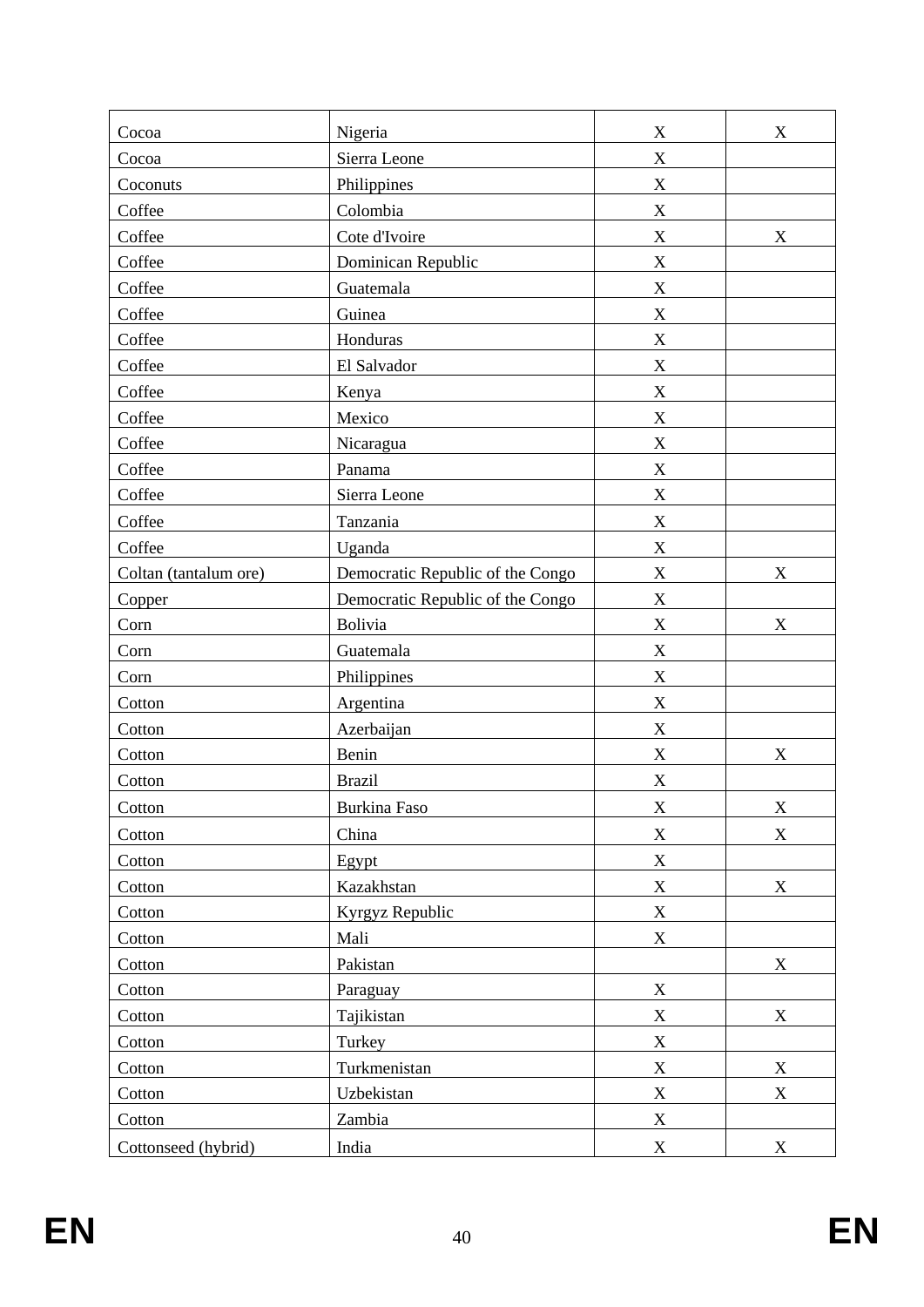| Cucumbers                   | Mexico                           | $\mathbf X$               |                           |
|-----------------------------|----------------------------------|---------------------------|---------------------------|
| Cumin                       | Turkey                           | $\boldsymbol{\mathrm{X}}$ |                           |
| Diamonds                    | Angola                           | $\mathbf X$               | X                         |
| Diamonds                    | Central African Republic         | $\mathbf X$               |                           |
| Diamonds                    | Democratic Republic of the Congo | $\mathbf X$               |                           |
| Diamonds                    | Guinea                           | $\mathbf X$               |                           |
| <b>Diamonds</b>             | Liberia                          | $\mathbf X$               |                           |
| <b>Diamonds</b>             | Sierra Leone                     | $\mathbf X$               | X                         |
| Diamonds                    | Zimbabwe                         | $\mathbf X$               |                           |
| Dried Fish                  | Bangladesh                       | X                         | $\boldsymbol{\mathrm{X}}$ |
| Eggplants                   | Mexico                           | $\mathbf X$               |                           |
| Electronics                 | China                            | $\mathbf X$               | $\mathbf X$               |
| <b>Embellished Textiles</b> | India                            | $\mathbf X$               | X                         |
| <b>Embellished Textiles</b> | Nepal                            | X                         | $\mathbf X$               |
| Emeralds                    | Colombia                         | $\mathbf X$               |                           |
| <b>Fashion Accessories</b>  | Philippines                      | $\mathbf X$               |                           |
| Fish                        | Cambodia                         | $\mathbf X$               |                           |
| Fish                        | Ghana                            | $\mathbf X$               | X                         |
| Fish                        | Indonesia                        | X                         |                           |
| Fish                        | Peru                             | $\mathbf X$               |                           |
| Fish                        | Philippines                      | $\mathbf X$               |                           |
| Fish                        | Thailand                         |                           | $\overline{X}$            |
| Fish                        | Uganda                           | $\mathbf X$               |                           |
| Fireworks                   | China                            | X                         | X                         |
| Fireworks                   | Guatemala                        | X                         |                           |
| Fireworks                   | El Salvador                      | X                         |                           |
| Fireworks                   | India                            | X                         |                           |
| Fireworks                   | Peru                             | $\mathbf X$               |                           |
| Flowers                     | Ecuador                          | $\mathbf X$               |                           |
| Flowers (poppies)           | Afghanistan                      | X                         |                           |
| Fluorspar (mineral)         | Mongolia                         | $\mathbf X$               |                           |
| Footwear                    | Bangladesh                       | $\mathbf X$               |                           |
| Footwear                    | <b>Brazil</b>                    | $\mathbf X$               |                           |
| Footwear                    | China                            |                           | X                         |
| Footwear                    | India                            | $\mathbf X$               |                           |
| Footwear (sandals)          | Indonesia                        | $\mathbf X$               |                           |
| Furniture                   | Turkey                           | $\mathbf X$               |                           |
| Furniture (steel)           | Bangladesh                       | X                         |                           |
| Garlic                      | Argentina                        | $\mathbf X$               |                           |
| Garments                    | Argentina                        | $\overline{\text{X}}$     | $\overline{\text{X}}$     |
| Garments                    | <b>Brazil</b>                    |                           | X                         |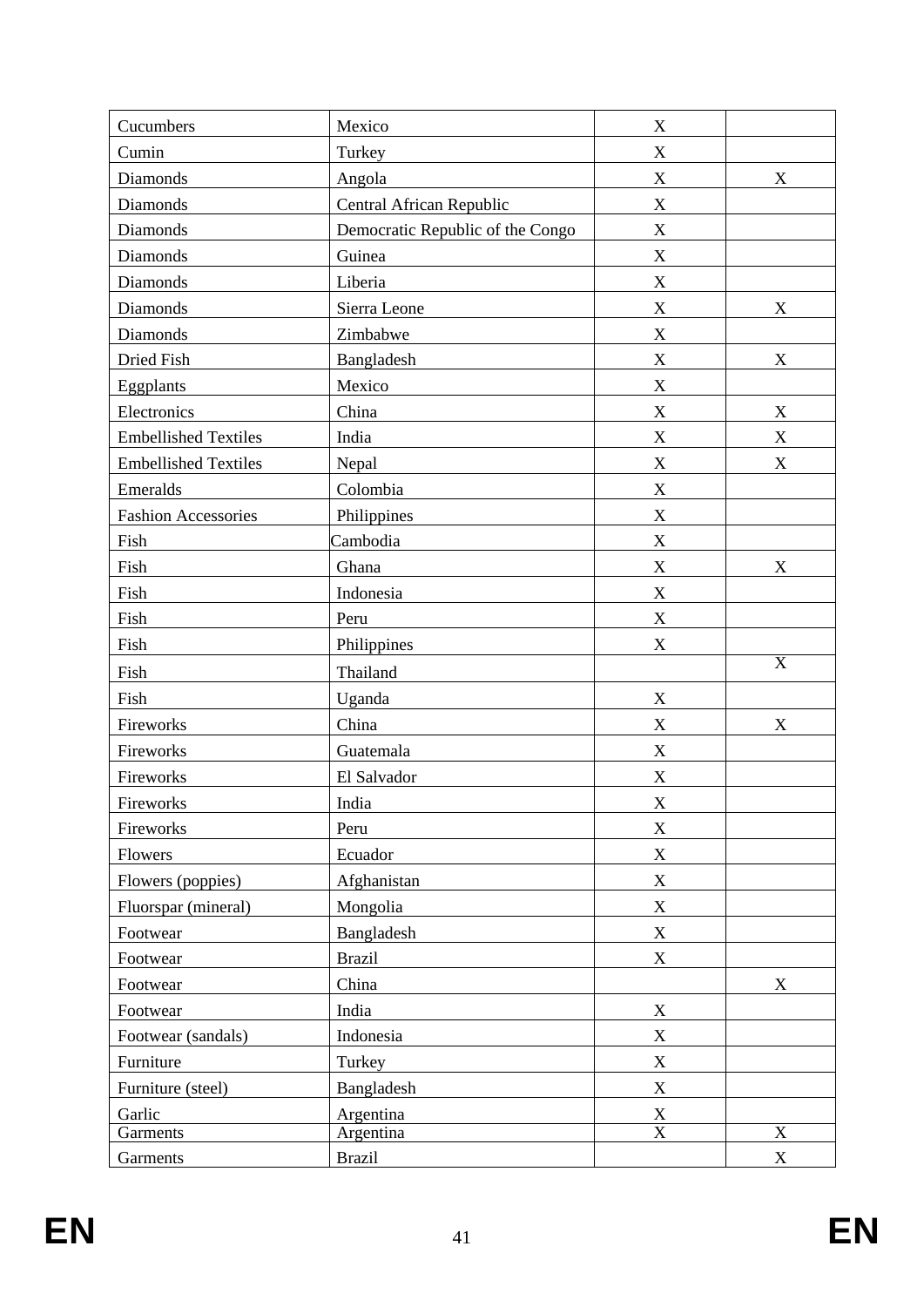| Garments                  | China                            |                           | $\mathbf X$               |
|---------------------------|----------------------------------|---------------------------|---------------------------|
| Garments                  | India                            | $\mathbf X$               | X                         |
| Garments                  | Jordan                           |                           | $\mathbf X$               |
| Garments                  | Malaysia                         |                           | $\mathbf X$               |
| Garments                  | Thailand                         | X                         | $\mathbf X$               |
| Garments                  | Vietnam                          | X                         | X                         |
| Gems                      | India                            | $\mathbf X$               |                           |
| Gems                      | Zambia                           | X                         |                           |
| Glass                     | Bangladesh                       | $\mathbf X$               |                           |
| <b>Glass Bangles</b>      | India                            | $\mathbf X$               |                           |
| <b>Glass Bangles</b>      | Pakistan                         | $\mathbf X$               |                           |
| Goats                     | Mauritania                       | $\frac{X}{X}$             |                           |
| Gold                      | Bolivia                          |                           |                           |
| Gold                      | <b>Burkina Faso</b>              | $\mathbf X$               | X                         |
| Gold                      | Colombia                         | $\mathbf X$               |                           |
| Gold                      | Democratic Republic of the Congo | X                         | $\boldsymbol{\mathrm{X}}$ |
| Gold                      | Ecuador                          | $\boldsymbol{\mathrm{X}}$ |                           |
| Gold                      | Ethiopia                         | $\mathbf X$               |                           |
| Gold                      | Ghana                            | $\mathbf X$               |                           |
| Gold                      | Guinea                           | $\mathbf X$               |                           |
| Gold                      | Indonesia                        | $\mathbf X$               |                           |
| Gold                      | Mali                             | $\mathbf X$               |                           |
| Gold                      | Mongolia                         | $\mathbf X$               |                           |
| Gold                      | Nicaragua                        | $\mathbf X$               |                           |
| Gold                      | Niger                            | $\mathbf X$               |                           |
| Gold                      | North Korea                      |                           | $\mathbf X$               |
| Gold                      | Peru                             | $\mathbf X$               | X                         |
| Gold                      | Philippines                      | X                         |                           |
| Gold                      | Senegal                          | $\mathbf X$               |                           |
| Gold                      | Suriname                         | $\mathbf X$               |                           |
| Gold                      | Tanzania                         | $\mathbf X$               |                           |
| Granite                   | Nigeria                          | $\mathbf X$               | X                         |
| Granite                   | Sierra Leone                     | X                         |                           |
| Granite (crushed)         | Benin                            | $\boldsymbol{\mathrm{X}}$ |                           |
| Grapes                    | Argentina                        | $\mathbf X$               |                           |
| Gravel (crushed stones)   | Guatemala                        | $\mathbf X$               |                           |
| Gravel (crushed stones)   | Nicaragua                        | $\mathbf X$               |                           |
| Gravel (crushed stones)   | Nigeria                          | $\boldsymbol{\mathrm{X}}$ | X                         |
| Gypsum (mineral)          | Niger                            | $\mathbf X$               |                           |
| Hazelnuts                 | Turkey                           | $\mathbf X$               |                           |
| Heterogenite (cobalt ore) | Democratic Republic of the Congo | X                         |                           |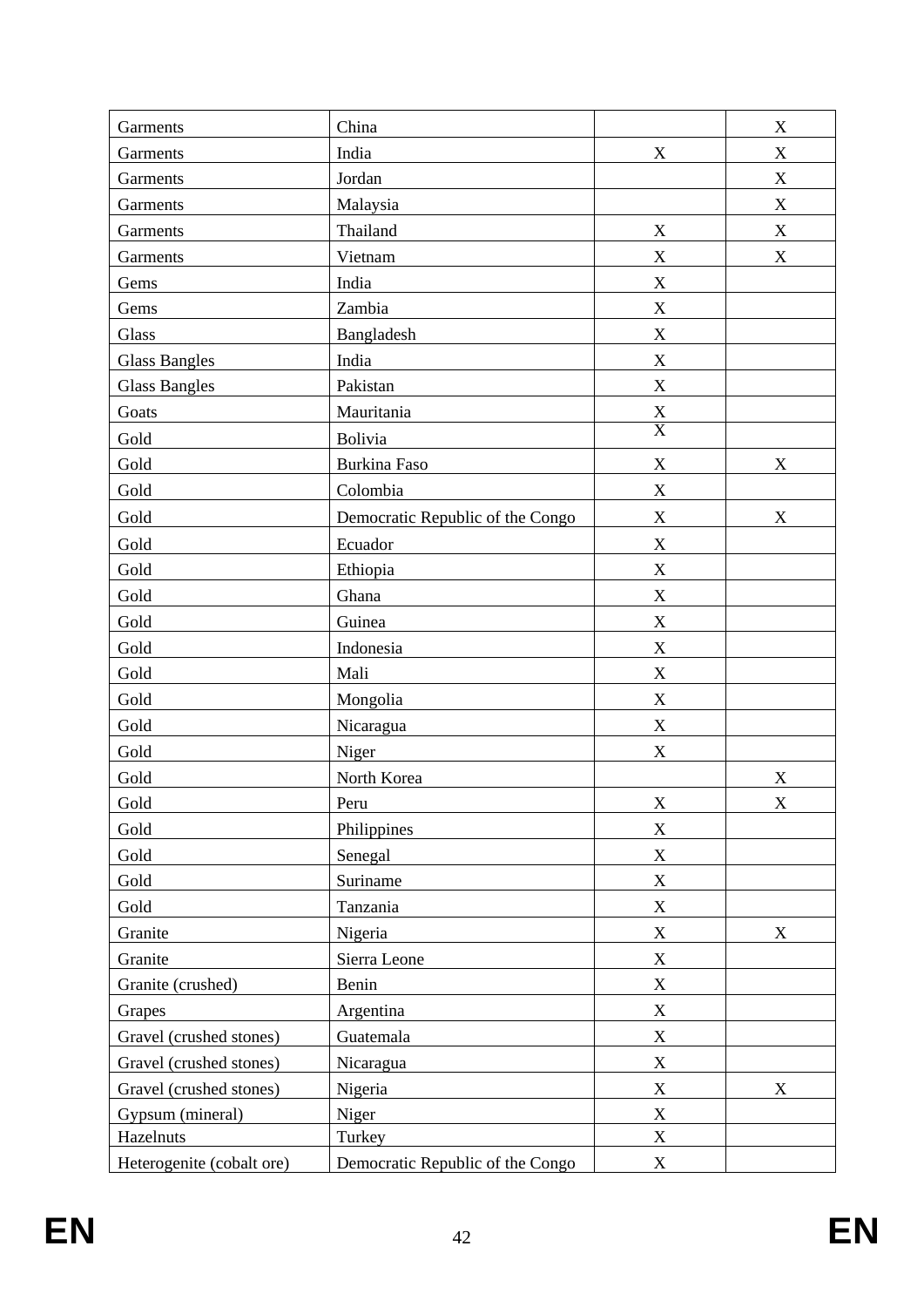| Hogs                      | Philippines   | $\mathbf X$               |                           |
|---------------------------|---------------|---------------------------|---------------------------|
| Incense (agarbatti)       | India         | $\boldsymbol{\mathrm{X}}$ |                           |
| Iron                      | North Korea   |                           | X                         |
| Jade                      | <b>Burma</b>  | $\mathbf X$               | $\mathbf X$               |
| Leather                   | Bangladesh    | $\mathbf X$               |                           |
| Leather                   | Pakistan      | $\mathbf X$               |                           |
| Leather Goods/Accessories | India         | $\mathbf X$               |                           |
| Lobsters                  | Honduras      | $\mathbf X$               |                           |
| Locks                     | India         | X                         |                           |
| Manioc/Cassava            | <b>Brazil</b> | $\boldsymbol{\mathrm{X}}$ |                           |
| Manioc/Cassava            | Cambodia      | $\mathbf X$               |                           |
| Manioc/Cassava            | Nigeria       | $\mathbf X$               |                           |
| Matches                   | Bangladesh    | $\mathbf X$               |                           |
| Matches                   | India         | $\mathbf X$               |                           |
| Melons                    | Honduras      | $\mathbf X$               |                           |
| Melons                    | Mexico        | $\mathbf X$               |                           |
| Melons                    | Panama        | X                         |                           |
| Miraa (stimulant plant)   | Kenya         | $\mathbf X$               |                           |
| <b>Nails</b>              | China         |                           | X                         |
| Nile Perch (fish)         | Tanzania      | $\mathbf X$               |                           |
| Oil (palm)                | Indonesia     | $\mathbf X$               |                           |
| Oil (palm)                | Malaysia      |                           | $\boldsymbol{\mathrm{X}}$ |
| Oil (palm)                | Sierra Leone  | $\mathbf X$               |                           |
| Olives                    | Argentina     | $\boldsymbol{\mathrm{X}}$ |                           |
| Onions                    | Mexico        | X                         |                           |
| Palm Thatch               | <b>Burma</b>  |                           | X                         |
| Peanuts                   | Bolivia       |                           | X                         |
| Peanuts                   | Turkey        | $\mathbf X$               |                           |
| Physic Nuts/Castor Beans  | <b>Burma</b>  |                           | $\boldsymbol{\mathrm{X}}$ |
| Pineapples                | <b>Brazil</b> | $\mathbf X$               |                           |
| Pornography               | Colombia      | $\mathbf X$               |                           |
| Pornography               | Mexico        | $\mathbf X$               |                           |
| Pornography               | Paraguay      | $\mathbf X$               |                           |
| Pornography               | Philippines   | $\mathbf X$               |                           |
| Pornography               | Russia        | $\mathbf X$               | $\boldsymbol{\mathrm{X}}$ |
| Pornography               | Thailand      | $\mathbf X$               |                           |
| Pornography               | Ukraine       | $\mathbf X$               |                           |
| Poultry                   | Bangladesh    | $\mathbf X$               |                           |
| Pulses (legumes)          | Turkey        | $\mathbf X$               |                           |
| Pyrotechnics              | Philippines   | $\mathbf X$               |                           |
| Rice                      | <b>Brazil</b> | $\mathbf X$               |                           |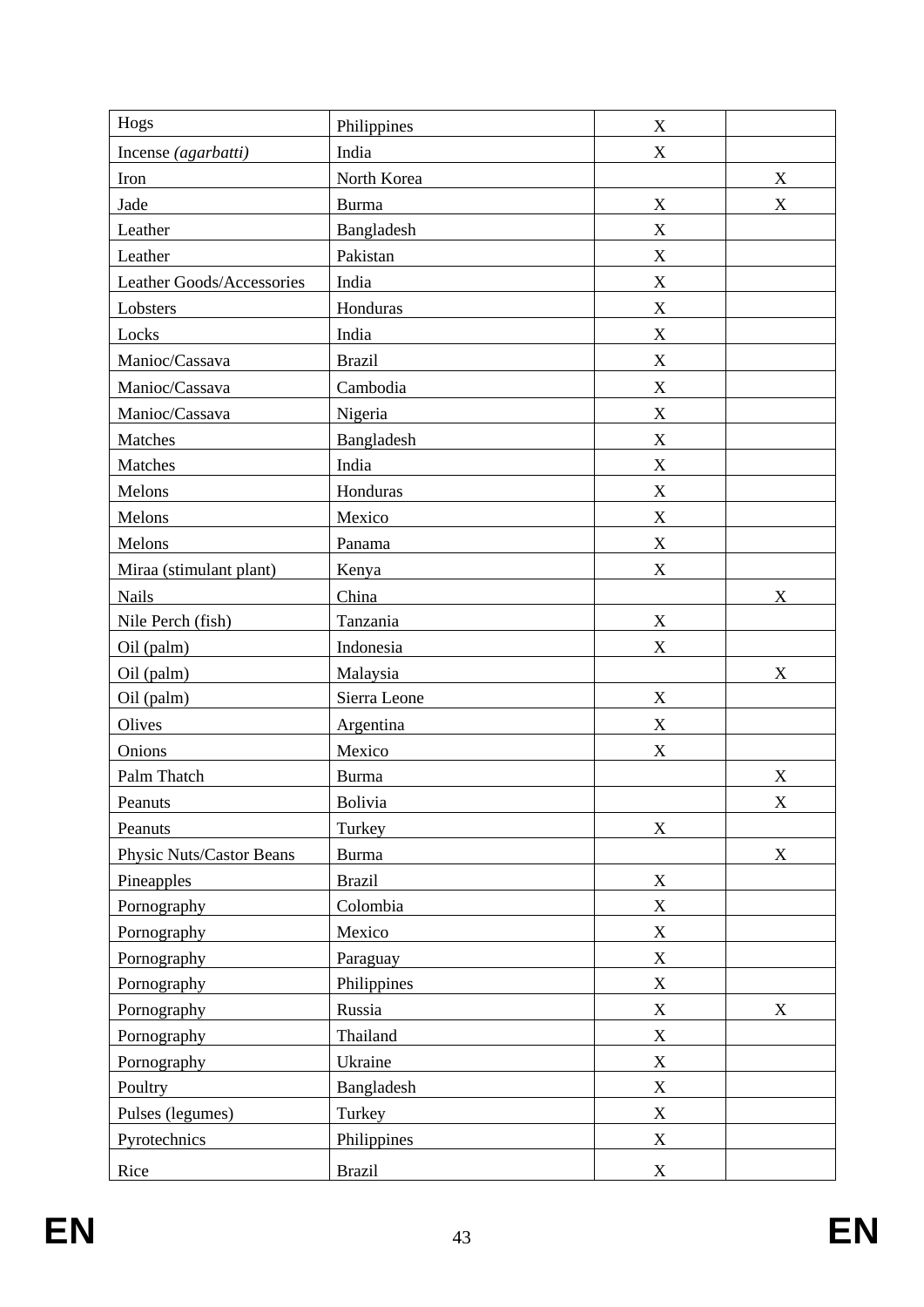| Rice               | <b>Burma</b>       | $\boldsymbol{\mathrm{X}}$ | $\mathbf X$               |
|--------------------|--------------------|---------------------------|---------------------------|
| Rice               | Dominican Republic | $\mathbf X$               |                           |
| Rice               | India              | $\mathbf X$               | X                         |
| Rice               | Kenya              | $\mathbf X$               |                           |
| Rice               | Mali               | $\mathbf X$               | $\mathbf X$               |
| Rice               | Philippines        | X                         |                           |
| Rice               | Uganda             | X                         |                           |
| Rubber             | <b>Burma</b>       | $\mathbf X$               | $\boldsymbol{\mathrm{X}}$ |
| Rubber             | Cambodia           | $\mathbf X$               |                           |
| Rubber             | Indonesia          | $\mathbf X$               |                           |
| Rubber             | Liberia            | X                         |                           |
| Rubber             | Philippines        | $\mathbf X$               |                           |
| Rubies             | <b>Burma</b>       | $\mathbf X$               | X                         |
| Salt               | Bangladesh         | $\mathbf X$               |                           |
| Salt               | Cambodia           | $\mathbf X$               |                           |
| Salt               | Niger              | X                         |                           |
| Sand               | Nigeria            | $\mathbf X$               |                           |
| Sapphires          | Madagascar         | $\mathbf X$               |                           |
| Sesame             | <b>Burma</b>       |                           | $\mathbf X$               |
| Shellfish          | El Salvador        | X                         |                           |
| Shellfish          | Nicaragua          | $\mathbf X$               |                           |
| Shrimp             | Bangladesh         | $\mathbf X$               |                           |
| Shrimp             | <b>Burma</b>       |                           | X                         |
| Shrimp             | Cambodia           | $\mathbf X$               |                           |
| Shrimp             | Thailand           | X                         | $\mathbf X$               |
| Silk Fabric        | India              | X                         |                           |
| Silk Thread        | India              | $\mathbf X$               |                           |
| Silver             | <b>Bolivia</b>     | $\mathbf X$               |                           |
| Sisal              | <b>Brazil</b>      | $\mathbf X$               |                           |
| Sisal              | Kenya              | $\mathbf X$               |                           |
| Sisal              | Tanzania           | $\mathbf X$               |                           |
| Soap               | Bangladesh         | $\mathbf X$               |                           |
| Soccer Balls       | India              | $\mathbf X$               |                           |
| <b>Stones</b>      | India              | $\mathbf X$               | X                         |
| Stones             | Madagascar         | $\mathbf X$               |                           |
| <b>Stones</b>      | Nepal              | $\mathbf X$               | X                         |
| <b>Stones</b>      | Zambia             | $\mathbf X$               |                           |
| Stones (limestone) | Egypt              | $\mathbf X$               |                           |
| Stones (limestone) | Paraguay           | $\bf{X}$                  |                           |
| Stones (pumice)    | Nicaragua          | $\overline{\text{X}}$     |                           |
| Strawberries       | Argentina          | $\mathbf X$               |                           |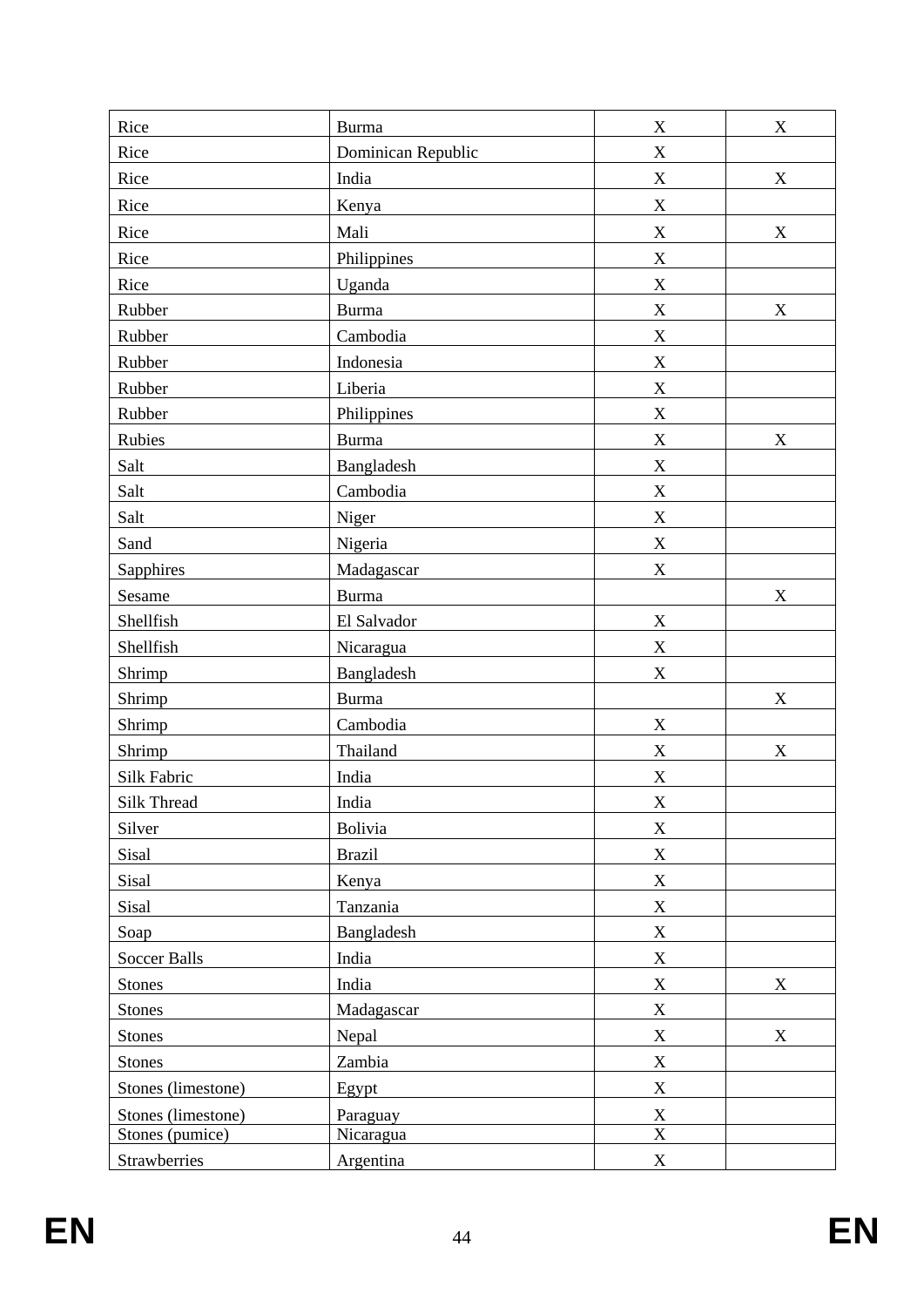| <b>Sugar Beets</b>          | Turkey             | $\boldsymbol{X}$          |                           |
|-----------------------------|--------------------|---------------------------|---------------------------|
| Sugarcane                   | <b>Belize</b>      | $\mathbf X$               |                           |
| Sugarcane                   | Bolivia            | $\mathbf X$               | $\mathbf X$               |
| Sugarcane                   | <b>Brazil</b>      |                           | $\mathbf X$               |
| Sugarcane                   | <b>Burma</b>       | $\mathbf X$               | $\boldsymbol{\mathrm{X}}$ |
| Sugarcane                   | Colombia           | $\mathbf X$               |                           |
| Sugarcane                   | Dominican Republic | $\mathbf X$               | X                         |
| Sugarcane                   | El Salvador        | $\mathbf X$               |                           |
| Sugarcane                   | Guatemala          | $\mathbf X$               |                           |
| Sugarcane                   | Kenya              | X                         |                           |
| Sugarcane                   | Mexico             | $\mathbf X$               |                           |
| Sugarcane                   | Pakistan           |                           | X                         |
| Sugarcane                   | Panama             | $\mathbf X$               |                           |
| Sugarcane                   | Paraguay           | $\mathbf X$               |                           |
| Sugarcane                   | Philippines        | $\mathbf X$               |                           |
| Sugarcane                   | Thailand           | $\mathbf X$               |                           |
| Sugarcane                   | Uganda             | $\mathbf X$               |                           |
| Sunflowers                  | <b>Burma</b>       |                           | X                         |
| <b>Surgical Instruments</b> | Pakistan           | $\mathbf X$               |                           |
| Tanzanite (gems)            | Tanzania           | X                         |                           |
| Tea                         | Kenya              | X                         |                           |
| Tea                         | Malawi             | $\mathbf X$               |                           |
| Tea                         | Rwanda             | $\mathbf X$               |                           |
| Tea                         | Tanzania           | X                         |                           |
| Tea                         | Uganda             | $\mathbf X$               |                           |
| Teak                        | <b>Burma</b>       | X                         | X                         |
| Textiles                    | Bangladesh         | X                         |                           |
| Textiles                    | China              | $\mathbf X$               |                           |
| <b>Textiles</b>             | North Korea        |                           | $\mathbf X$               |
| Textiles (hand-woven)       | Ethiopia           | $\mathbf X$               | $\mathbf X$               |
| Textiles (jute)             | Bangladesh         | $\mathbf X$               |                           |
| Thread/Yarn                 | India              | $\mathbf X$               |                           |
| Tilapia (fish)              | Ghana              | $\mathbf X$               | $\mathbf X$               |
| Timber                      | <b>Brazil</b>      |                           | X                         |
| Timber                      | North Korea        |                           | $\mathbf X$               |
| Timber                      | Peru               |                           | $\boldsymbol{\mathrm{X}}$ |
| Tin                         | Bolivia            | $\boldsymbol{\mathrm{X}}$ |                           |
| Tobacco                     | Argentina          | $\mathbf X$               |                           |
| Tobacco                     | <b>Brazil</b>      | $\mathbf X$               |                           |
| Tobacco                     | Cambodia           | $\mathbf X$               |                           |
| Tobacco                     | Indonesia          | $\mathbf X$               |                           |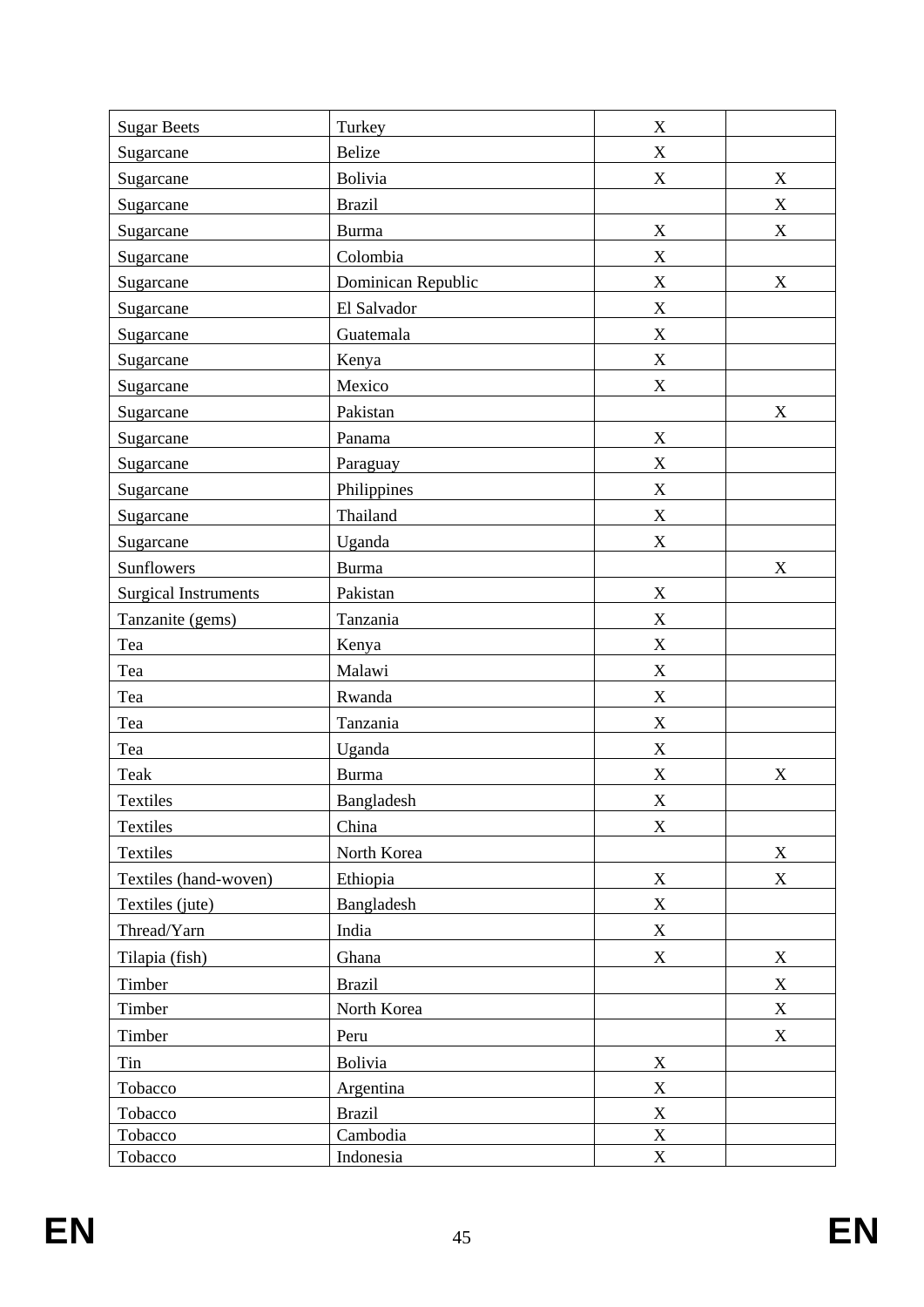| Tobacco                      | Kazakhstan                       | X                         | X                         |
|------------------------------|----------------------------------|---------------------------|---------------------------|
| Tobacco                      | Kenya                            | X                         |                           |
| Tobacco                      | Kyrgyz Republic                  | X                         |                           |
| Tobacco                      | Lebanon                          | X                         |                           |
| Tobacco                      | Malawi                           | X                         | X                         |
| Tobacco                      | Mexico                           | X                         |                           |
| Tobacco                      | Mozambique                       | X                         |                           |
| Tobacco                      | Nicaragua                        | X                         |                           |
| Tobacco                      | Philippines                      | X                         |                           |
| Tobacco                      | Tanzania                         | X                         |                           |
| Tobacco                      | Uganda                           | X                         |                           |
| Tobacco                      | Zambia                           | $\boldsymbol{\mathrm{X}}$ |                           |
| Tomatoes                     | Argentina                        | X                         |                           |
| Tomatoes                     | Dominican Republic               | X                         |                           |
| Tomatoes                     | Mexico                           | X                         |                           |
| <b>Toys</b>                  | China                            | X                         | $\boldsymbol{\mathrm{X}}$ |
| Trona (mineral)              | Niger                            | X                         |                           |
| Vanilla                      | Uganda                           | X                         |                           |
| Wheat                        | Pakistan                         |                           | X                         |
| Wolframite (tungsten ore)    | Democratic Republic of the Congo | X                         | X                         |
| Yerba Mate (stimulant plant) | Argentina                        | X                         |                           |
| Zinc                         | <b>Bolivia</b>                   | X                         |                           |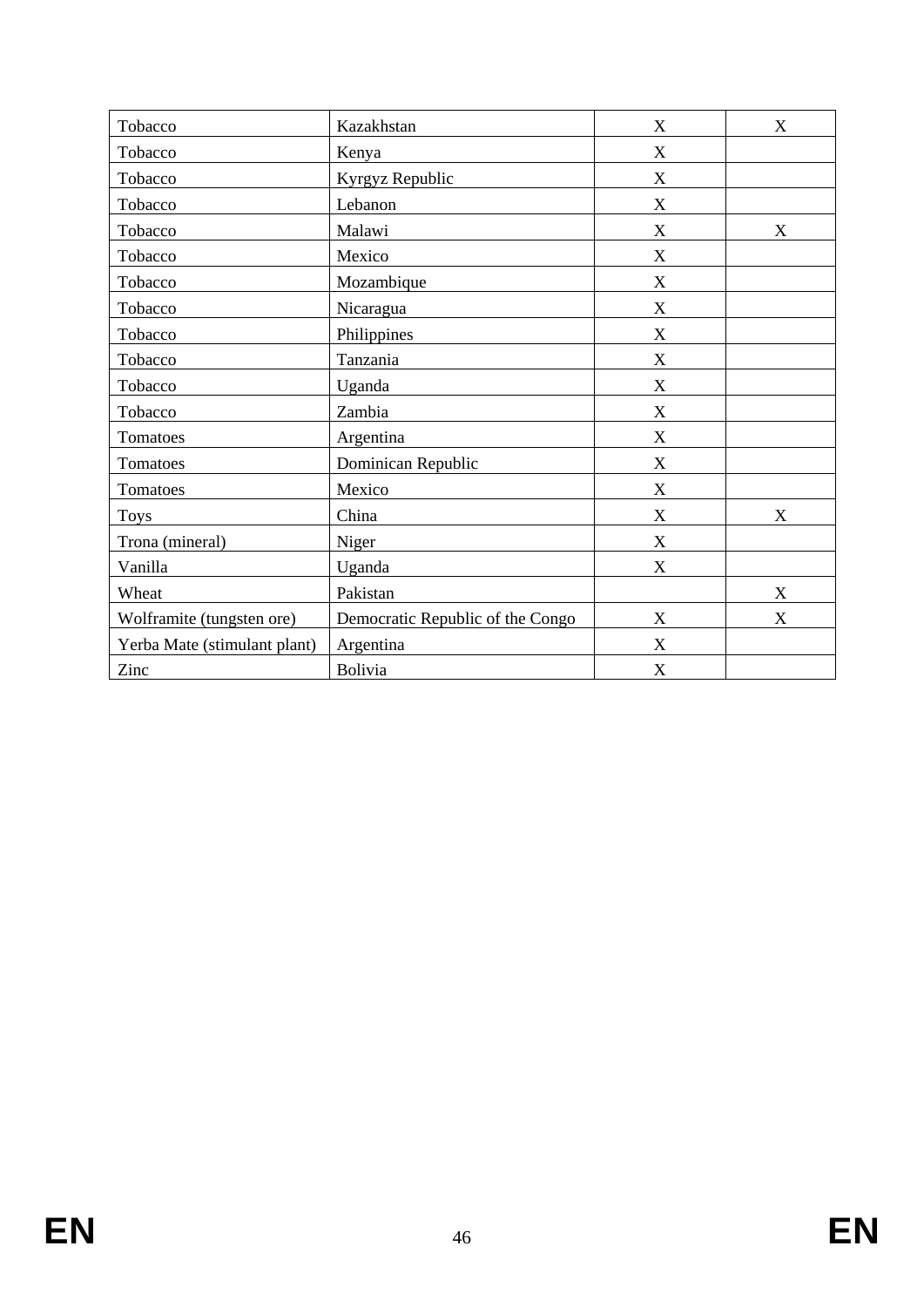## **ANNEX 5**

#### **TRADE STATISTICS RELATED TO CERTAIN PRODUCTS**

We have undertaken an analysis based on official trade statistics (source: COMTRADE) for the products included in the USDOL list. Current export destinations for these products were identified, to assess whether there are any other significant destinations for exports of these products aside from the EU. The statistical information confirmed this.

On average, the EU accounts for less than 22% of imports of the products listed by the USDOL. This means that 78% of exports go to other markets. This underlines that, if restrictive trade measures were to be envisaged by the EU alone, they would lack effectiveness, as exporters would be likely to develop other available markets already at their disposal. If this coupled with the fact that a vast majority of growth in the medium term is likely to take place outside the EU (in particular in emerging economies)<sup>28</sup> underlines the increasing likelihood that outlets other than the EU would exist for countries wishing to export these products. The tables below illustrate this fact, on a product per product basis.

It is important to underline at least two salient limitations of this analysis.

First, the fact that a product is on the USDOL list does not imply that WFCL are used to produce all products which are exported. A proper reading of the statistics would be as follows, using the example of Tomatoes below:

According to the USDOL list, child labour is alleged to be used in the production of Tomatoes in Argentina, Dominican Republic and Mexico (see Annex 4). It is not possible to determine the extent of use of child labour, let alone the use of WFCL, i.e., we do not know how many of the imports from these countries actually use WFCL. Whatever these quantities are, Argentina, Dominican Republic and Mexico have many possible export destinations. While the EU is an important destination, absorbing 21.1% of world imports of Tomatoes, exports from Argentina, Dominican Republic and Mexico have other important potential markets absorbing 78.91% of world imports. This implies that restrictive trade action by the EU alone would have a limited impact, if any. In addition, it could well punish exporters which do not use WFCL in the production of their goods.

Second, the available statistics have a HS 6-digit (or higher) level of disaggregation, so in some cases the figures include product categories broader than those identified in the USDOL list.

|                    | going into EU | going to other countries |
|--------------------|---------------|--------------------------|
| Artificial flowers | 32.2%         | 67.8%                    |
| Baked goods        | 8.5%          | 91.5%                    |
| Bamboo             | 33.6%         | 66.4%                    |
| <b>Bananas</b>     | 45.0%         | 55.0%                    |
| Beans              | 21.0%         | 79.0%                    |
| Beef               | 8.1%          | 91.9%                    |
| <b>Bidis</b>       | 2.8%          | 97.2%                    |
| <b>Blueberries</b> | 32.5%         | 67.5%                    |
| <b>Brassware</b>   | 14.1%         | 85.9%                    |

<sup>28</sup> 

European Commission Staff Working Document EXTERNAL SOURCES OF GROWTH 2012, page 4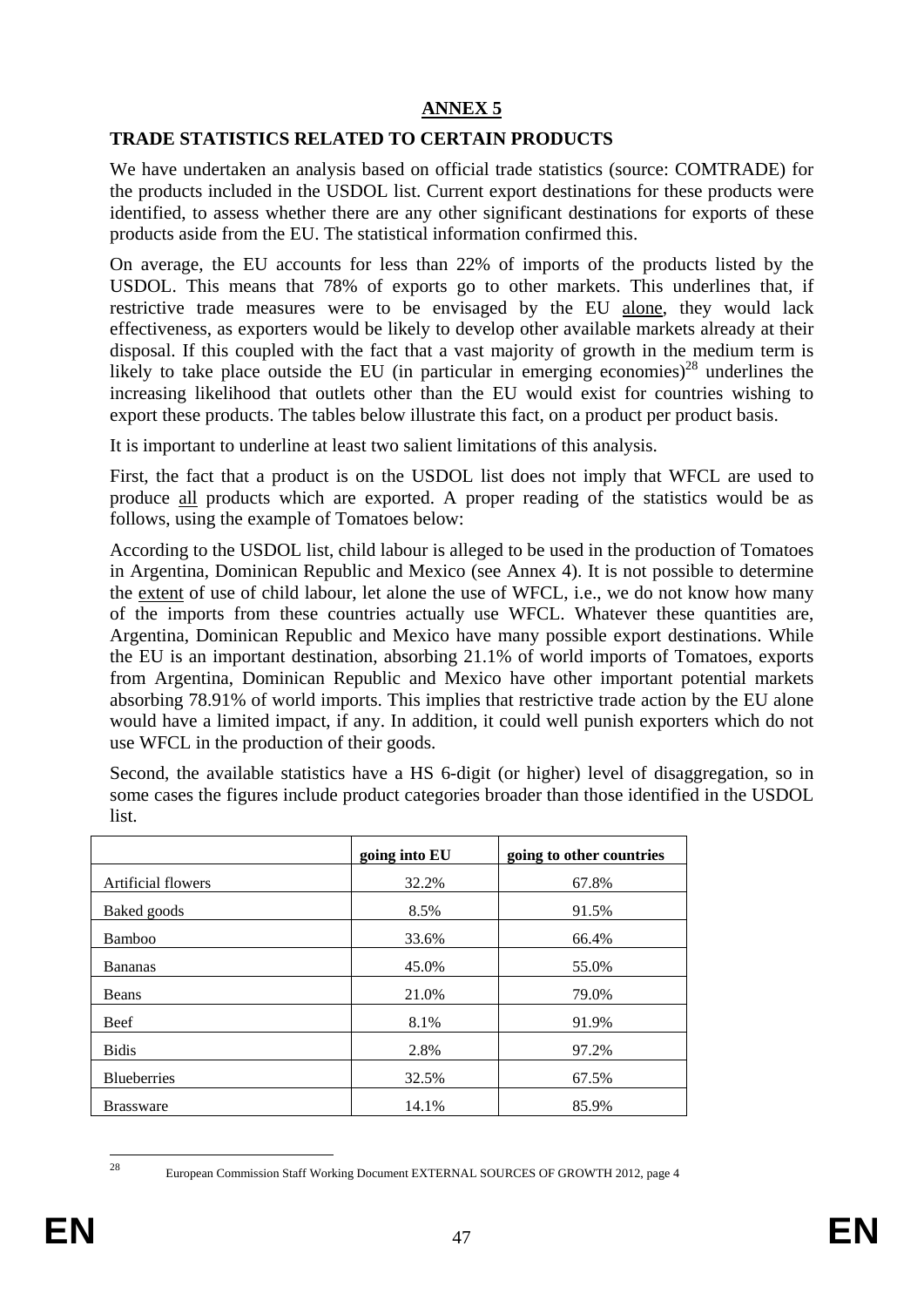| <b>Brazil</b> nuts      |       |       |
|-------------------------|-------|-------|
|                         | 32.1% | 67.9% |
| <b>Bricks</b>           | 8.8%  | 91.2% |
| Broccoli                | 1.6%  | 98.4% |
| Carpets                 | 25.9% | 74.1% |
| Cashew                  | 22.5% | 77.5% |
| Cattle                  | 0.1%  | 99.9% |
| Cement                  | 8.5%  | 91.5% |
| Ceramic                 | 18.5% | 81.5% |
| Charcoal                | 40.7% | 59.3% |
| Christmas articles      | 25.1% | 74.9% |
| Citrus fruit            | 32.7% | 67.3% |
| Cloves                  | 4.5%  | 95.5% |
| Coal                    | 20.3% | 79.7% |
| Coca leaf               | 1.6%  | 98.4% |
| Cocoa                   | 38.2% | 61.8% |
| Coconuts                | 31.6% | 68.4% |
| Coffee                  | 46.5% | 53.5% |
| Coltan tantalum ore     | 32.6% | 67.4% |
| Copper                  | 13.7% | 86.3% |
| Corn                    | 6.7%  | 93.3% |
| Cotton                  | 7.9%  | 92.1% |
| Cotton seeds            | 13.3% | 86.7% |
| Cucumbers               | 9.0%  | 91.0% |
| Cumin                   | 17.4% | 82.6% |
| Diamonds                | 23.2% | 76.8% |
| Dried fish              | 4.3%  | 95.7% |
| Eggplants               | 11.1% | 88.9% |
| Electronics             | 5.1%  | 94.9% |
| Embellished textiles    | 30.0% | 70.0% |
| Emeralds                | 19.4% | 80.6% |
| Fashion accessories     | 34.2% | 65.8% |
| Fireworks               | 38.8% | 61.2% |
| Fish                    | 29.4% | 70.6% |
| Flowers                 | 37.1% | 62.9% |
| Flowers (poppies)       | 32.6% | 67.4% |
| Fluorspar               | 34.9% | 65.1% |
| Footwear                | 33.2% | 66.8% |
| <b>Footwear Sandals</b> | 26.4% | 73.6% |
| Furniture               | 24.2% | 75.8% |
|                         |       |       |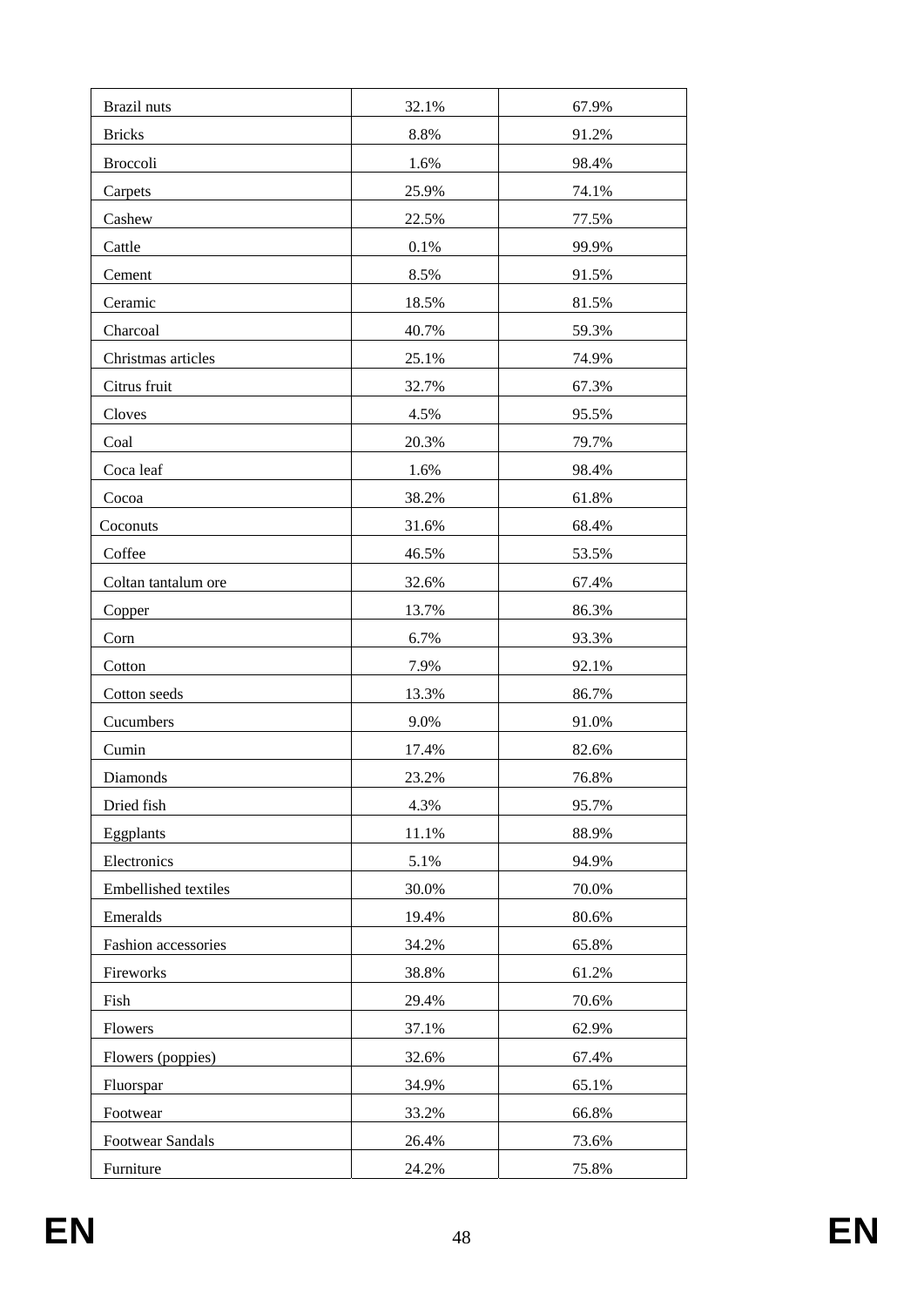| Furniture steel           | 26.9% | 73.1% |
|---------------------------|-------|-------|
| Garlic                    | 14.5% | 85.5% |
| Garments                  | 35.2% | 64.8% |
| Gems                      | 14.7% | 85.3% |
| Glass                     | 16.8% | 83.2% |
| Glass bangles             | 36.7% | 63.3% |
| Goats                     | 9.6%  | 90.4% |
| Gold                      | 9.5%  | 90.5% |
| Granite                   | 29.7% | 70.3% |
| Granite (crushed)         | 75.7% | 24.3% |
| Grapes                    | 36.5% | 63.5% |
| Gravel                    | 26.2% | 73.8% |
| Gypsum                    | 2.5%  | 97.5% |
| Hazelnuts                 | 68.8% | 31.2% |
| Heterogenite (cobalt ore) | 5.9%  | 94.1% |
| Hogs                      | 1.1%  | 98.9% |
| Incense                   | 24.5% | 75.5% |
| Iron                      | 15.6% | 84.4% |
| Jade and Tanzanite        | 8.7%  | 91.3% |
| Leather                   | 11.4% | 88.6% |
| Leather goods             | 33.7% | 66.3% |
| Lobsters                  | 21.6% | 78.4% |
| Locks                     | 18.7% | 81.3% |
| Manioc/Cassava            | 1.8%  | 98.2% |
| Matches                   | 15.9% | 84.1% |
| Melons                    | 33.8% | 66.2% |
| Nails                     | 16.9% | 83.1% |
| Nile perch                | 42.4% | 57.6% |
| Olives                    | 11.3% | 88.7% |
| Onions                    | 13.9% | 86.1% |
| Palm oil                  | 17.5% | 82.5% |
| Peanuts                   | 38.2% | 61.8% |
| Physic nuts               | 27.5% | 72.5% |
| Pineapples                | 36.9% | 63.1% |
| Poultry                   | 10.6% | 89.4% |
| Printed matters           | 19.7% | 80.3% |
| Pulses                    | 25.3% | 74.7% |
| Rice                      | 8.2%  | 91.8% |
| Rubber                    | 19.5% | 80.5% |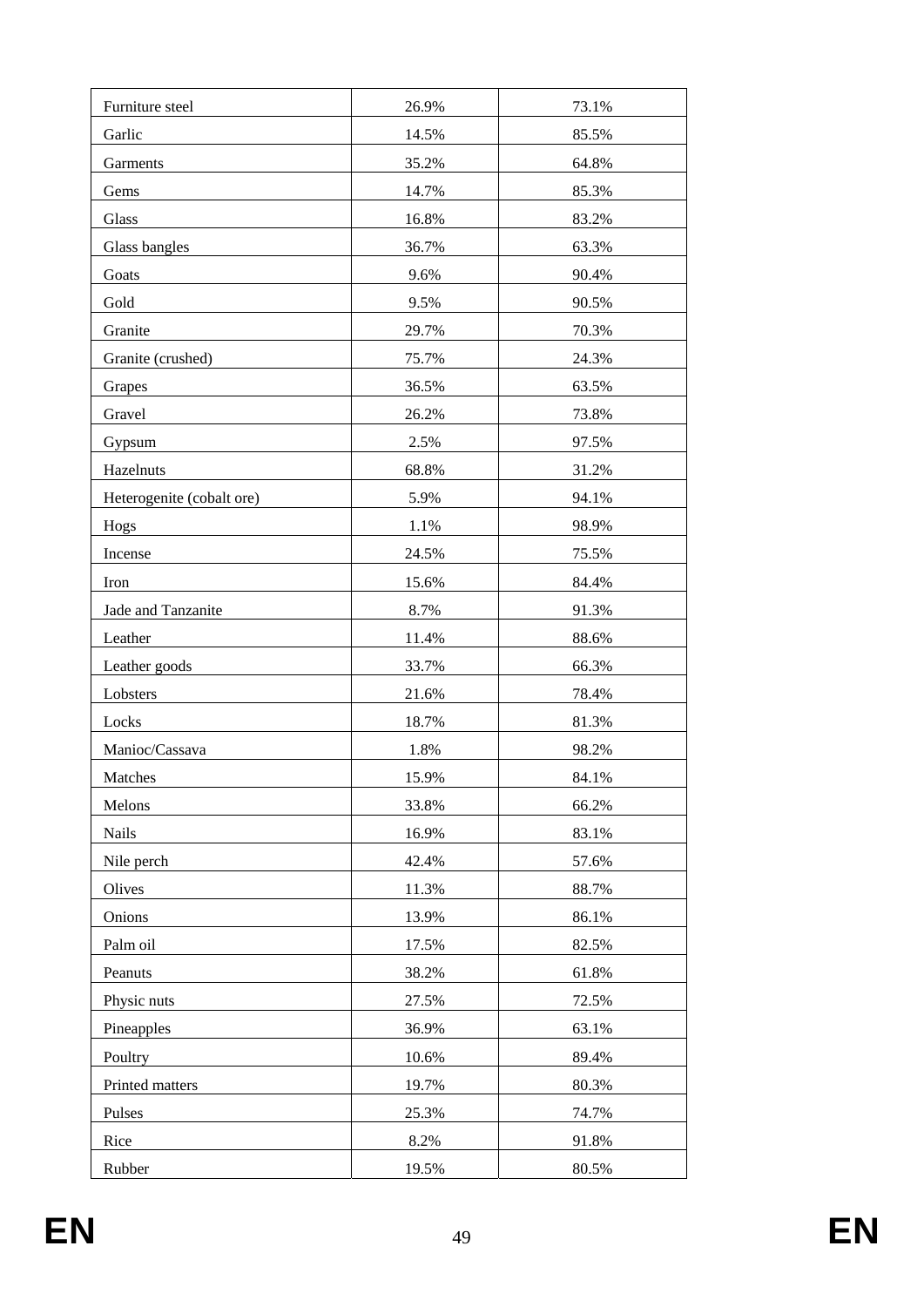| Rubies and Sapphires      | 21.8% | 78.2% |
|---------------------------|-------|-------|
| Salt                      | 11.3% | 88.7% |
| Sand                      | 11.9% | 88.1% |
| Sesame                    | 10.5% | 89.5% |
| Shellfish                 | 24.7% | 75.3% |
| Shrimps                   | 33.1% | 66.9% |
| Silk fabric               | 27.4% | 72.6% |
| Silk thread               | 18.3% | 81.7% |
| Silver                    | 18.7% | 81.3% |
| Sisal                     | 13.3% | 86.7% |
| Soap                      | 14.5% | 85.5% |
| Soccer balls              | 25.0% | 75.0% |
| Soya beans                | 15.1% | 84.9% |
| <b>Stones</b>             | 11.4% | 88.6% |
| Stones (limestone)        | 21.1% | 78.9% |
| Stones (pumice)           | 8.8%  | 91.2% |
| Strawberries              | 22.4% | 77.6% |
| Sugar beets               | 1.8%  | 98.2% |
| Sugarcane                 | 63.4% | 36.6% |
| Sunflowers                | 24.7% | 75.3% |
| Surgical instruments      | 35.2% | 64.8% |
| Tantalum ores             | 22.6% | 77.4% |
| Tea                       | 20.1% | 79.9% |
| Teak                      | 15.8% | 84.2% |
| Textiles                  | 30.5% | 69.5% |
| Textiles hand woven       | 33.0% | 67.0% |
| Textiles jute             | 13.0% | 87.0% |
| Thread - yarn             | 14.8% | 85.2% |
| Tilapia                   | 42.2% | 57.8% |
| Timber                    | 19.6% | 80.4% |
| Tin ores and concentrates | 0.4%  | 99.6% |
| Tobacco                   | 20.4% | 79.6% |
| Tomatoes                  | 21.1% | 78.9% |
| Trona                     | 14.8% | 85.2% |
| <b>Toys</b>               | 28.2% | 71.8% |
| Vanilla                   | 42.8% | 57.2% |
| Wheat                     | 6.3%  | 93.7% |
| Wolframite/Tungsten ore   | 6.7%  | 93.3% |
| Yerba mate                | 17.3% | 82.7% |